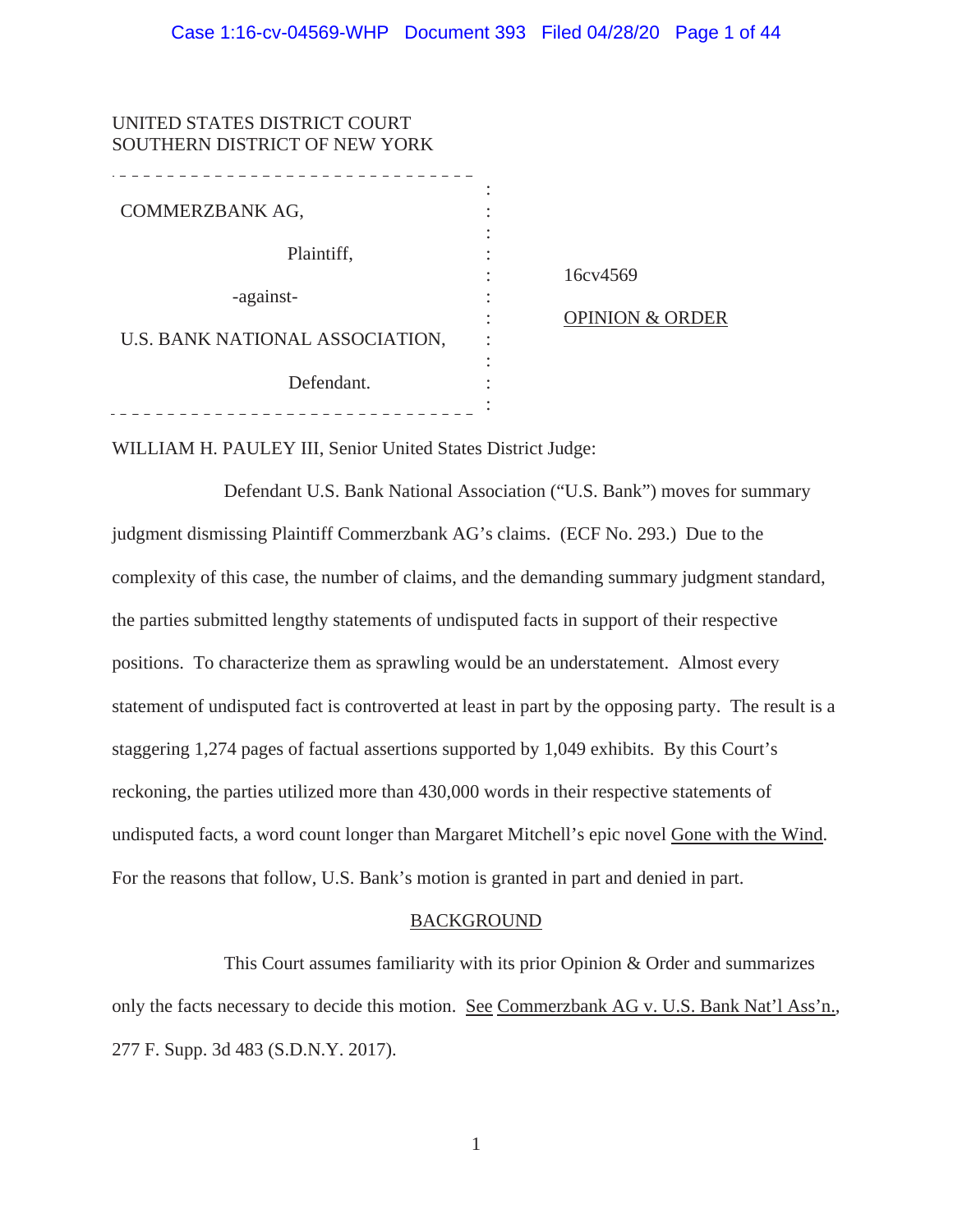## I. Residential Mortgage-Backed Securities, Generally

This action arises from the sale of residential mortgage-backed securities ("RMBS"). RMBS are abstruse financial products that were integral to the rapid rise and precipitous fall of the U.S. housing market over a decade ago. The collapse of the housing bubble propelled the economy into a tailspin and destroyed the value of RMBS and related securities. This in turn spawned a series of investigations into the mortgage industry that unearthed a litany of abuses—deficient underwriting standards, questionable subprime lending practices, and coercive foreclosure practices, to name a few.

The ensuing financial crisis spawned a plethora of civil actions over the past decade. RMBS litigation has been a lot like musical chairs—virtually every party in the securitization process has sued or been sued by a counterparty in an unending game of blame shifting. The latest permutation involves claims against RMBS trustees. Here, Commerzbank, an investor in 56 trusts,<sup>1</sup> sues the RMBS trustees—U.S. Bank and Bank of America—on the theory that they had a duty to monitor, notify, and take action against the mortgage originators, sponsors, and servicers for any breaches committed under the governing trust documents.

RMBS are the product of a complex process called mortgage loan securitization. The process begins when a lender (or multiple lenders) issues mortgages (the "Originator") and sells them to another financial institution (the "Seller" or "Sponsor"). The Sponsor then pools

<sup>1</sup> Those trusts are ABSHE 2005-HE8; ABSHE 2006-HE1; ABSHE 2006-HE5; BSABS 2005-EC1; BSABS 2005-HE10; BSABS 2005-HE4; BSABS 2005-HE7; BSABS 2005-HE9; BSARM 2006-2; CHASE 2006-A1; CMLTI 2005-10; CMLTI 2005-HE1; CMLTI 2005-HE3; CMLTI 2005-HE4; CMLTI 2006-AR7; CMLTI 2006- NC2; CMLTI 2006-WFHE2; CMLTI 2006-WFHE3; CMLTI 2006-WFHE4; CMLTI 2007-AMC2; CMLTI 2007- AR1; CMLTI 2007-WFHE1; CMLTI 2007-WFHE2; CSAB 2006-4; FFMER 2007-2; GSAA 2006-12; GSAA 2007- 1; GSAMP 2006-HE5; GSAMP 2006-HE6; HEAT 2005-2; HEAT 2005-4; HEAT 2005-9; HEAT 2006-4; HEAT 2006-6; HEAT 2007-2; JPALT 2006-A6; JPALT 2007-S1; JPMAC 2005-FRE1; JPMAC 2005-WMC1; JPMAC 2006-CH1; JPMAC 2006-CH2; JPMAC 2006-CW2; JPMAC 2006-NC2; MABS 2005-FRE1; MABS 2006-AM2; MABS 2006-AM3; MABS 2006-NC2; MARM 2007-HF2; MLMI 2006-AHL1; MSM 2006-15XS; SABR 2006- WM1; SURF 2007-BC1; WAMU 2007-OA2; WAMU 2007-OA6; WMALT 2007-OA2; and WMALT 2007-OC1.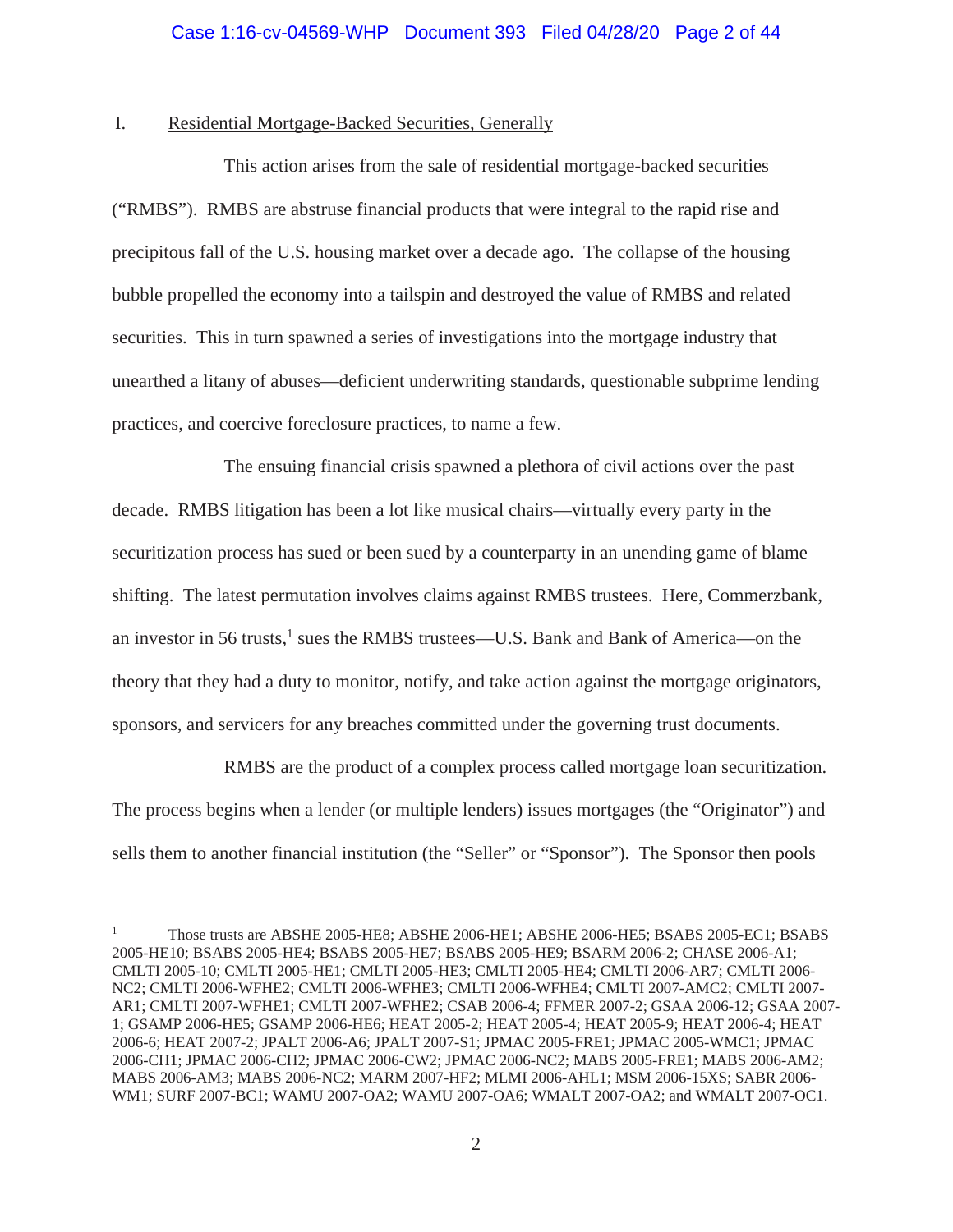#### Case 1:16-cv-04569-WHP Document 393 Filed 04/28/20 Page 3 of 44

and transfers these mortgages to an affiliated special purpose vehicle (the "Depositor"). The Depositor subsequently conveys the bundled mortgages to a trust managed by a trustee (the "Trustee"), where they are prioritized into tranches. Each tranche in the loan securitization in theory reflects a different level of risk.

The trust issues certificates (i.e., RMBS) representing those tranches to underwriters, who then market and sell the certificates to investors like Commerzbank. The certificateholder may pay more or less for a certificate depending on the perceived level of risk associated with each tranche. Because the certificates are secured by the mortgages held in trust, their expected rate of return hinges on the performance of the loans, which is in turn dependent on the borrowers' ability to repay.

The trusts are governed by a document called the Pooling and Servicing Agreement ("PSA"). Under each PSA, a servicer (the "Servicer") is appointed to manage the collection of payments on the mortgage loans. The Servicer's responsibilities consist of monitoring delinquent borrowers, checking compliance with representations and warranties in the loans, tracking mortgage documentation, foreclosing on defaulted loans, and managing and selling foreclosed properties.

The PSAs enumerate the Trustees' duties and obligations. Those duties are bifurcated into pre-Event of Default ("pre-EOD") and post-Event of Default ("post-EOD") duties.

#### II. Pre-Event of Default Duties

Prior to an Event of Default ("EOD"), the Trustee must receive a complete set of files associated with each mortgage in the trust. Because physical possession of the mortgage documents is necessary to transfer ownership rights of the mortgage loans from the Sponsors and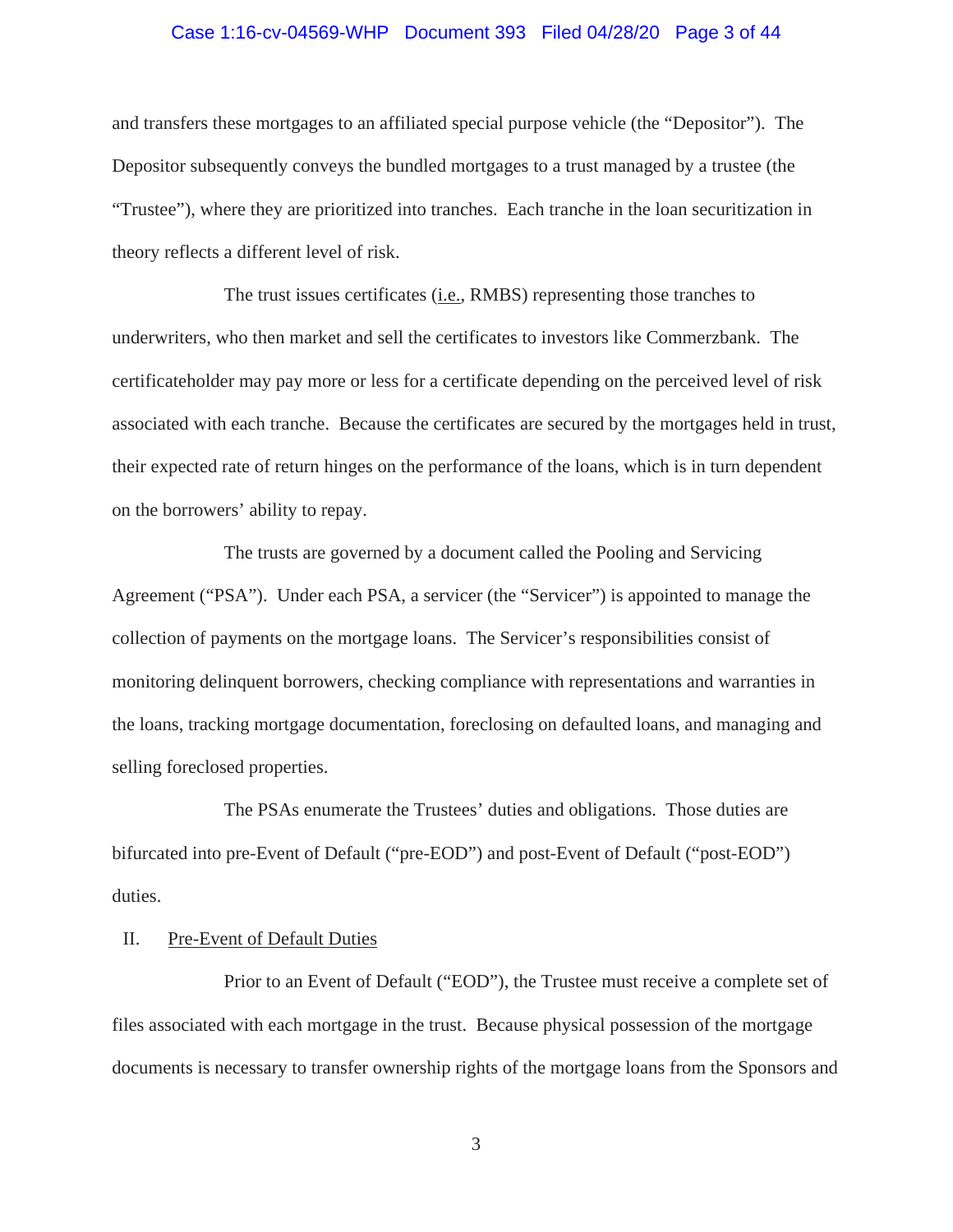#### Case 1:16-cv-04569-WHP Document 393 Filed 04/28/20 Page 4 of 44

Depositors to the trusts, the Trustee must review the file for each mortgage and certify that the loan documentation is accurate and complete. After a designated period, the Trustee must provide a final certification and document exception report identifying any missing documents required by the PSA. If the mortgage file has any defects, the Trustee and the Servicer must demand that the Sponsor cure the defect within a prescribed period, or repurchase or substitute the defective loan.

#### III. Event of Default

While many of the PSAs at issue in this action vary over what constitutes an EOD, such events generally arise when the Servicer materially breaches a servicing duty, a designated party provides written notice of the breach to the Servicer or the Servicer has actual knowledge of a breach, and the Servicer fails to cure within a specified period of time.

## IV. Post-Event of Default Duties

Post-EOD duties arise after an EOD has occurred. Then, the Trustee is obligated to demand breaching deal party cure. The PSAs require the Trustee to exercise its rights and powers with the same degree of care and skill as a prudent person would exercise or use under the circumstances in the conduct of such person's own affairs. This duty is owed to all certificateholders such as Commerzbank.

#### V. Motion to Dismiss

On November 9, 2016, U.S. Bank and Bank of America jointly moved to dismiss the Complaint. (ECF No. 89.) This Court granted U.S. Bank and Bank of America's motion as to the breach of the implied covenant of good faith and fair dealing claims, the Streit Act claims, the Trust Indenture Act claims, and claims arising from the  $17$  trusts<sup>2</sup> containing no-action

<sup>2</sup> Those trusts are CMLTI 2005-HE3; CMLTI 2005-HE4; CMLTI 2006-NC2; CMLTI 2006-WFHE2; CMLTI 2006-WFHE3; CMLTI 2006-WFHE4; CMLTI 2007-AMC2; CMLTI 2007-WFHE1; CMLTI 2007-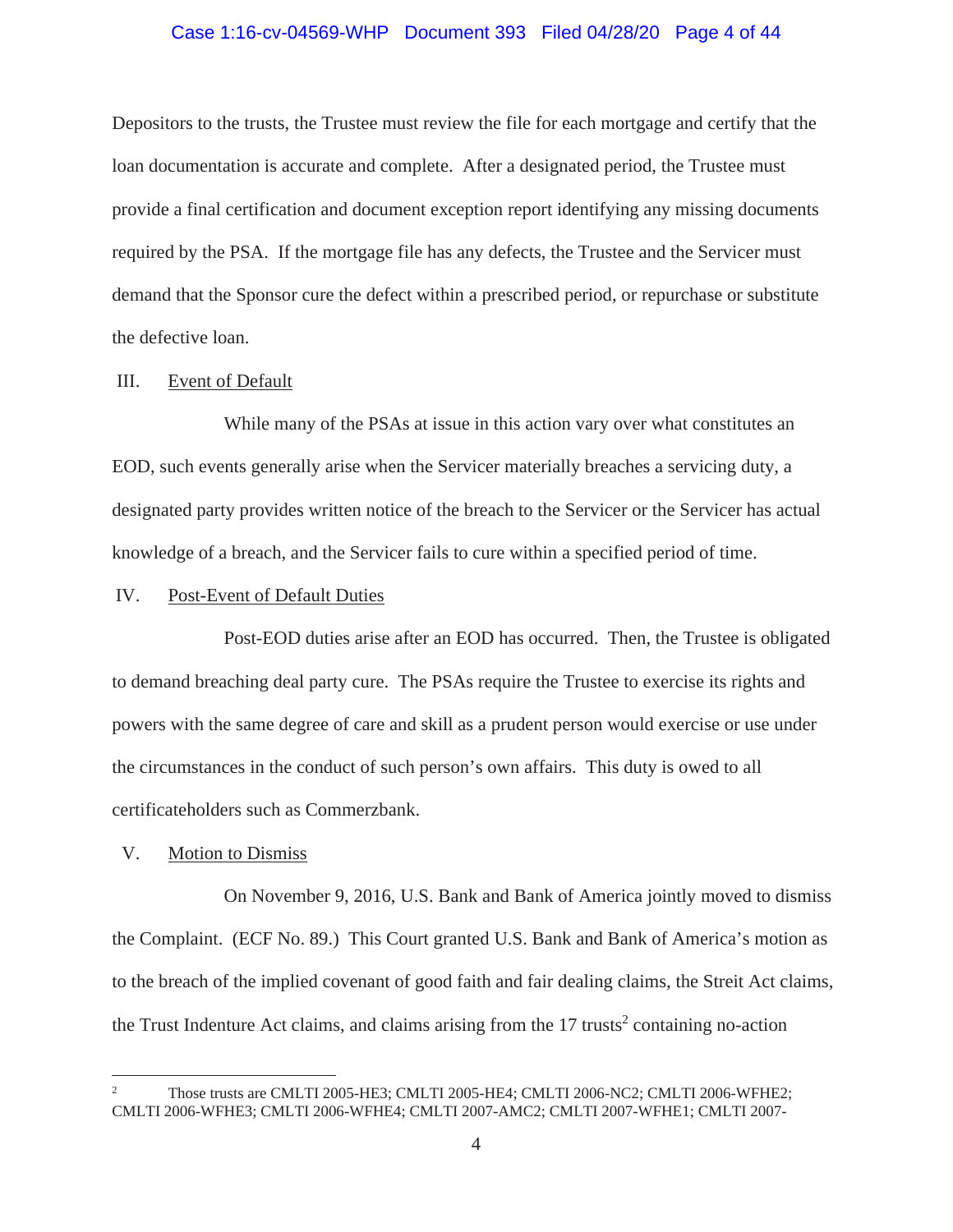# Case 1:16-cv-04569-WHP Document 393 Filed 04/28/20 Page 5 of 44

clauses. Commerzbank, 277 F. Supp. 3d at 499–500. This Court denied the motion as to the breach of contract claims arising from both pre- and post-EOD duties, the breach of fiduciary duty claims, and the negligence claims. Commerzbank, 277 F. Supp. 3d at 500.

#### VI. Bank of America

On December 11, 2019, Commerzbank and Bank of America agreed to settle their claims. (ECF No. 365.) That agreement came after Bank of America fully briefed its motion for summary judgment but before oral argument. On February 19, 2020, Commerzbank voluntarily dismissed Bank of America as a defendant with prejudice. (ECF No. 386.) The dismissal of Bank of America does not whittle down any of the claims in this action against U.S. Bank. That is because Bank of America sold all 13 trusts<sup>3</sup> for which it was the original Trustee to U.S. Bank between 2008 and 2010. (U.S. Bank's Reply and Resp. to Commerzbank's Counter-Statement of Undisputed Facts Pursuant to Local Rule 56.1, ECF No. 347 ("U.S. Bank 56.1"), ¶ 3.)

#### DISCUSSION

## I. Legal Standard

Summary judgment is proper only where "there is no genuine dispute as to any material fact and the movant is entitled to judgment as a matter of law." Fed. R. Civ. P. 56(a). "Where the record taken as a whole could not lead a rational trier of fact to find for the nonmoving party, there is no genuine issue for trial." <u>Baez v. JetBlue Airways Corp.</u>, 793 F.3d 269, 274 (2d Cir. 2015) (quotation marks omitted). This Court is not "to weigh the evidence and determine the truth of the matter but to determine whether there is a genuine issue for trial."

WFHE2; CSAB 2006-4; JPMAC 2005-FRE1; JPMAC 2005-WMC1; JPMAC 2006-CH1; JPMAC 2006-CH2; JPMAC 2006-CW2; JPMAC 2006-NC2; and MARM 2007-HF2.

<sup>3</sup> Those trusts are BSABS 2005-EC1; BSABS 2005-HE10; BSABS 2005-HE4; BSABS 2005-HE7; BSABS 2005-HE9; FFMER 2007-2; GSAMP 2006-HE5; MLMI 2006-AHL1; MSM 2006-15XS; WAMU 2007-OA2; WAMU 2007-OA6; WMALT 2007-OA2; and WMALT 2007-OC1.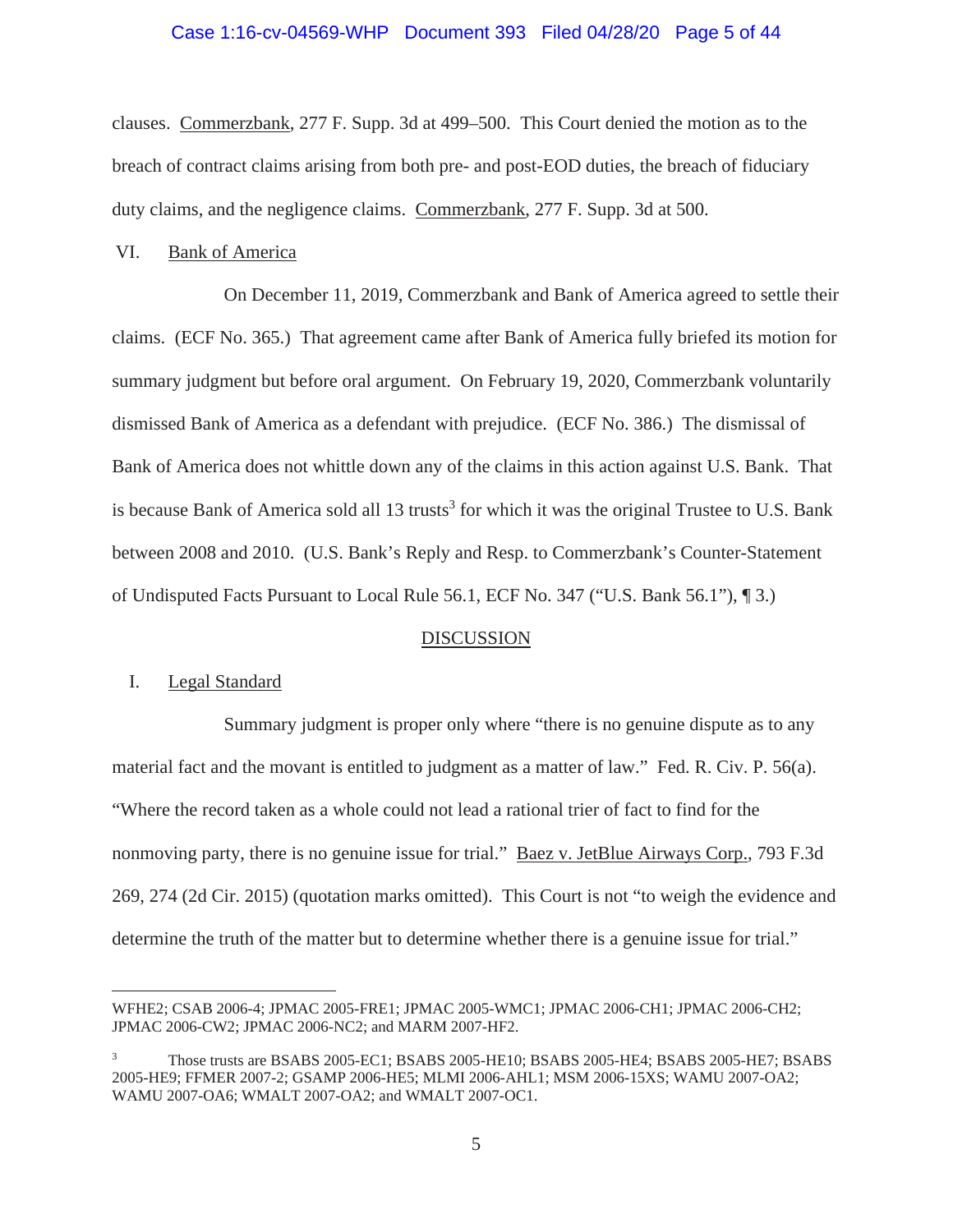Cioffi v. Averill Park Cent. Sch. Dist. Bd. of Educ., 444 F.3d 158, 162 (2d Cir. 2006) (quoting Anderson v. Liberty Lobby, Inc., 477 U.S. 242, 249 (1986)).

"The party seeking summary judgment bears the burden of establishing that no genuine issue of material fact exists . . . ." Rodriguez v. City of New York, 72 F.3d 1051, 1060– 61 (2d Cir. 1995). If the moving party meets its burden, "the adverse party must set forth specific facts showing that there is a genuine issue for trial." Anderson, 477 U.S. at 250 (quotation marks omitted); Wright v. Goord, 554 F.3d 255, 266 (2d Cir. 2009). "A party may not rely on mere speculation or conjecture as to the true nature of the facts to overcome a motion for summary judgment," as "conclusory allegations or denials cannot by themselves create a genuine issue of material fact where none would otherwise exist." Hicks v. Baines, 593 F.3d 159, 166 (2d Cir. 2010) (citation and alterations omitted). "In determining whether a genuine issue of material fact exists, a court must resolve all ambiguities and draw all reasonable inferences against the moving party." Flanigan v. Gen. Elec. Co., 242 F.3d 78, 83 (2d Cir. 2001).

In the RMBS context, plaintiffs may rely on allegations that are "generalized to the industry" to deflect a motion to dismiss. Commerzbank, 277 F. Supp. 3d at 495. However, at summary judgment, Commerzbank must show evidence on a "trust-by-trust basis to prevail on its claims." Commerzbank, 277 F. Supp. 3d at 494; see also Phoenix Light SF Ltd. v. Bank of N.Y. Mellon, 2017 WL 3973951, at \*8 (S.D.N.Y. Sept. 7, 2017) ("Although Retirement Board arose in the context of determining class standing, the Second Circuit nevertheless made clear that to prevail on the merits of their RMBS claims, the plaintiffs cannot rely on generalized proof; rather, the plaintiffs must prove their claims that the Trustee breached its contractual obligations 'loan-by-loan and trust-by-trust.'" (quoting Ret. Bd. of the Policemen's Annuity &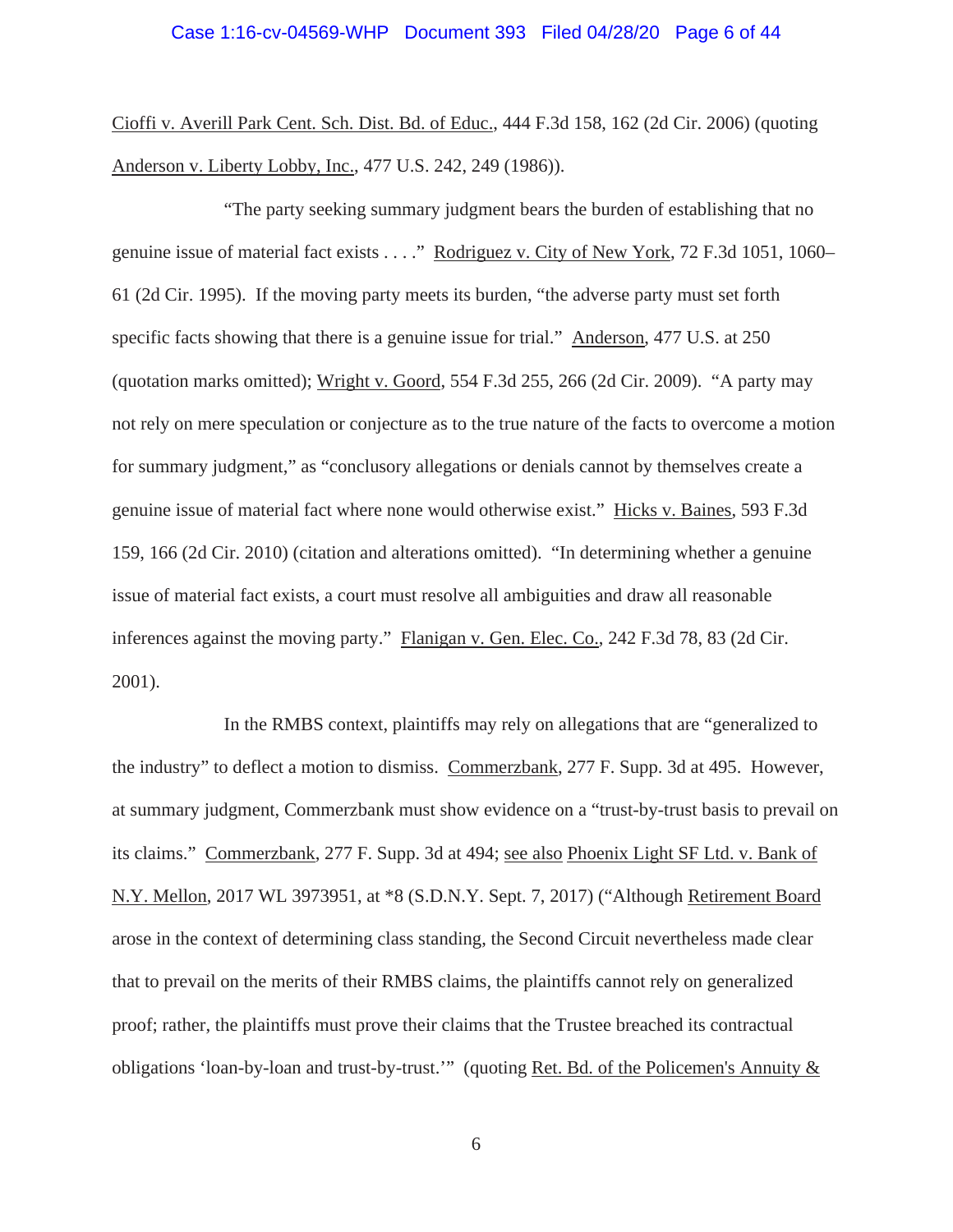# Case 1:16-cv-04569-WHP Document 393 Filed 04/28/20 Page 7 of 44

Ben. Fund of the City of Chicago v. Bank of New York Mellon, 775 F.3d 154, 162 (2d Cir. 2014)).

# II. Standing

U.S. Bank moves for summary judgment on all of Commerzbank's claims arising from certificates Commerzbank no longer owns.<sup>4</sup> U.S. Bank contends Commerzbank now lacks standing. This Court agrees.

A. Sold Certificates

The first group of certificates are ones that Commerzbank sold to third parties.<sup>5</sup>

Commerzbank does not dispute that it sold these certificates. However, Commerzbank contends

that when the Sold Certificates were transferred, Commerzbank retained rights to the claims for

breaches that occurred while it held the Sold Certificates. Whether Commerzbank retains the

rights to those claims turns on which jurisdiction's law applies to the transfer.

1. Choice of Law

The parties first dispute which jurisdiction's law would apply to determine

whether Commerzbank has maintained the legal right to the claims arising from the Sold

<sup>4</sup> Those certificates are ABSHE 2005-HE8, M5; BSABS 2005-HE10, M3; BSABS 2005-HE4, M5; BSABS 2005-HE7, M3; BSABS 2005-HE9, M4; BSARM 2006-2, 3A3; CMLTI 2005-10, 1A34; CMLTI 2005-HE3, M5; CMLTI 2005-HE3, M6; CMLTI 2006-AR7, 1A3B; CMLTI 2006-WFHE2, M3; CMLTI 2006-WFHE2, M5 Palmer; CMLTI 2006-WFHE3, M6 Palmer; CMLTI 2006-WFHE4, M1; CMLTI 2007-WFHE2, M3; CSAB 2006-4, A6A; FFMER 2007-2, A2D; HEAT 2005-2, B1; HEAT 2005-4, B1; HEAT 2005-4, M7; HEAT 2005-9, M2; JPALT 2006-A6, 2A4; JPALT 2006-A6, 2A8; JPMAC 2005-WMC1, M5; JPMAC 2005-WMC1, M6; JPMAC 2006-CW2, MV3; MABS 2006-AM2, A4; MABS 2006-AM3, A4; MARM 2007-HF2, A2; MSM 2006-15XS, A3; SABR 2006- WM1, A2C; and WMALT 2007-OC1, A1.

<sup>5</sup> Those certificates are ABSHE 2005-HE8, M5; BSABS 2005-HE10, M3; BSABS 2005-HE4, M5; BSABS 2005-HE7, M3; BSABS 2005-HE9, M4; BSARM 2006-2, 3A3; CMLTI 2005-HE3, M5; CMLTI 2005-HE3, M6; CMLTI 2006-WFHE2, M3; CMLTI 2006-WFHE2, M5 Palmer; CMLTI 2006-WFHE3, M6 Palmer; CMLTI 2006- WFHE4, M1; CMLTI 2007-WFHE2, M3; CSAB 2006-4, A6A; FFMER 2007-2, A2D; HEAT 2005-2, B1; HEAT 2005-4, B1; HEAT 2005-4, M7; HEAT 2005-9, M2; JPALT 2006-A6, 2A4; JPALT 2006-A6, 2A8; JPMAC 2005- WMC1, M5; JPMAC 2005-WMC1, M6; JPMAC 2006-CW2, MV3; MABS 2006-AM2, A4; MABS 2006-AM3, A4; MARM 2007-HF2, A2; MSM 2006-15XS, A3; SABR 2006-WM1, A2C; and WMALT 2007-OC1, A1 (collectively, the "Sold Certificates").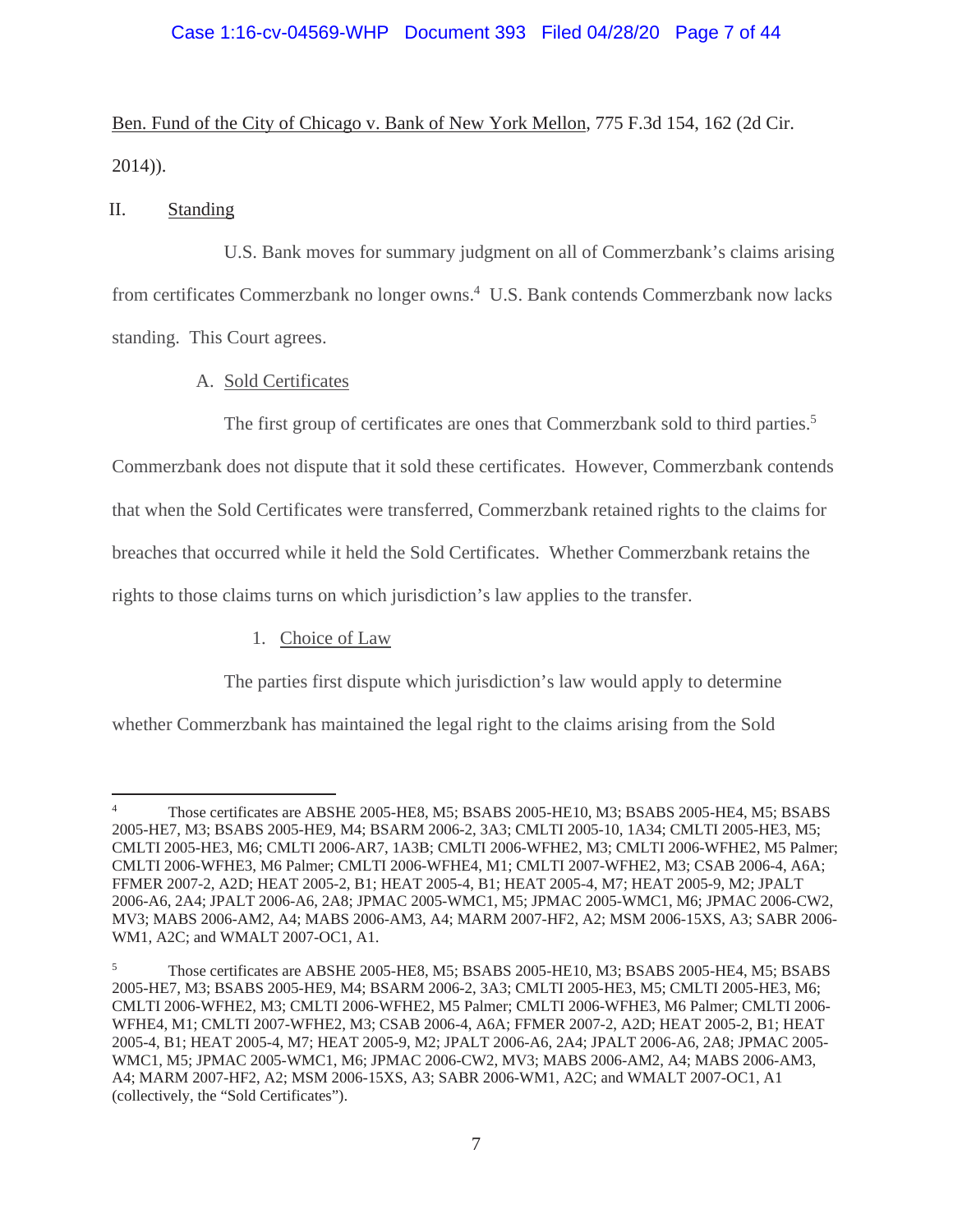#### Case 1:16-cv-04569-WHP Document 393 Filed 04/28/20 Page 8 of 44

Certificates. Generally, "federal courts sitting in diversity generally apply the law of the state in which they sit." Gerena v. Korb, 617 F.3d 197, 204 (2d Cir. 2010). But "when a case is transferred for convenience under 28 U.S.C. § 1404(a), the law of the transferor state is to be applied so long as the transferor state could properly have exercised jurisdiction." Gerena, 617 F.3d at 204. This case was transferred from the Southern District of Ohio and that district had jurisdiction over this action. See Commerzbank, 277 F. Supp. 3d at 490. Accordingly, this Court will utilize Ohio's choice of law framework.

Ohio's choice of law analysis applies "the two-step approach set forth in the Restatement (Second) of Conflict of Laws." Premium Freight Mgmt., LLC v. PM Engineered Sols., Inc., 906 F.3d 403, 406 (6th Cir. 2018).

The first step is to determine whether there is a conflict of law. Commerzbank argues that because the Sold Certificates were sold through Commerzbank's London branch, the transfers should be governed by English law. U.S. Bank contends that the transactions actually occurred at the Depository Trust Company ("DTC")—a clearing house that held and transferred the Sold Certificates—which is a New York entity governed by New York law. Because Commerzbank contends that English law provides standing and U.S. Bank counters that New York law extinguishes all these claims, this Court finds a conflict of law exists.

The second step is to determine the jurisdiction with the most significant relationship to the claims. The factors courts consider when determining which jurisdiction has the most significant relationship are: "(1) the place of the injury; (2) the place where the conduct causing the injury occurred; (3) the domicile, residence, nationality, place of incorporation, and place of business of the parties; (4) the place where the relationship between the parties, if any, is located; and (5) any factors under Section 6 [of 1 Restatement (Second) of Conflict of Laws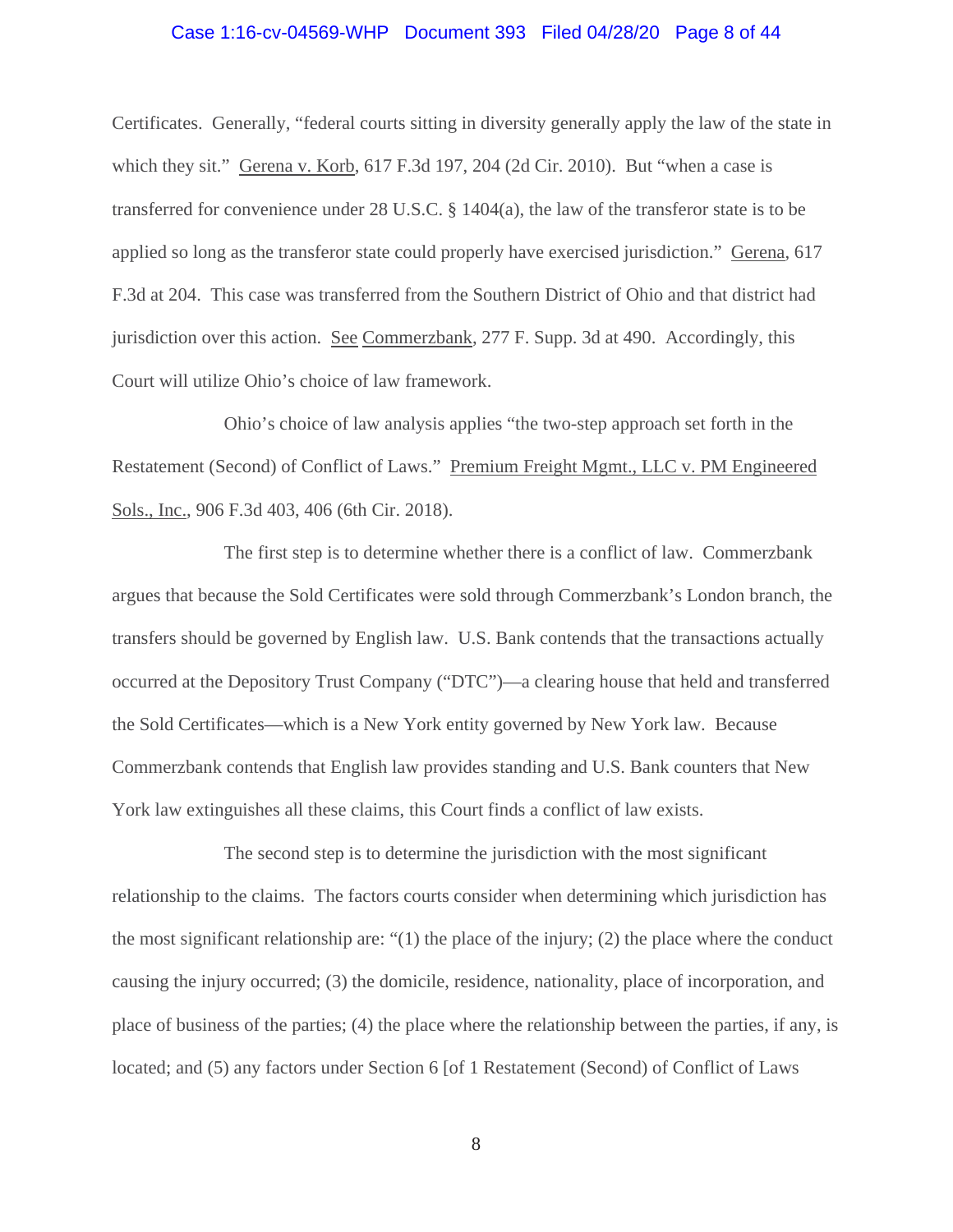# Case 1:16-cv-04569-WHP Document 393 Filed 04/28/20 Page 9 of 44

10]." Morgan v. Biro Mfg. Co., 474 N.E.2d 286, 289 (Ohio 1984).<sup>6</sup> "Generally, Ohio follows the rule that where a conflict of law issue arises in a case involving a contract, the law of the state where the contract is to be performed governs." Gries Sports Enter., Inc. v. Modell, 473 N.E.2d 807, 810 (Ohio 1984) (quotation marks omitted).

Commerzbank argues that the transactions took place in England because the certificates were sold from Commerzbank's London branch to purchasers in London. The fact that these certificates were sold out of Commerzbank's London branch is not compelling. Indeed, courts in this district have rejected the concept that branches of a bank are separate entities. See, e.g., HSH Nordbank AG v. RBS Holdings USA Inc., 2015 WL 1307189, at \*5 (S.D.N.Y. Mar. 23, 2015) ("[I]t is well established that a branch or agency of a bank is not a separate entity." (quotation marks omitted)); Deutsche Zentral-Genossenchaftsbank AG v. HSBC N. Am. Holdings, Inc., 2013 WL 6667601, at \*6 (S.D.N.Y. Dec. 17, 2013) (same).

More to the point, the actual transactions did not occur in London; they occurred in New York through DTC, a clearing house. (See Decl. of Michael T. Marcucci in Supp. of U.S. Bank's Mot. for Summ. J., ECF Nos. 298, 350 ("Marcucci Decl."), Ex. 46; U.S. Bank 56.1 ¶ 65.) As Custodian, DTC legally transfers the assets from one certificateholder to another under DTC's own roof. (U.S. Bank 56.1 ¶ 60.) Indeed, a Commerzbank employee described DTC's involvement in the sale process as "actually mov[ing] the assets from a custodial perspective, because the assets are actually stored at a custodian." (Marcucci Ex. 49, at 7.) In order to purchase or sell through DTC, participants must enter into agreements with DTC. (U.S. Bank

<sup>6</sup> Section 6 of 1 Restatement (Second) of Conflict of Laws 10, provides the following factors: "(a) the needs of the interstate and international systems, (b) the relevant policies of the forum, (c) the relevant policies of other interested states and the relative interests of those states in the determination of the particular issue, (d) the protection of justified expectations, (e) the basic policies underlying the particular field of law, (f) certainty, predictability and uniformity of result, and  $(g)$  ease in the determination and application of law to be applied."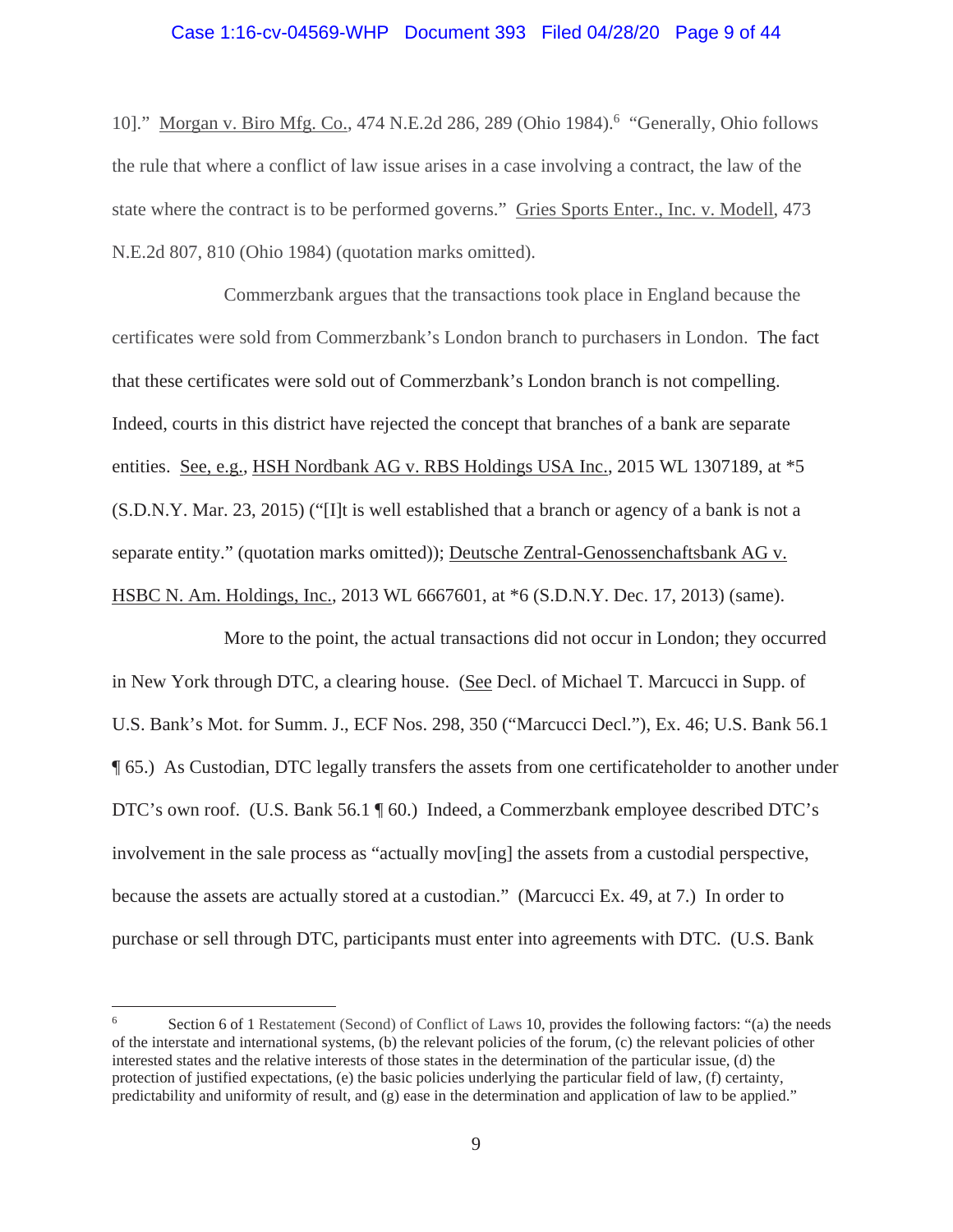#### Case 1:16-cv-04569-WHP Document 393 Filed 04/28/20 Page 10 of 44

56.1 ¶ 61.) Every contract with DTC includes a provision that New York law governs the agreement. (U.S. Bank  $56.1 \text{ }\mathcal{F}$  61.) The publicly available DTC rules provide that all agreements are governed and construed in accord with New York law. (U.S. Bank 56.1 ¶¶ 61–63.) Commerzbank attempts to dismiss the DTC process as "ministerial." However, this Court is not persuaded. See Bear Stearns Mortg. Funding Tr. 2006-SL1 v. EMC Mortg. LLC, 2015 WL 139731, at \*10 (Del. Ch. Jan. 12, 2015) (finding that New York had the most significant relationship in part because "the physical location of the Certificates at the Depository Trust Company [was] located in New York"). The fact that DTC actually holds the certificates and effectuates the transactions means that the transactions actually occurred in New York and are governed by New York law.

#### 2. Standing under New York Law

Under New York law, claims travel with the security unless expressly reserved in writing. See N.Y. Gen. Oblig. Law § 13-107; see also Royal Park Inv. SA/NV v. HSBC Bank USA, N.A., 2018 WL 679495, at \*4 (S.D.N.Y. Feb. 1, 2018) ("[T]he New York General Obligations Law provides that '[u]nless expressly reserved in writing, a transfer of any bond shall vest in the transferee all claims or demands of the transferrer, whether or not such claims or demands are known to exist . . . for damages against the trustee or depository under any indenture under which such bond was issued.'" (quoting N.Y. Gen. Oblig. Law § 13-107(1) (second alteration in original))).

Commerzbank does not dispute that when the certificates were sold, Commerzbank did not expressly reserve any claims. Since Commerzbank no longer retains the claims under the Sold Certificates, it lacks standing to sue on them.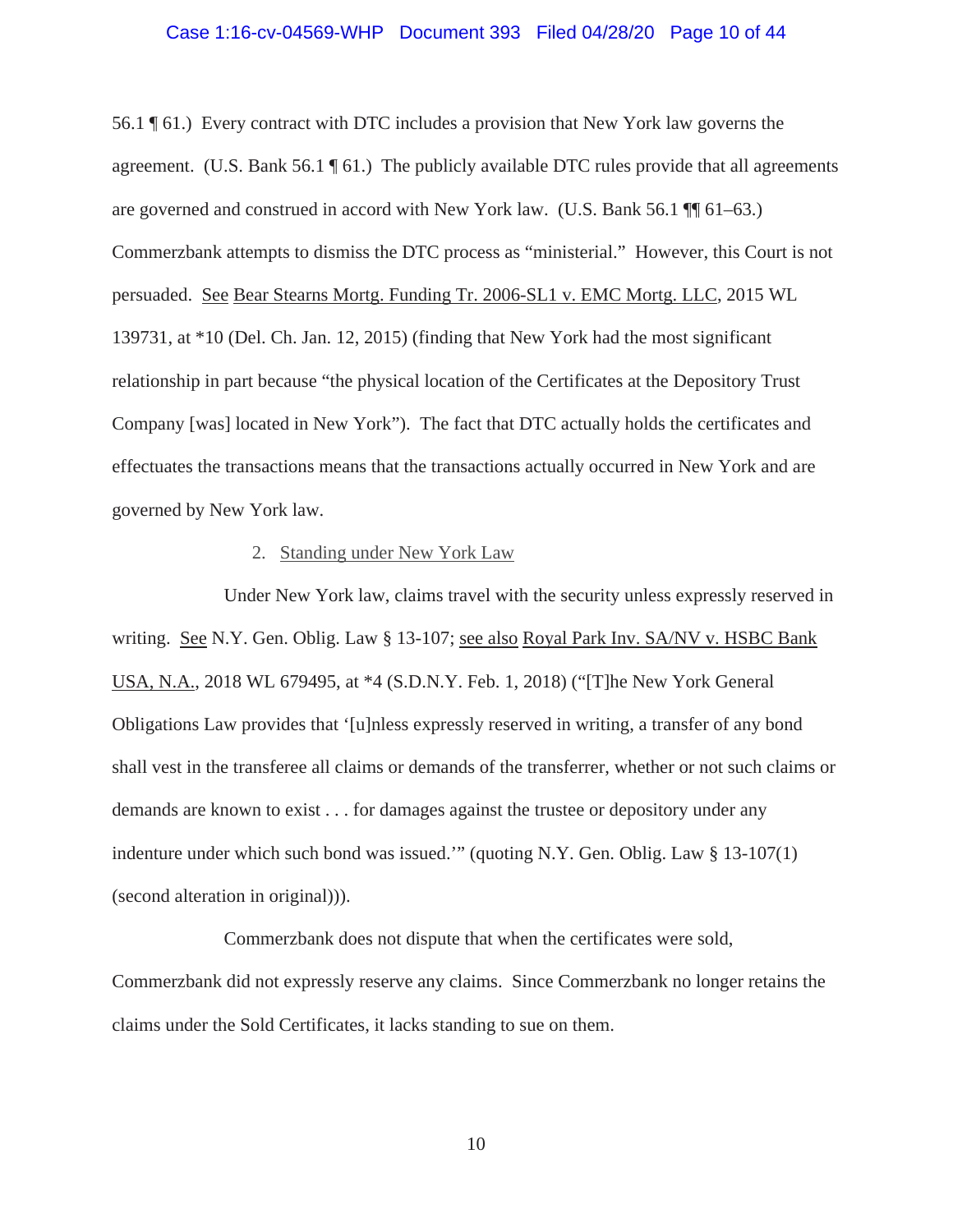# B. Duke Repo Certificates

The parties dispute whether an additional tranche of certificates was sold.<sup>7</sup> In November 2007, these seven certificates were sold through a tri-party repo transaction. The transaction is diagramed below:

#### **Additional Structure & Set Up Information**  $\overline{2}$



(Marcucci Decl. Ex. 39, at 7.) In this transaction, Dresdner Bank London Branch—a Commerzbank entity—transferred the Duke Repo certificates to Dresdner Kleinwort Securities LLC—also a Commerzbank entity. Dresdner Kleinnwort Securities LLC then transferred the certificates to unnamed third parties, merely diagramed as the "Street," which presumably relates to other financial institutions. The parties have not identified to whom the certificates were transferred.

Commerzbank does not dispute that this tri-party repo transaction occurred. (See Decl. of Robert Boelstler in Opp. of U.S. Bank's Mot. for Summ. J., ECF No. 327 ("Boelstler Decl."), ¶ 12.) While U.S. Bank offers evidence that the Duke Repo Certificates were transferred away, Commerzbank contends that this was an internal arrangement designed to

<sup>7</sup> Those certificates are BSARM 2006-2, A3A; CMLTI 2005-10, 1A34; CMLTI 2006-AR7, 1A3B; JPALT 2006-A6, 2A8; MABS 2006-AM2, A4; MABS 2006-AM3, A4; and SABR 2006-WM1, A2C (collectively, the "Duke Repo Certificates"). It is worth noting that there is significant overlap between the Duke Repo Certificates and the Sold Certificates. Indeed, only CMLTI 2005-10, 1A34 and CMLTI 2006-AR7, 1A3B are Duke Repo Certificates that are not Sold Certificates.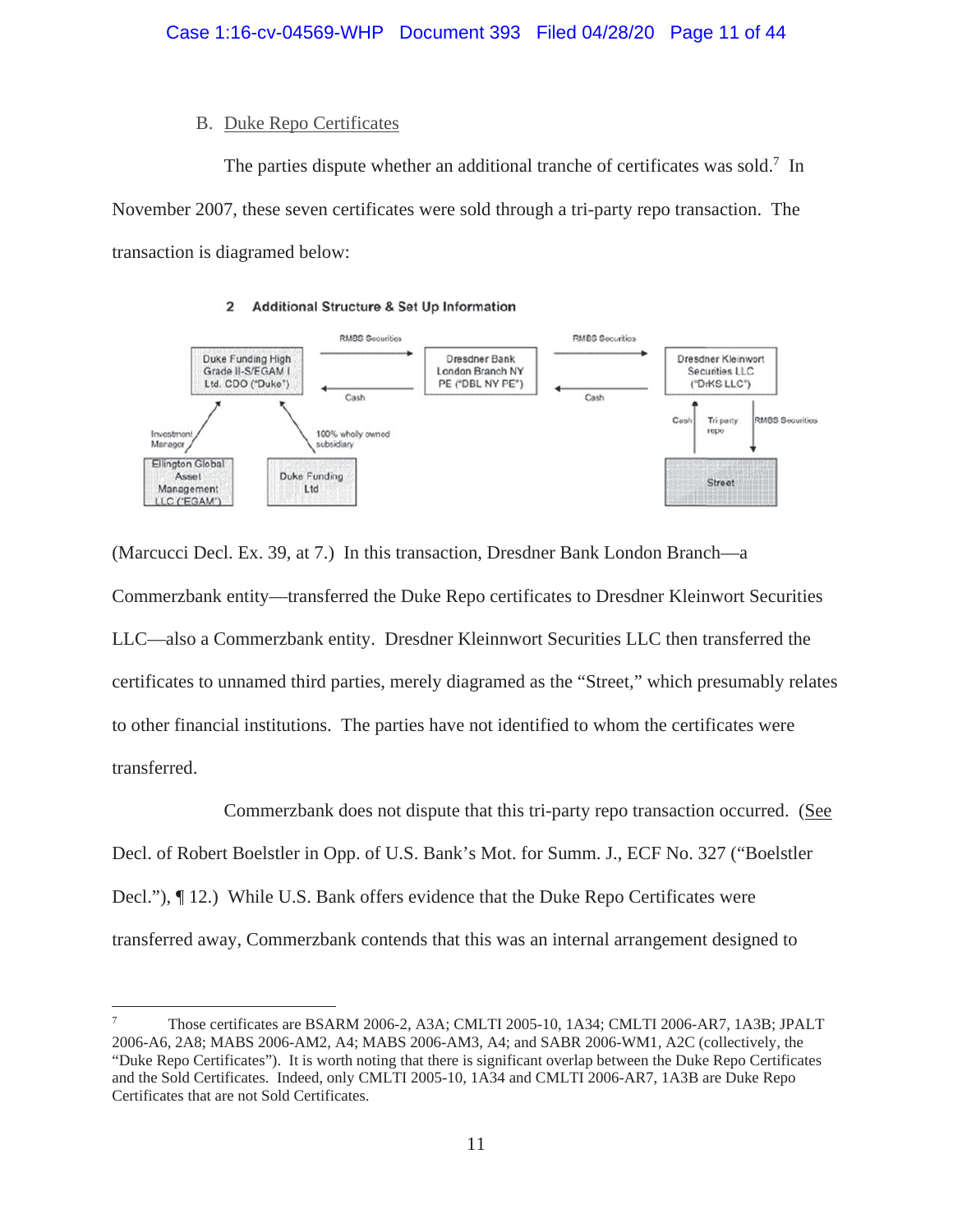#### Case 1:16-cv-04569-WHP Document 393 Filed 04/28/20 Page 12 of 44

improve the rate of return and that the certificates were transferred back to Commerzbank. In support of this assertion, Commerzbank points to a spreadsheet which it claims demonstrates the Duke Repo Certificates were in fact transferred back to Commerzbank. (Decl. of Ryan A. Kane in Opp. of U.S. Bank's Mot. for Summ. J., ECF No. 328 ("Kane Decl."), Ex. 129.) But that spreadsheet is undated. Accordingly, this Court cannot discern if this spreadsheet shows that Commerzbank held the Duke Repo Certificates before or after the execution of the tri-party repo transaction. Therefore, this Court finds that Commerzbank lacks standing as to the Duke Repo Certificates.

## III. Timeliness

Since the 2008 financial crisis, courts—especially in this district—have been inundated with RMBS litigation. But in recent years, the statute of limitations has begun to extinguish claims. U.S. Bank argues that substantially all of Commerzbank's claims are untimely. As with standing, this Court begins with a choice of law analysis to determine which statute of limitations applies.

#### A. Choice of Law

As previously discussed, since this case was transferred from the Southern District of Ohio, Ohio's statute of limitations applies. Diffley v. Allied-Signal, Inc., 921 F.2d 421, 423 (2d Cir. 1990).

#### 1. Ohio's Statute of Limitations

Ohio's statute of limitations for breach of fiduciary duty and negligence claims is four years from "the time the wrongful act [was] committed." Union Sav. Bank v. Lawyers Title Ins. Co., 946 N.E.2d 835, 842 (Ohio 2010). Since Commerzbank initially brought this suit on December 28, 2015, (ECF No. 1), any of the surviving tort claims which accrued before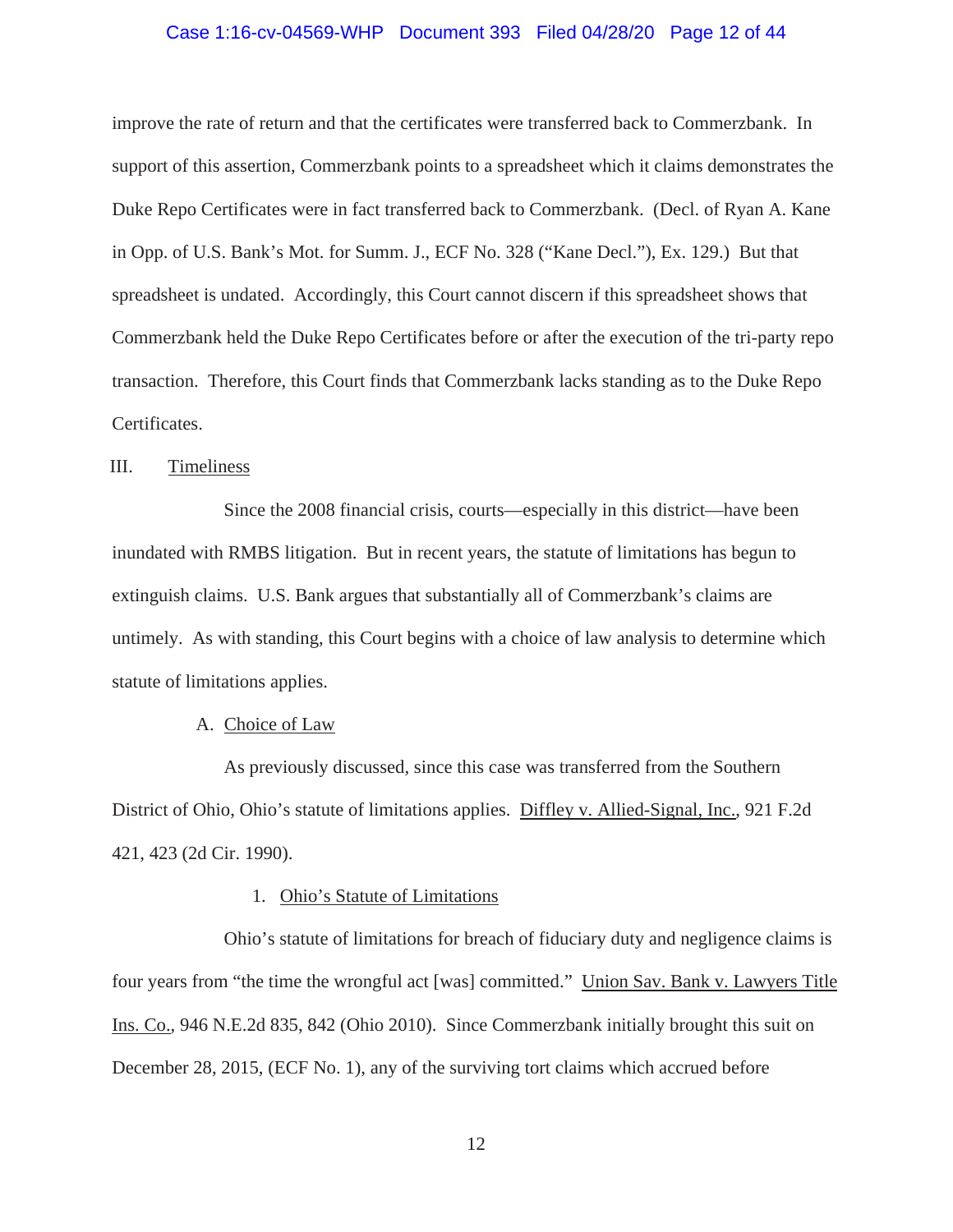## Case 1:16-cv-04569-WHP Document 393 Filed 04/28/20 Page 13 of 44

December 28, 2011 would be untimely under Ohio's statute of limitations. Ohio's statute of limitations for contract claims is significantly longer, with actions being timely if filed within eight years of the cause of action accruing. Ohio Rev. Code Ann. § 2305.06. Therefore, any contract claims are timely if they accrued on or after December 28, 2007.

## 2. Ohio's Borrowing Statute

However, Ohio has a borrowing statute, which requires claims to be timely under both Ohio's statute of limitations and the jurisdiction where the claims accrued. Ohio Rev. Code Ann. § 2305.03(B). To determine the jurisdiction in which Commerzbank's claims arose, Ohio courts look to "where the plaintiff resides and sustains the economic impact of the loss." Taylor v. First Resolution Invest. Corp., 72 N.E.3d 573, 587 (Ohio 2016) (quotation marks omitted).

Commerzbank argues that since it purchased and held the certificates in its

London office, this Court should apply the English statute of limitations to their claims. But again, Commerzbank's London branch is not a separate entity. Instead, Commerzbank experienced the losses at the corporate entity that actually held the certificates and experienced the losses. Commerzbank held 51 of the certificates through German entities<sup>8</sup> and the remaining

23 certificates through a Cayman entity.9

<sup>8</sup> Those certificates are ABSHE 2005-HE8, M5; ABSHE 2005 HE8, M6; ABSHE 2006 HE1, M7; BSABS 2005 EC1, M8; BSABS 2005-HE10, M3; BSABS 2005-HE4, M5; BSABS 2005-HE7, M3; BSABS 2005-HE9, M4; BSARM 2006-2, 3A3; CMLTI 2005-10, 1A34; CMLTI 2005-HE1, M6; CMLTI 2005-HE3, M5; CMLTI 2005- HE3, M6; CMLTI 2005-HE4, M6; CMLTI 2006-AR7, lA3B; CMLTI 2006-NC2, M2 Palmer; CMLTI 2006- WFHE2, M3; CMLTI 2006-WFHE2, M5 Palmer; CMLTI 2006-WFHE3, M6 Palmer; CMLTI 2007-AMC2, M4; CMLTI 2007-AR1, M1; CMLTI 2007-WFHE2, M3; FFMER 2007-2, A2D; GSAA 2006-12, M4; GSAA 2007-1, M3; HEAT 2005-2, B1; HEAT 2005-4, B1; HEAT 2005-4, M7; HEAT 2006-4, M7; HEAT 2007-2, M1; HEAT 2007-2, M3; JPALT 2006-A6, 2A8; JPMAC 2005-FRE1, M6; JPMAC 2005-FRE1, M7; JPMAC 2005-WMC1, M5; JPMAC 2005-WMC1, M6; JPMAC 2005-WMC1, M7; JPMAC 2006-CW2, MV3; MABS 2005-FRE1, M4; MABS 2006-AM2, A4; MABS 2006-AM3, A4; MABS 2006-NC2, M3; MARM 2007-HF2, A2; SABR 2006-WM1, A2C; SURF 2007-BC1, M5; WAMU 2007-OA2, B1; WAMU 2007-OA6, B1; WAMU 2007-OA6, B2; WMALT 2007- OA2, B1; WMALT 2007-OA2, B2; and WMALT 2007-OC1, A1 (collectively, the "German Certificates").

<sup>9</sup> Those certificates are ABSHE 2006-HE5, M2; CHASE 2006-A1, 4A2; CMLTI 2006-NC2, M2 Barrington II; CMLTI 2006-WFHE2, M5 Barrington II; CMLTI 2006-WFHE3, M5; CMLTI 2006-WFHE3, M6 Barrington II; CMLTI 2006-WFHE4, M1; CMLTI 2007-WFHE1, M5; CMLTI 2007-WFHE1, M6; CSAB 2006-4, A6A; GSAMP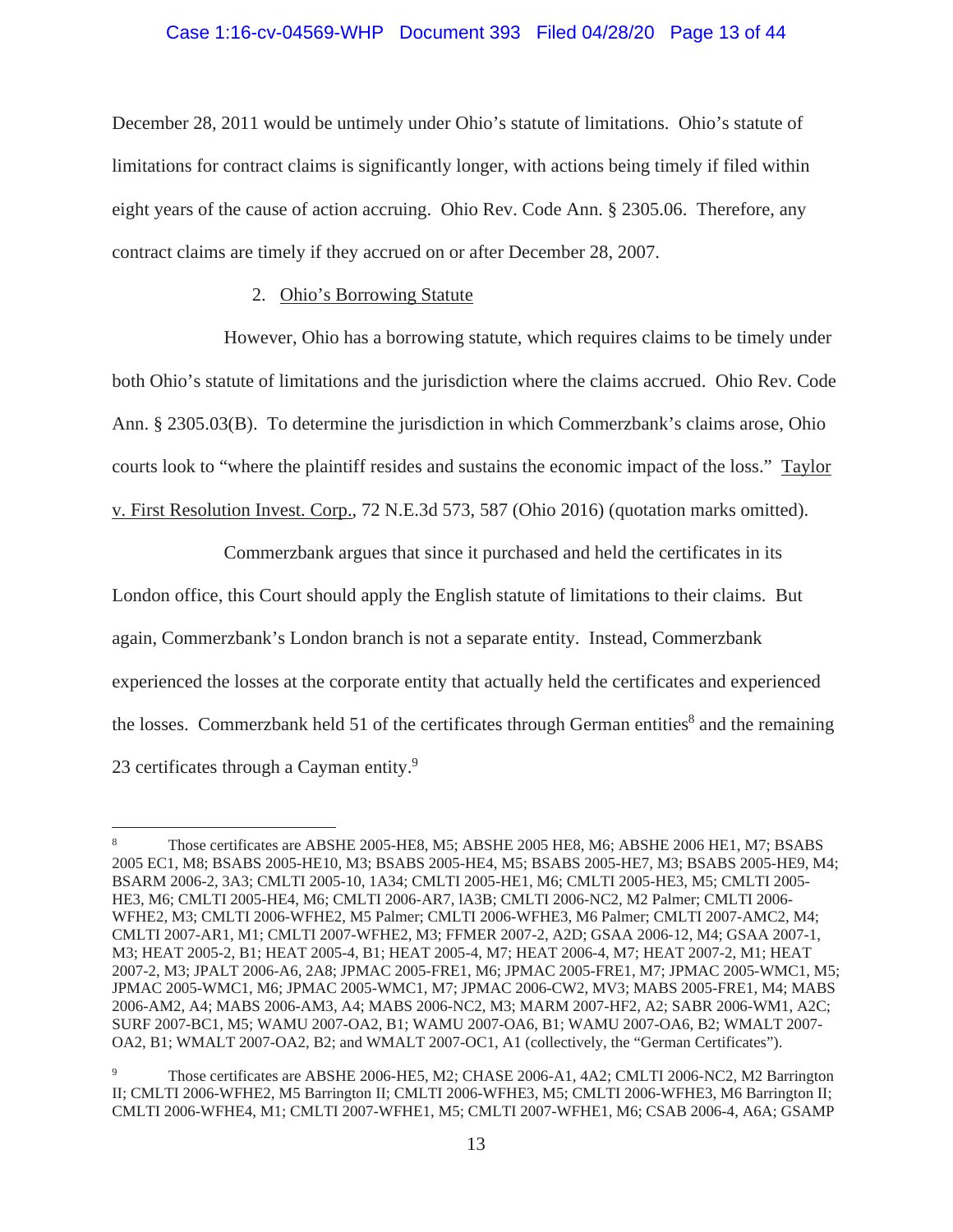## Case 1:16-cv-04569-WHP Document 393 Filed 04/28/20 Page 14 of 44

Indeed, this is not the first time that Commerzbank has argued that its claims on RMBS certificates accrued in England because it purchased the Certificates out of its London branch. Despite the fact that two judges in this district have rejected such a theory, Commerzbank continues to advance it. (Compare, e.g., Commerzbank's Opp. Br., ECF No. 322, at 9, with BlackRock Allocation Target Shares: Series S. Portfolio v. Wells Fargo Bank, Nat'l Ass'n, 247 F. Supp. 3d 377, 418 (S.D.N.Y. 2017) (rejecting Commerzbank's argument that because "[t]he sales of the Sold Certificates were made by London branch and the economic losses from those sales were experienced in Commerzbank in England" accrual occurred in England (quotation marks omitted)), and Commerzbank AG v. Deutsche Bank Nat'l Tr. Co. ("CB/DB"), 234 F. Supp. 3d 462, 471 (S.D.N.Y. 2017) (same).) "Even if all of the material decisions with respect to the purchase of the Certificates were made at the London branch of Commerzbank, Commerzbank ultimately felt its economic losses at its principal place of business and state of incorporation: Germany." CB/DB, 234 F. Supp. 3d at 471. As two judges in this district have done, this Court rejects Commerzbank's argument that the English statute of limitations should apply rather than the jurisdictions where Commerzbank actually held the certificates: Germany and the Cayman Islands.

## 3. German Statute of Limitations

Germany's statute of limitations is three years, beginning at the end of the calendar year when the claims are discovered. See CB/DB, 234 F. Supp. 3d at 472. Since

<sup>2006-</sup>HE5, M1; GSAMP 2006-HE6, M1; HEAT 2005-9, M2; HEAT 2006-6, M2; JPALT 2006-A6, 2A4; JPALT 2007-S1, M3; JPALT 2007-S1, M4; JPMAC 2006-CH1, M6; JPMAC 2006-CH2, MV2; JPMAC 2006-CH2, MV6; JPMAC 2006-NC2, M2; MLMI 2006-AHL1, M2; and MSM 2006-l5XS, A3 (collectively, the "Cayman Certificates").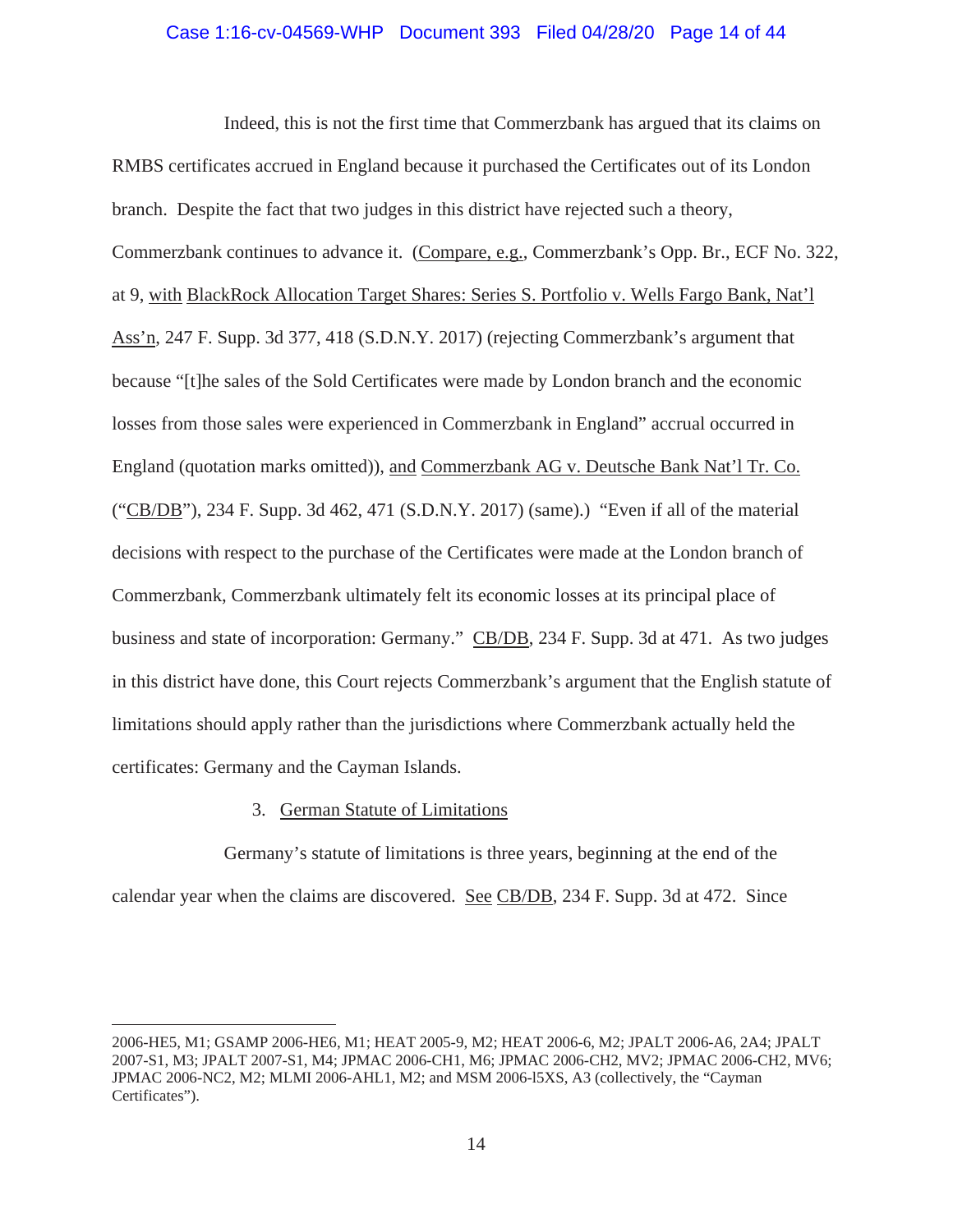Commerzbank filed this action on December 28, 2015, any claims arising out of the German

Certificates and accruing on or before December 31, 2011, would be untimely.

The next step is to determine how claims accrue in Germany. While both parties

submitted lengthy expert declarations to aid this Court in deciphering the German statute of

limitations, the cases Commerzbank filed previously in this district are instructive.

The CB/DB court aptly summarized the German statute of limitations:

[T]he relevant provision of German law is Section 195 of the German Civil Code, which has a three-year limitations period. That period begins to run at the end of the calendar year in which [i] the claim arose and [ii] the plaintiff either has knowledge of the circumstances giving rise to the claim and the identity of the defendant, or would have had such knowledge but for gross negligence. Bürgerliches Gesetzbuch [BGB] [Civil Code], § 199 . . . . [U]nder German law, a plaintiff has knowledge of the circumstances giving rise to the claim when she obtains knowledge of the facts necessary to commence an action in Germany with an "expectation of success" or "some prospect of success," though not without risk and even if the prospects of success are uncertain[.] To satisfy this standard, a plaintiff need not know all the relevant details or have conclusive proof available; knowledge of the factual circumstances underlying the claim is sufficient.

CB/DB, 234 F. Supp. 3d at 472 (fourth, fifth, and sixth alterations in original) (quoting IKB

Deutsche Industriebank AG v. McGraw Hill Fin., Inc., 634 F. App'x. 19, 22 (2d Cir. 2015)

(summary order)). The German statute of limitations has two prongs: (1) when the breach occurred, and (2) when the plaintiff has knowledge of the claims. The key to the second prong is when the plaintiff has "knowledge of the factual circumstances," with an "expectation of success" or "some prospect of success." CB/DB, 234 F. Supp. 3d at 472. While Commerzbank prevailed in Blackrock and CB/DB on its argument regarding the statute of limitations, those cases were decided on motions to dismiss. Indeed, this Court could not evaluate the merits of U.S. Bank's statute of limitations argument at the motion to dismiss stage. Commerzbank, 277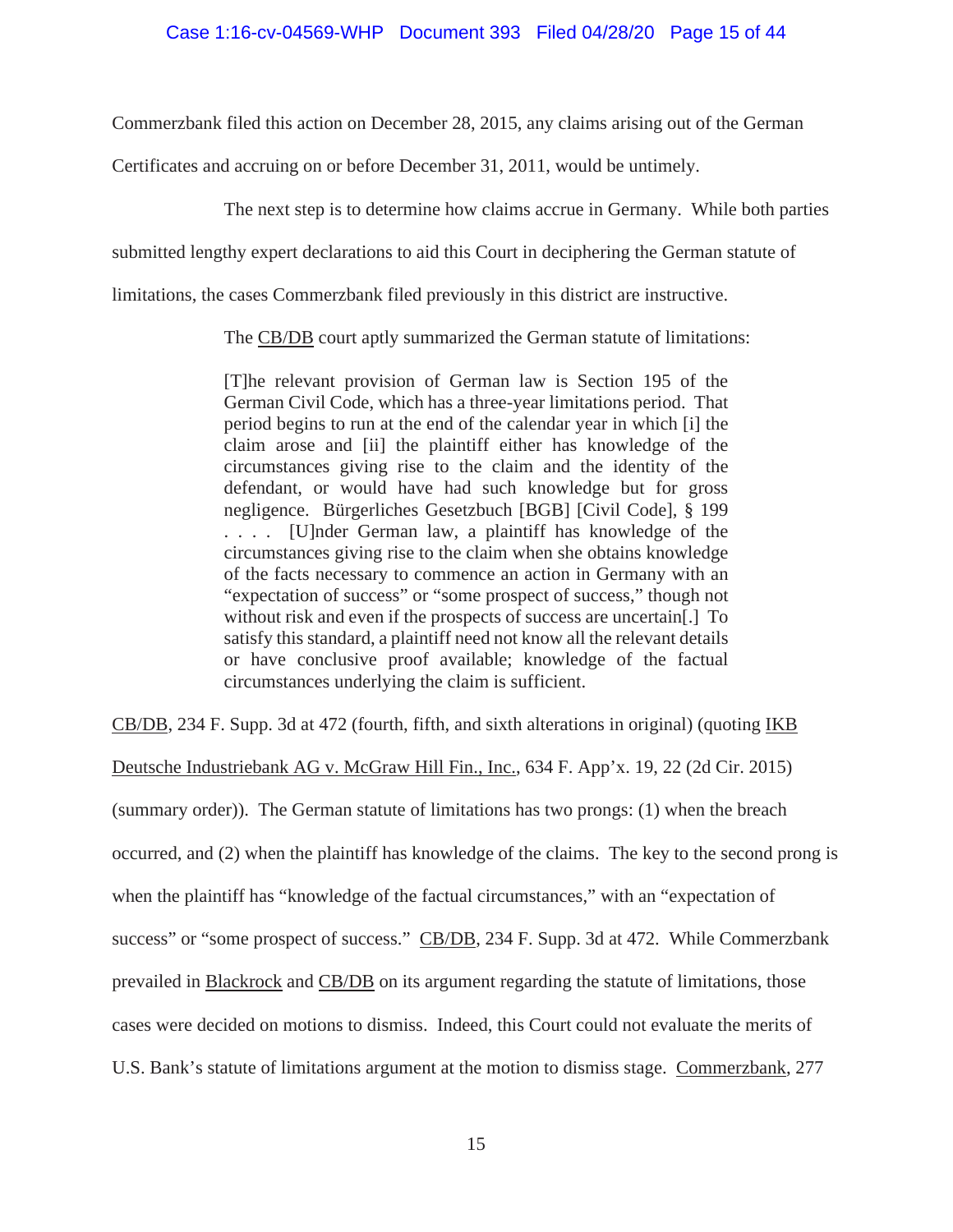#### Case 1:16-cv-04569-WHP Document 393 Filed 04/28/20 Page 16 of 44

F. Supp. 3d at 490–91 ("At the pleading stage, this Court cannot determine whether Commerzbank had sufficient knowledge of each element of its claims with respect to any of the trusts at issue here."). But on summary judgment, this Court can examine facts outside the four corners of the allegations in the Complaint.

First, this Court notes that U.S. Bank's breaches occurred prior to December 2011. In its response to U.S. Bank's 56.1, Commerzbank notes that "[i]n October 2007, U.S. Bank sent a series of notices to Servicers and Master Servicers addressing issues in their foreclosure practices that 'could affect the timing or cost associated with the disposition of any property.'" (U.S. Bank 56.1 ¶ 205 (quoting Kane Ex. 169, at 1).) And by March 2008, U.S. Bank had sent final certifications and exception reports identifying document defects in 39 trusts. (U.S. Bank 56.1 ¶ 169.) U.S. Bank's failure to cure within a prescribed period would constitute an EOD. (See Compl. ¶ 107.) Neither party disputes that cumulative loss EODs occurred in 2009 for a number of trusts. (U.S. Bank 56.1 ¶¶ 263–64.) Indeed, Commerzbank itself—in an effort to overcome U.S. Bank's arguments that pre- and post-EOD breaches did not occur advances a mountain of evidence demonstrating that its claims accrued before December 2011. These examples are but a fraction of the voluminous evidence that U.S. Bank sets forth that breaches occurred long before December 2011.

Second, it is clear that Commerzbank had "knowledge of the factual circumstances," with an "expectation of success" or "some prospect of success" prior to December 2011. CB/DB, 234 F. Supp. 3d at 472. U.S. Bank cites an April 2007 internal email in which Commerzbank employees discuss general issues in the RMBS market, including other Trustee breaches. (U.S. Bank 56.1 ¶ 88.) An employee states specifically that he "suspect[s] that once people understand what occurred here, there's going to be a lot more." (U.S. Bank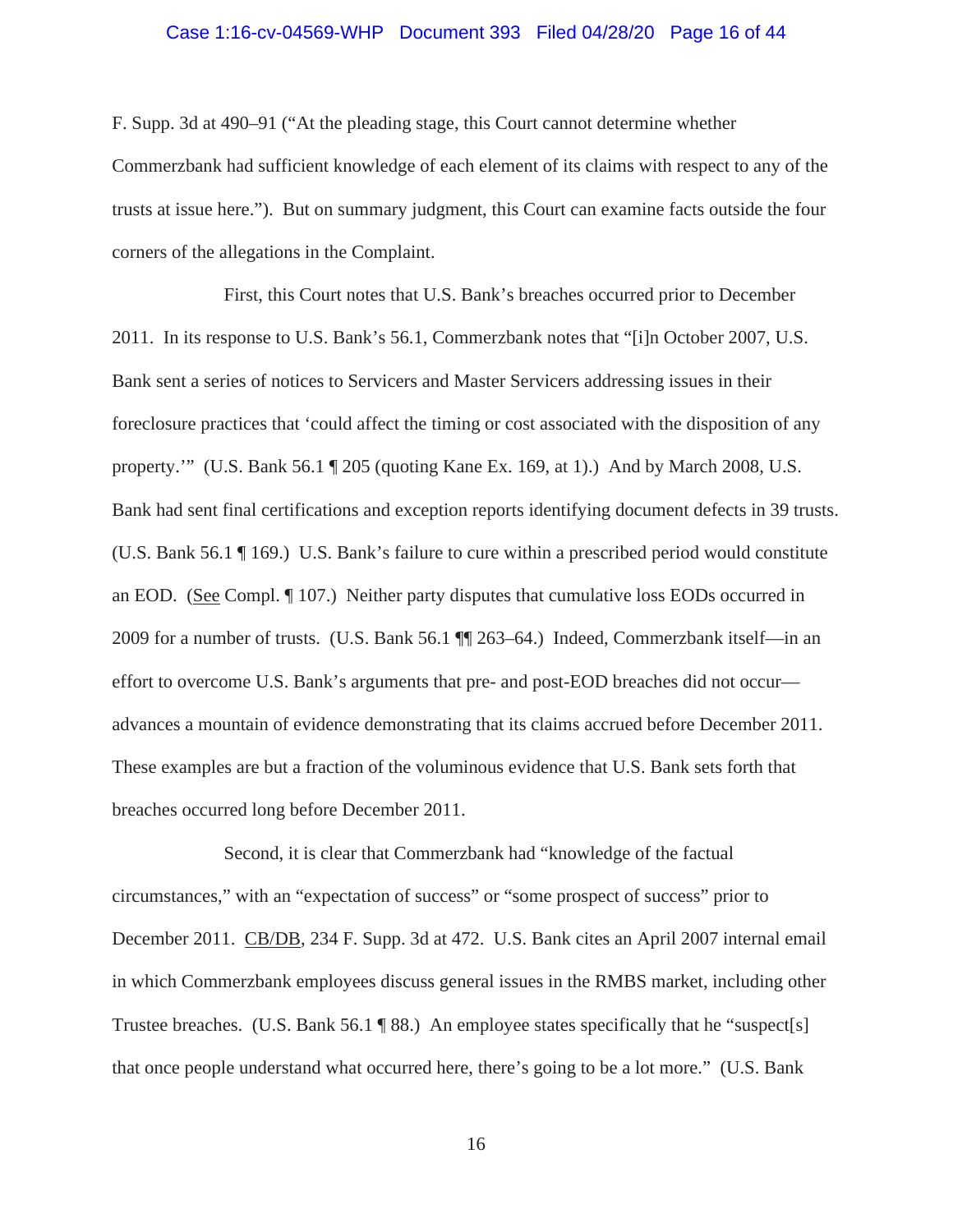#### Case 1:16-cv-04569-WHP Document 393 Filed 04/28/20 Page 17 of 44

56.1 ¶ 88.) Notably, Commerzbank's complaint contains allegations that U.S. Bank breached as early as 2005. (See, e.g., Compl. ¶ 75 ("U.S. Bank commenced foreclosure actions from 2005 to 2008 for numerous loans in which the Sponsors or Originators were at issue.").) Commerzbank also had access to U.S. Bank remittance reports in 2009 which detailed trust and loan specific delinquency and foreclosure issues. (U.S. Bank 56.1 ¶¶ 125–27.)

Commerzbank attempts to circumvent these facts by arguing that it needed loanby-loan and trust-by-trust knowledge in order for the statute of limitations to begin to run. However, that is the standard to survive summary judgment, not to consider when the statute of limitations begins to run. To trigger the statute of limitations, Commerzbank need only have "knowledge of the factual circumstances," with an "expectation of success" or "some prospect of success." CB/DB, 234 F. Supp. 3d at 472. Indeed, Commerzbank parried the motion to dismiss largely on generalized market allegations. Clearly, those generalized allegations on which Commerzbank survived a motion to dismiss were sufficient to put them on notice of its potential claims. Moreover, this Court notes that Commerzbank was only able to amass trust-specific evidence through discovery. And a party must file a lawsuit to obtain discovery. Carrying Commerzbank's argument to its logical conclusion, the statute of limitations could not begin to run until long after a plaintiff filed its lawsuit, thus vitiating the statute of limitations.

Additionally, "under Section 199 of the German Civil Code, the statute of limitations begins to run at the end of the calendar year in which . . . [the plaintiff] would have had [actual knowledge of the circumstances giving rise to the claim and the identity of the defendant] but for gross negligence." IKB Deutsche Industriebank AG v. McGraw Hill Fin., Inc., 2015 WL 1516631, at \*3 (S.D.N.Y. Mar. 26, 2015), aff'd, 634 F. App'x 19 (2d Cir. 2015) (summary order). German courts have found plaintiffs to be grossly negligent in failing to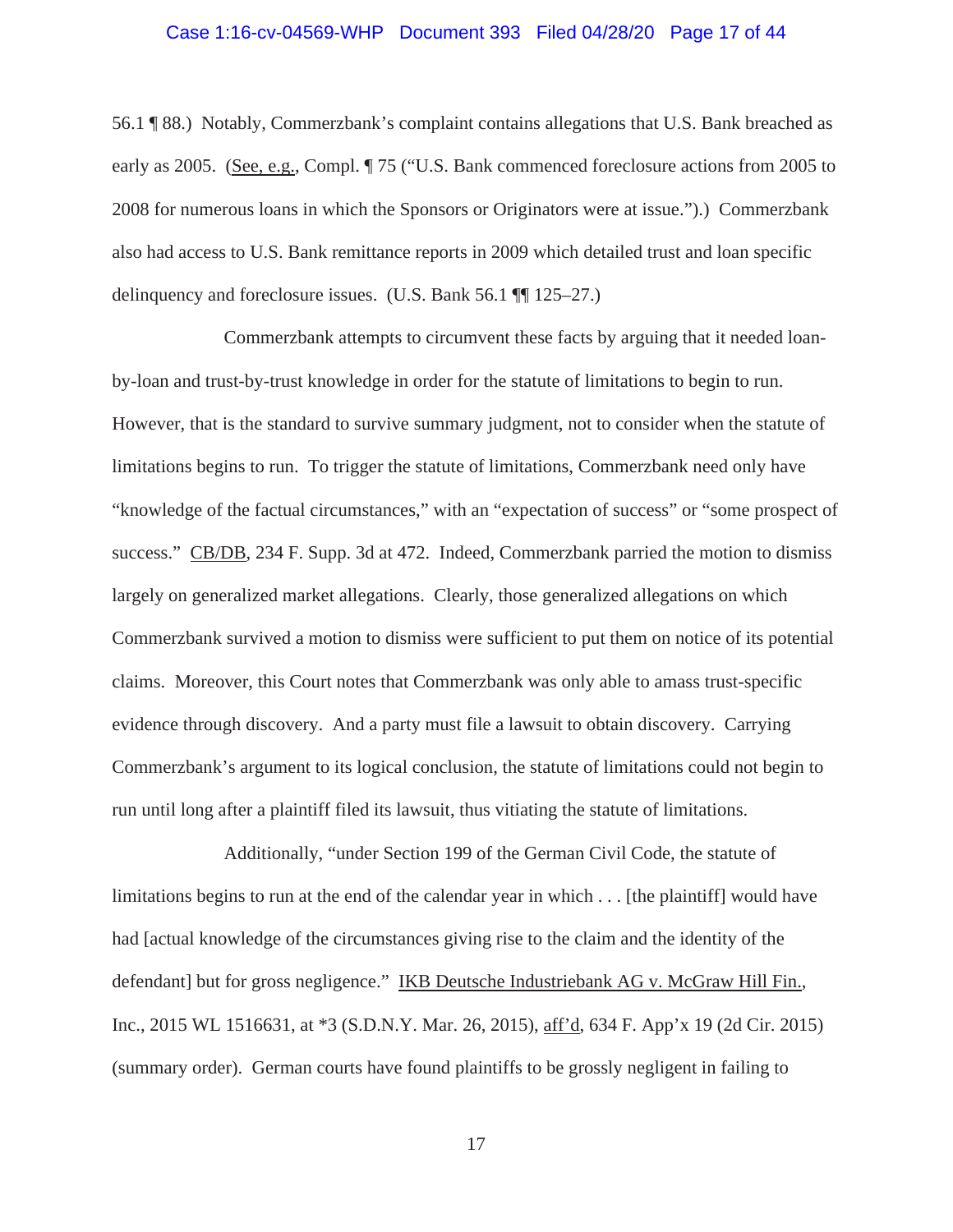#### Case 1:16-cv-04569-WHP Document 393 Filed 04/28/20 Page 18 of 44

pursue their claims when they "did not make obvious considerations . . . , cast them aside[,] or [failed to notice facts that] should have been obvious to anyone in that particular scenario . . . ." Deutsche Zentral-Genossenchaftsbank AG, 2013 WL 6667601, at \*8 (quotation marks omitted). "German courts will find that a plaintiff would have obtained knowledge but for gross negligence if a plaintiff's lack of actual knowledge is the result of the plaintiff's manifest failure to exercise the degree of reasonable care expected of a prudent person in the same position." Deutsche Zentral-Genossenchaftsbank AG, 2013 WL 6667601, at \*8 (quotation marks omitted); see also In re Countrywide Fin. Corp. Mortg.-Backed Sec. Litig., 2014 WL 4162382, at \*7 (C.D. Cal. June 18, 2014) (holding that "sophisticated investors are charged with a heightened duty to investigate possible claims under German law").

Here, the Complaint heavily relies on generalized infirmities in the RMBS market. Indeed, Commerzbank began to work with outside counsel to investigate potential claims in February 2011. (U.S. Bank 56.1 ¶ 134.) While that inquiry focused on Servicer claims, the relation to Trustee claims is obvious. Most claims against Trustees arise from a servicer default EOD followed by the Trustee's failure to cure. Since the record indicates that U.S. Bank made little effort to cure, Commerzbank logically should have targeted actions against the Trustees. In light of these facts, it is hard to fathom how—but for gross negligence— Commerzbank did not learn of facts sufficient to bring their claim. Therefore, all of Commerzbank's claims arising from the German Certificates are untimely.

#### 4. Cayman Islands' Statute of Limitations

The Cayman Islands apply a six-year statute of limitations to contract claims. (See Affidavit of Jayson Nathan Wood, ECF No. 296 ("Wood Affidavit"), ¶ 16 (citing Section 7 of the Cayman Islands Limitation Law (1996 Revision)); see also House of Europe Funding I,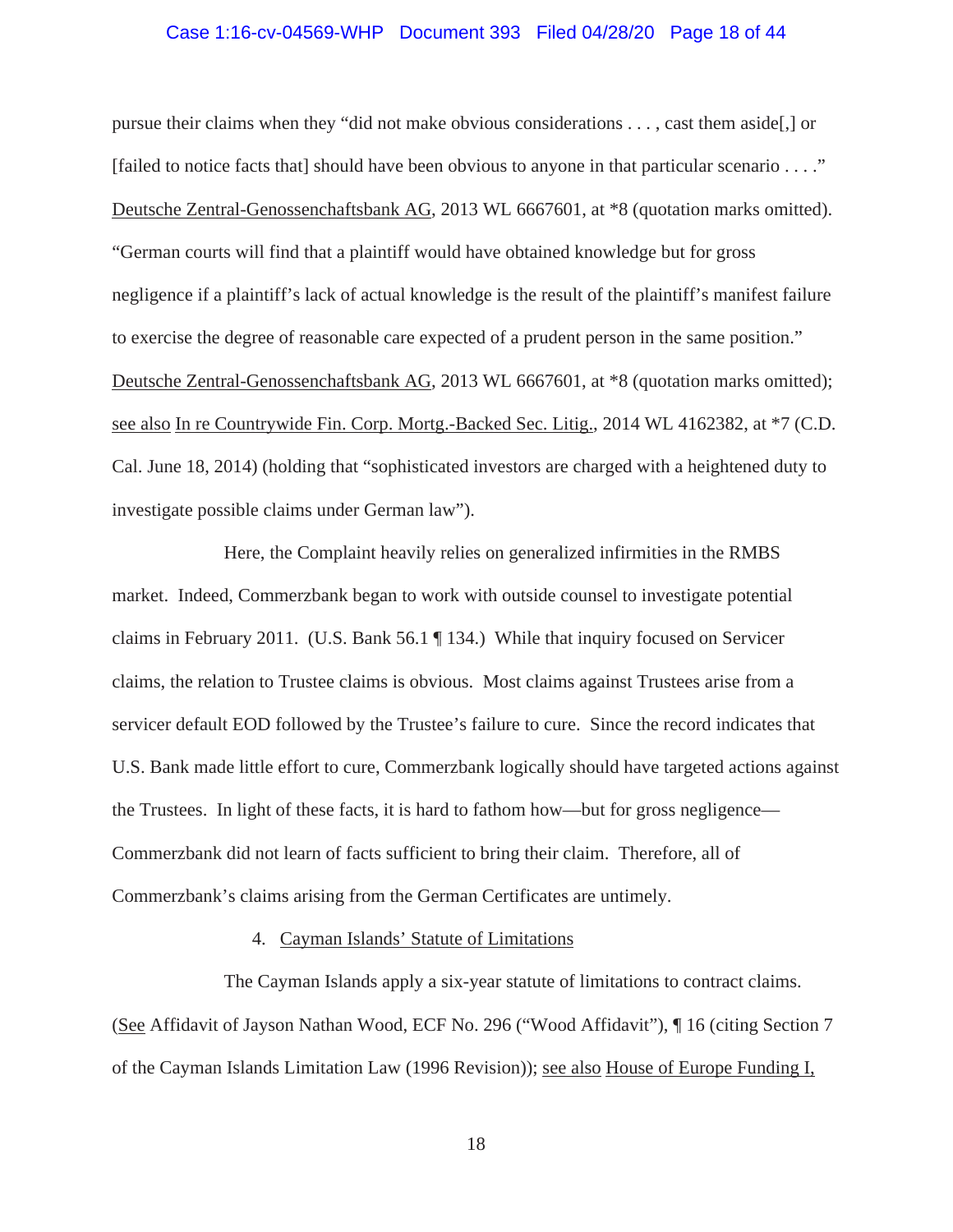# Case 1:16-cv-04569-WHP Document 393 Filed 04/28/20 Page 19 of 44

Ltd. v. Wells Fargo Bank, N.A., 2014 WL 1383703, at \*14 (S.D.N.Y. Mar. 31, 2014) (applying the Cayman Island's six-year statute of limitations). The Cayman Islands also apply a six-year statute of limitations for breach of trust claims. (See Wood Affidavit ¶ 17 (citing Section 27(3) of the Cayman Islands Limitation Law (1996 Revision)).) If breach of fiduciary duty claims arise from breach of contract, then a six-year statute of limitation will apply. (See Wood Affidavit ¶ 18 (citing Tritton Dev. Fund Ltd. v. Fortis Bank (Cayman) Ltd., 2006 CILR 268 (Cayman Islands 2006)).) For breach of contract, the statute of limitations begins to run when the breach occurs, (see Wood Affidavit ¶ 20), and breach of trust claims begin when the breach occurs, (see Wood Affidavit ¶ 21).

Accordingly, to the extent Commerzbank's claims accrued prior to December 28, 2009, they would be untimely. U.S. Bank first argues—and Commerzbank does not dispute that for numerous loans within five trusts, U.S. Bank received breach notices. (U.S. Bank 56.1 ¶ 180.) Ten of the Cayman Certificates realized losses prior to December 28, 2009. (U.S. Bank 56.1 ¶ 181.) U.S. Bank also notes that at least one of the rating agencies—Fitch, Moody's, and S&P (collectively, the "Rating Agencies")—downgraded the Cayman Certificates prior to December 28, 2009. (U.S. Bank 56.1 ¶ 182.)

However, this is all the evidence that U.S. Bank cites on the Cayman Certificates. Indeed, U.S. Bank only dedicated seven lines in its brief to the timeliness of these claims. (See U.S. Bank Opening Br., ECF No. 307, at 15.) This stands in sharp contrast to what U.S. Bank advances to demonstrate that the German Certificates are untimely.10 Moreover, U.S. Bank at best only describes EODs in some of the trusts. U.S. Bank fails to demonstrate that these EODs

<sup>&</sup>lt;sup>10</sup> While this Court is sympathetic to the page-limits imposed on briefs, the parties submitted lengthy 56.1 statements. U.S. Bank submitted an 835-page 56.1, of which U.S. Bank used less than two pages to address the Cayman Certificates.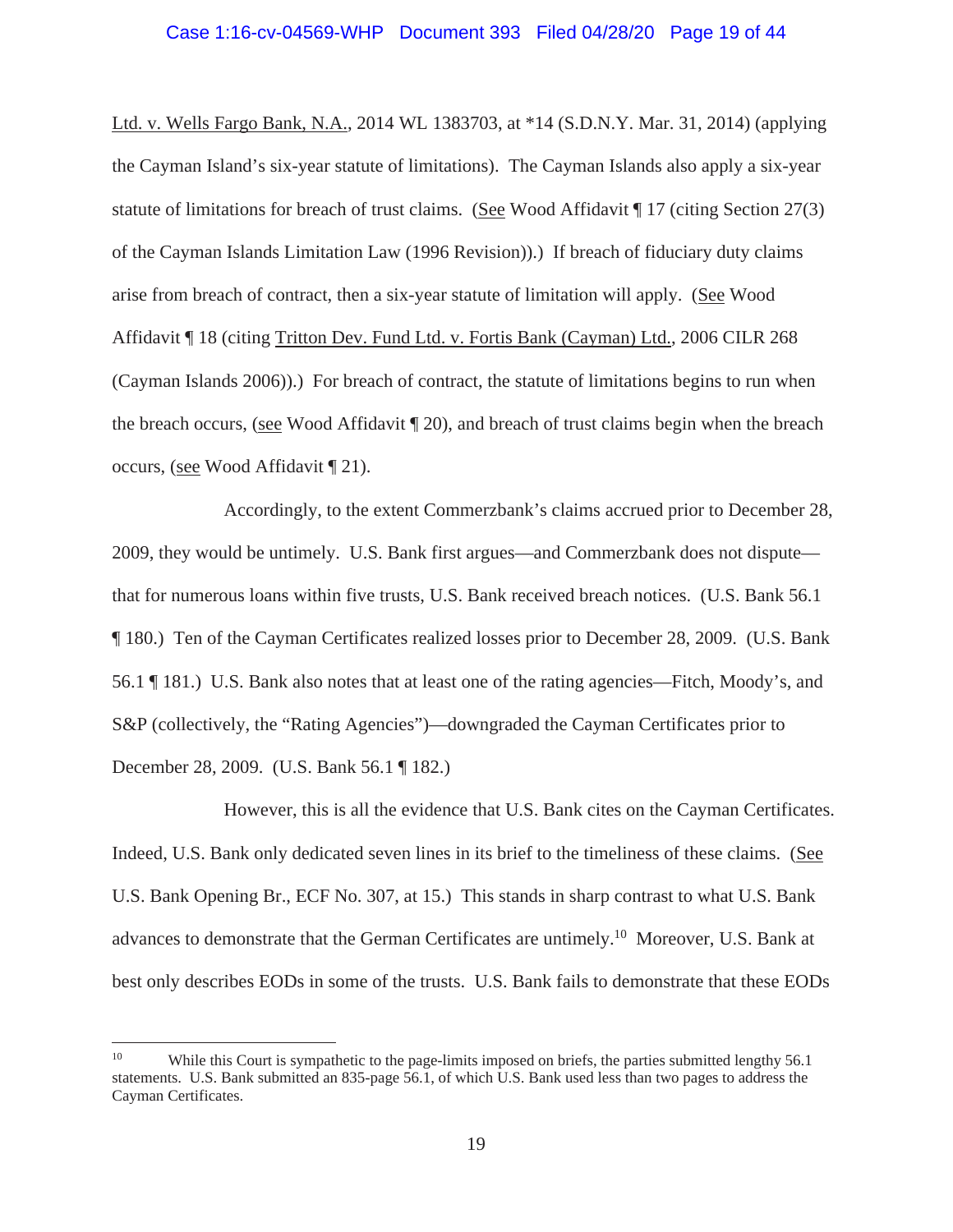#### Case 1:16-cv-04569-WHP Document 393 Filed 04/28/20 Page 20 of 44

ripened into post-EOD breaches by U.S. Bank. Accordingly, U.S. Bank's motion for summary judgment dismissing the Cayman Certificates as untimely is denied.

5. Class-Action Tolling

Commerzbank seeks refuge in class-action tolling of the statute of limitations. See Vaccariello v. Smith & Nephew Richards, Inc., 763 N.E.2d 160, 162–63 (Ohio 2002), Commerzbank argues that the filing of class actions would toll the Ohio statute of limitations. Commerzbank is correct; however, Ohio's borrowing statute applies the shorter of Ohio's statute of limitations and the limitation in the jurisdiction where the claims accrued. Here, the German statute of limitations extinguishes many of Commerzbank's claims. Commerzbank fails to cite any authority that the German statute of limitations recognizes class-action tolling. U.S. Bank notes that Germany does not recognize class-action tolling. (Decl. of Dr. Mathias Rohe in Supp. of U.S. Bank's Mot. for Summ. J., ECF No. 348 ("Rohe Affidavit"), ¶ 110.) Seeing no authority supporting Commerzbank's position, this Court declines to apply class-action tolling to Commerzbank's claims arising from the German Certificates.

#### IV. Post-Event of Default Claims

This Court turns to U.S. Bank's substantive arguments, beginning with the post-EOD claims. The Trustee has the duty of policing other deal parties to ensure each deal party fulfills its obligations. Generally, post-EOD claims arise when there is: "(1) a material breach by the Servicer; (2) notice to the Servicer of the breach; and (3) the Servicer's failure to cure the breach within a designated period." Commerzbank, 277 F. Supp. 3d at 491. However, each PSA sets forth slight variations in the definition of an EOD. At the motion to dismiss stage, these small differences were not controlling. But at summary judgment, Commerzbank must show trust-specific breaches. Thus, this Court is required to examine each PSA and the evidence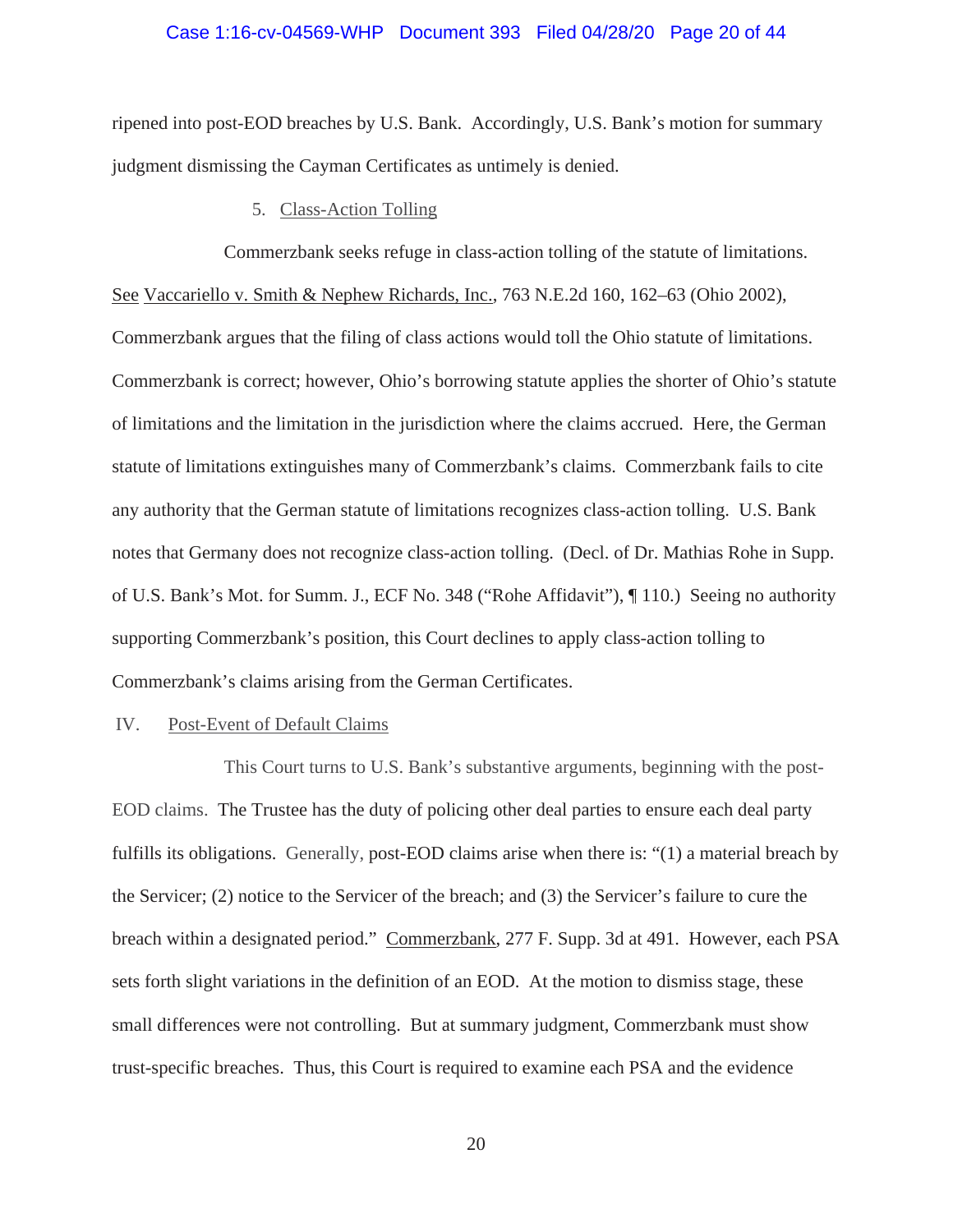#### Case 1:16-cv-04569-WHP Document 393 Filed 04/28/20 Page 21 of 44

Commerzbank cites for a breach to determine whether U.S. Bank is entitled to summary judgment on each trust.

The PSAs provide that New York law will govern the PSAs. (See Marcucci Ex. 26.) Accordingly, this Court will apply New York law to interpret the obligations imposed by the PSAs. See Arnone v. Aetna Life Ins. Co., 860 F.3d 97, 108 (2d Cir. 2017) ("Contractual choice of law provisions are generally enforceable under both New York law and federal common law.").

#### A. Prevention Doctrine

Generally, the prevention doctrine provides that "a party may not insist upon performance of a condition precedent when its nonperformance has been caused by the party [it]self." Commerzbank, 277 F. Supp. 3d at 491 (alteration in original) (quotation marks omitted). Under many of the PSAs, an EOD only occurs once U.S. Bank delivers written notice to the Servicer of a material breach. This creates an anomaly where U.S. Bank's failure to provide notice to the Servicers would shield U.S. Bank from liability. Commerzbank argues that under the prevention doctrine, U.S. Bank cannot rely on its own failure to give notice to escape liability. Okla. Police Pension & Ret. Sys. v. U.S. Bank Nat'l Ass'n, 291 F.R.D. 47, 70 (S.D.N.Y. 2013), abrogated on other grounds by Ret. Bd., 775 F.3d 154; Bank of N.Y. v. Tyco Int'l Grp., S.A., 545 F. Supp. 2d 312, 324 n.81 (S.D.N.Y. 2008). The prevention doctrine is oft litigated in RMBS cases because certificateholders do not have access to loan files. Therefore, they are unable to identify breaches that may trigger an EOD.

Notably, U.S. Bank previously argued that the prevention doctrine should not apply. See Commerzbank, 277 F. Supp. 3d at 491–92. This Court rejected that argument on the motion to dismiss. Commerzbank, 277 F. Supp. 3d at 491–92. U.S. Bank raises this argument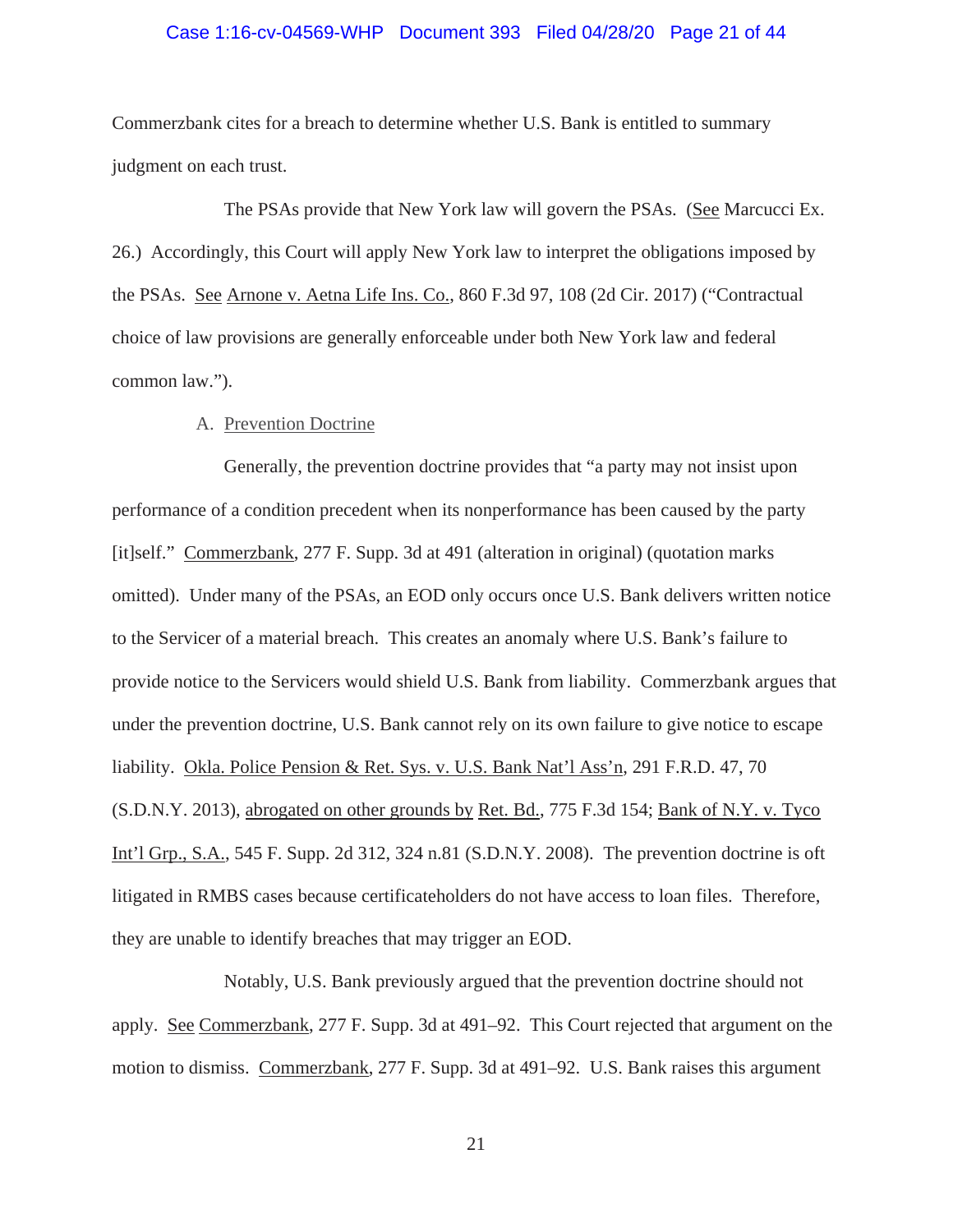#### Case 1:16-cv-04569-WHP Document 393 Filed 04/28/20 Page 22 of 44

again, asserting that New York law has changed in the interim. U.S. Bank points to two recent New York Appellate Division decisions. See Blackrock Balanced Capital Portfolio (FI) v. U.S. Bank Nat'l Ass'n, 86 N.Y.S.3d 484 (App. Div. 2018); Fixed Income Shares: Series M v. Citibank, N.A., 69 N.Y.S.3d 288 (App. Div. 2018). In these cases, the First Department reasoned the prevention doctrine is "not applicable [in RMBS cases] because it requires 'the party's active conduct . . . preventing or hindering the fulfillment of the condition.'" Blackrock Balanced Capital Portfolio (FI), 86 N.Y.S.3d at 486 (quoting Fixed Income Shares: Series M, 69 N.Y.S.3d at 290). In reaching that conclusion, the First Department held that "a defendant's failure to send a notice to cure to the servicers is not 'active conduct' within the meaning of the prevention doctrine." Blackrock Balanced Capital Portfolio (FI), 86 N.Y.S.3d at 486.

However, two judges in this district have rejected the First Department's reasoning in Blackrock Balanced Capital Portfolio (FI) and Fixed Income Shares: Series M. See Nat'l Credit Union Admin. Bd. v. Deutsche Bank Nat'l Tr. Co., 410 F. Supp. 3d 662, 685 (S.D.N.Y. 2019); Pac. Life Ins. Co. v. Bank of New York Mellon, 2018 WL 1871174, at \*1 (S.D.N.Y. Apr. 17, 2018). In Nat'l Credit Union Admin. Bd., Judge Stein questioned the First Department's reasoning, acknowledging that "[t]he First Department decisions do not explain why failure to send notice is not 'active conduct' when such failure could plausibly have been intentional or due to active frustration by the trustee nor did the decisions explain why 'active conduct' is required to apply the logic of the prevention doctrine." Nat'l Credit Union Admin. Bd., 410 F. Supp. 3d at 685. Because the First Department's explanation was perfunctory, Judge Stein was "persuaded[ed] that 'the [New York] Court of Appeals would decide otherwise.'" Nat'l Credit Union Admin. Bd., 410 F. Supp. 3d at 685 (quoting Reddington v. Staten Island Univ. Hosp., 511 F.3d 126, 133 (2d Cir. 2007)).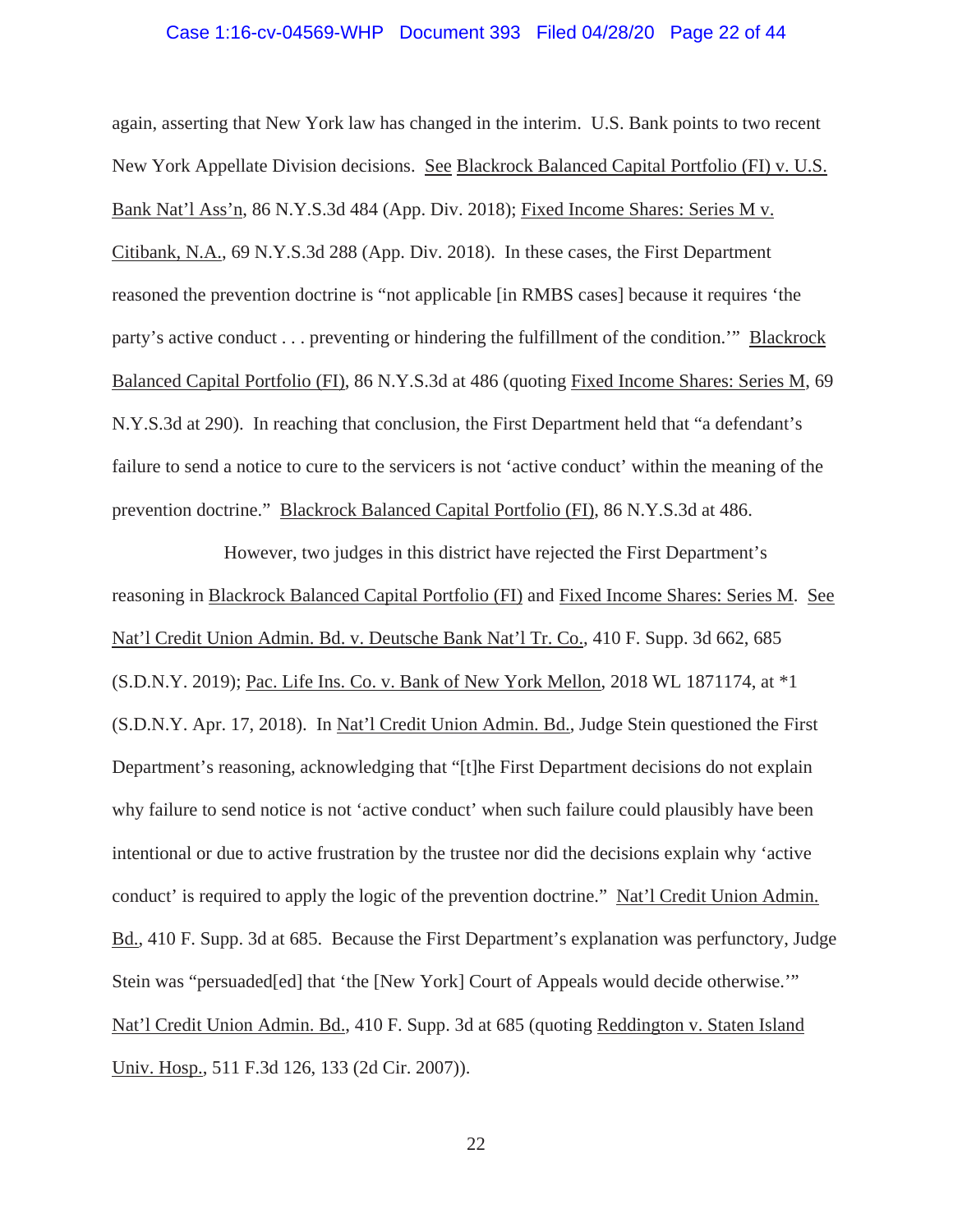## Case 1:16-cv-04569-WHP Document 393 Filed 04/28/20 Page 23 of 44

This Court also believes that the New York Court of Appeals would not affirm these First Department decisions. One of the primary purposes of a Trustee in the RMBS context is to evaluate Servicer performance and cure any Servicer deficiencies. It would be counterintuitive to hold that a Trustee could avoid these duties by claiming it did not send written notice to an appropriate deal party when the Trustee is the only party in a position to learn of a servicer breach. Such a proposition would frustrate the intent behind the PSAs' imposition of duties on a Trustee. However, as discussed below, EODs occurred and the prevention doctrine is not Commerzbank's only theory of liability. As such, this Court need not apply the prevention doctrine to Commerzbank's claims.

## B. Definitions of EODs under the PSAs

Commerzbank alleges that EODs occurred in each of the 56 trusts at issue in this

action. The PSAs each contain detailed definitions of EODs. Most definitions are similar. The

PSA governing the HEAT 2005-2 trust offers a paradigm and states, in pertinent part:

(ii) any failure by a Servicer duly to observe or perform in any material respect any other of the covenants or agreements on the part of such Servicer set forth in this Agreement, or if any of the representations and warranties of such Servicer in Section 2.03(a) proves to be untrue in any material respect, which failure or breach continues unremedied for a period of 60 days after the date on which written notice of such failure or breach, requiring the same to be remedied, shall have been given to such Servicer by the Trustee or the Depositor, or to such Servicer and the Trustee by the Holders of Certificates having not less than 25% of the Voting Rights evidenced by the Certificates, provided, however, that in the case of a failure that cannot be cured within 60 days, the cure period may be extended if such Servicer can demonstrate to the reasonable satisfaction of the Trustee that such Servicer is diligently pursuing remedial action . . . .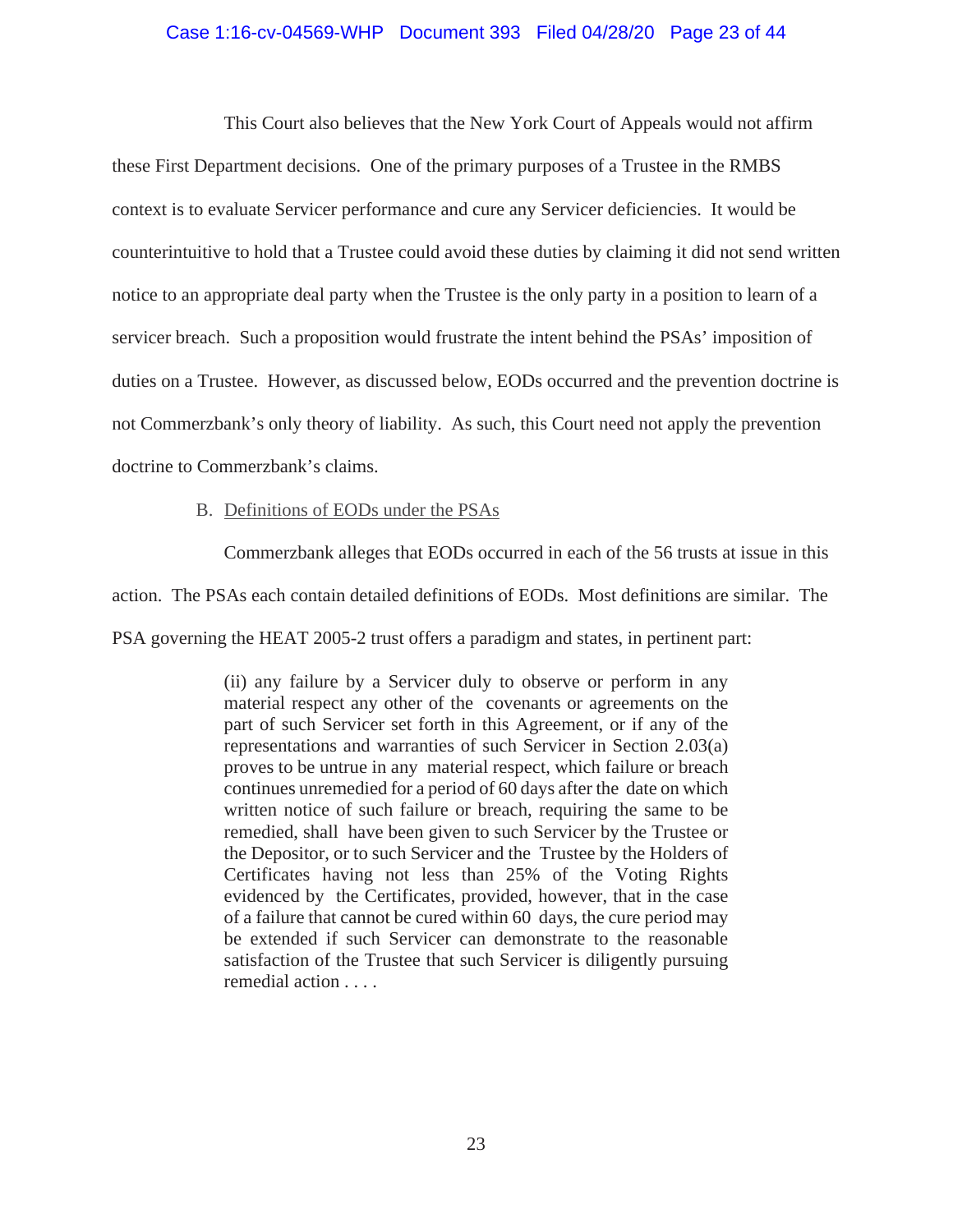## Case 1:16-cv-04569-WHP Document 393 Filed 04/28/20 Page 24 of 44

(Excerpt of HEAT 2005-2 § 7.01(ii), Marcucci Ex. 36, at 1.) This language is replicated in twelve other PSAs.<sup>11</sup> While this example is instructive, because this Court must conduct a trustby-trust analysis, each permutation of what constitutes an EOD needs to be examined.

Twenty-five of the trusts provide for Master Servicers with supervisory and

enforcement obligations.12 In the Master Servicer trusts, the PSAs require the Master Servicer to

"supervise, monitor and oversee the obligation of the Servicers" and "cause each Servicer to

perform and observe the covenants, obligations and conditions to be performed or observed by

such Servicer under its applicable Servicing Agreement . . . ." (Excerpt from BSARM 2006-2 §

3.01, Kane Ex. 16, at 1.)

The PSAs next delineate how an EOD arises. This generally occurs upon either

(1) the Servicer receiving written notice of its breach or (2) the Servicer's actual knowledge of its

breach. Twenty-eight of the trusts require that the Servicer receive written notice of the breach.<sup>13</sup>

For the Written Notice Trusts, the PSAs provide in pertinent part:

Event of Default, wherever used herein, means any one of the following events: . . . failure by the Master Servicer to observe or perform in any material respect any other of the covenants or agreements on the part of the Master Servicer contained in this Agreement or any breach of a representation or warranty by the Master Servicer, which failure or breach shall continue unremedied

<sup>&</sup>lt;sup>11</sup> Those trusts are CHASE 2006-A1; FFMER 2007-2; HEAT 2005-9; HEAT 2006-4; HEAT 2006-6; HEAT 2007-2; MLMI 2006-AHLl; SURF 2007-BCl; WAMU 2007-OA2; WAMU 2007-OA6; WMALT 2007-OA2; and WMALT 2007-OCl.

<sup>&</sup>lt;sup>12</sup> Those trusts are BSARM 2006-2; ABSHE 2005-HE8; CMLTI 2007-AMC2; CSAB 2006-4; GSAA 2006-12; GSAA 2007-1; GSAMP 2006-HE5; HEAT 2005-4; JPALT 2006-A6; JPALT 2007-S1; JPMAC 2006-CW2; MABS 2006-AM2; MABS 2006-AM3; MABS 2006-NC2; MARM 2007-HF2; MSM 2006-15XS; CMLTI 2005-10; CMLTI 2005-HE1; CMLTI 2006-AR7; CMLTI 2007-AR1; BSABS 2005-EC1; BSABS 2005-HE4; BSABS 2005- HE7; BSABS 2005-HE9; and BSABS 2005-HE10 (collectively, the "Master Servicer Trusts").

<sup>13</sup> Those trusts are BSABS 2005-EC1; BSABS 2005-HE4; BSABS 2005-HE7; BSABS 2005-HE9; BSABS 2005-HE10; BSARM 2006-2; CHASE 2006-A1; CSAB 2006-4; FFMER 2007-2; GSAA 2006-12; GSAA 2007-1; GSAMP 2006-HE5; HEAT 2005-2; HEAT 2005-4; HEAT 2005-9; HEAT 2006-4; HEAT 2006-6; HEAT 2007-2; JPALT 2006-A6; JPALT 2007-S1; JPMAC 2006-CW2; MLMI 2006-AHL1; MSM 2006-15XS; SURF 2007-BC1; WAMU 2007-OA2; WAMU 2007-OA6; WMALT 2007-OA2; and WMALT 2007-OC1 (collectively, the "Written Notice Trusts").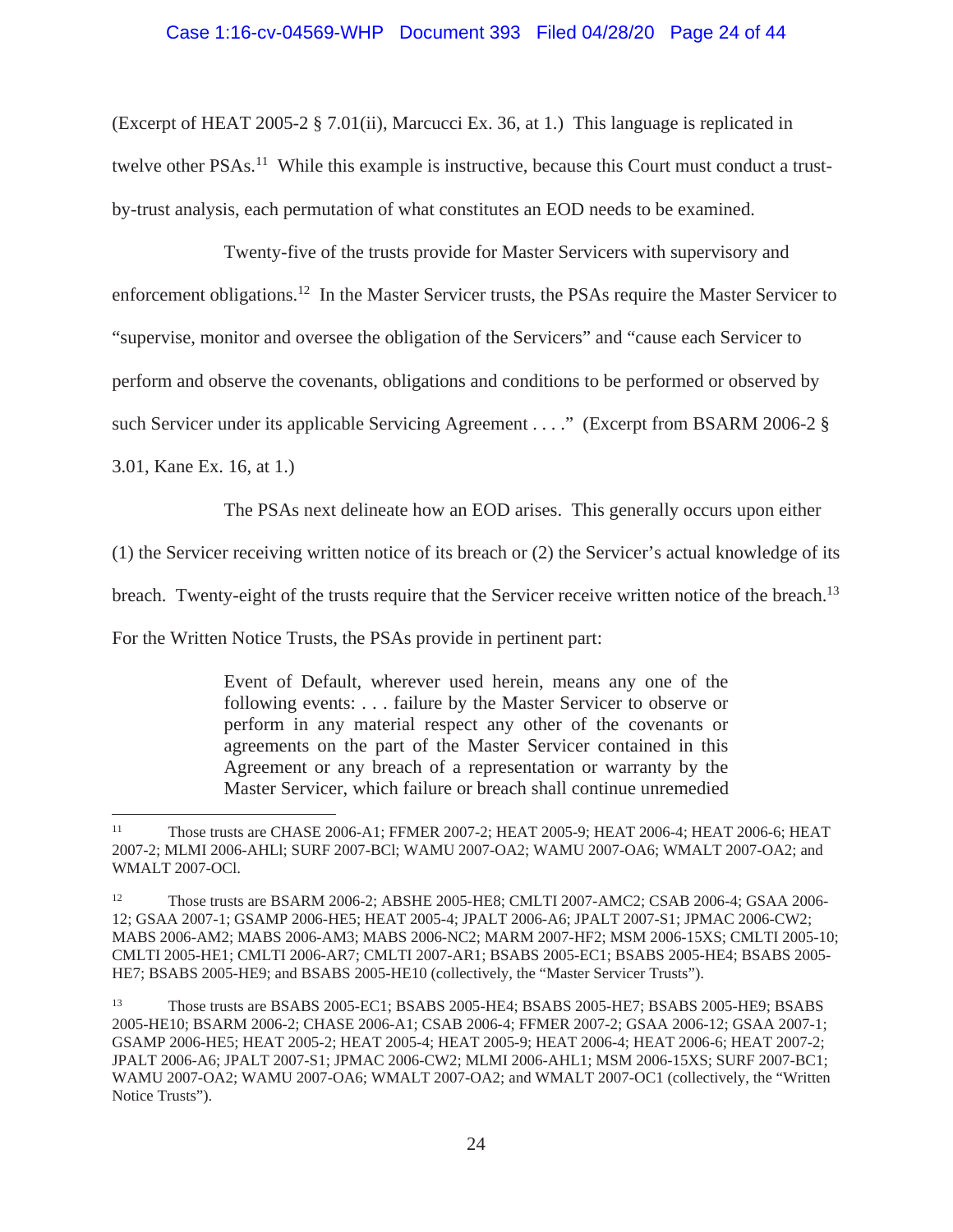for a period of 60 days after the date on which written notice of such failure shall have been given to Master Servicer by the Trustee or the Depositor, or to the Trustee and the Master Servicer by the Holders of Certificates evidencing not less than 25% of the Voting Rights evidenced by the Certificates . . . .

(Excerpt of BSABS 2005-EC1 § 8.01, Kane Ex. 37, at 10.) Twenty-four of the trusts state that an EOD occurs when the Servicer or Master Servicer has actual knowledge of a breach by a Servicer or Master Servicer or written notice of such failure has been given to the Servicer or Master Servicer.<sup>14</sup> And in the Actual Knowledge Trusts, an EOD can occur upon "written notice" of such failure" or "actual knowledge of such failure by a Servicing Officer of the Master Servicer or the Servicer . . . ." (Excerpt of ABSHE 2005-HE8 § 7.01, Kane Ex. 37, at 1.)

For the remaining four trusts,<sup>15</sup> the PSAs distinguish between Servicer EODs and

Master Servicer EODs. A Servicer EOD occurs with either the servicing officer's actual

knowledge of the failure by the Servicer or written notice of the Servicer's failure. (Kane Ex. 37,

at 19.) A Master Servicer EOD occurs only after written notice of a Master Servicer breach is

given to the Trustee. (Kane Ex. 37, at 19.)

# C. Whether Events of Default Occurred

Having laid out what constitutes an EOD under the PSAs, this Court turns to

whether EODs occurred in any the 56 trusts. As discussed below, the evidence advanced by

<sup>14</sup> Those trusts are ABSHE 2005-HE8; ABSHE 2006-HE1; ABSHE 2006-HE5; CMLTI 2005-10; CMLTI 2005-HE1; CMLTI 2005-HE3; CMLTI 2005-HE4; CMLTI 2006-AR7; CMLTI 2006-NC2; CMLTI 2006-WFHE2; CMLTI 2006-WFHE3; CMLTI 2006-WFHE4; CMLTI 2007-AR1; CMLTI 2007-WFHE1; CMLTI 2007-WFHE2; GSAMP 2006-HE6; JPMAC 2005-FRE1; JPMAC 2005-WMC1; JPMAC 2006-CH1; JPMAC 2006-CH2; JPMAC 2006-NC2; MABS 2005-FRE1; MARM 2007-HF2; and SABR 2006-WM1 (collectively, the "Actual Knowledge Trusts").

<sup>&</sup>lt;sup>15</sup> Those trusts are CMLTI 2007-AMC2; MABS 2006-AM2; MABS 2006-AM3; and MABS 2006-NC2 (collectively, the "Split Trusts").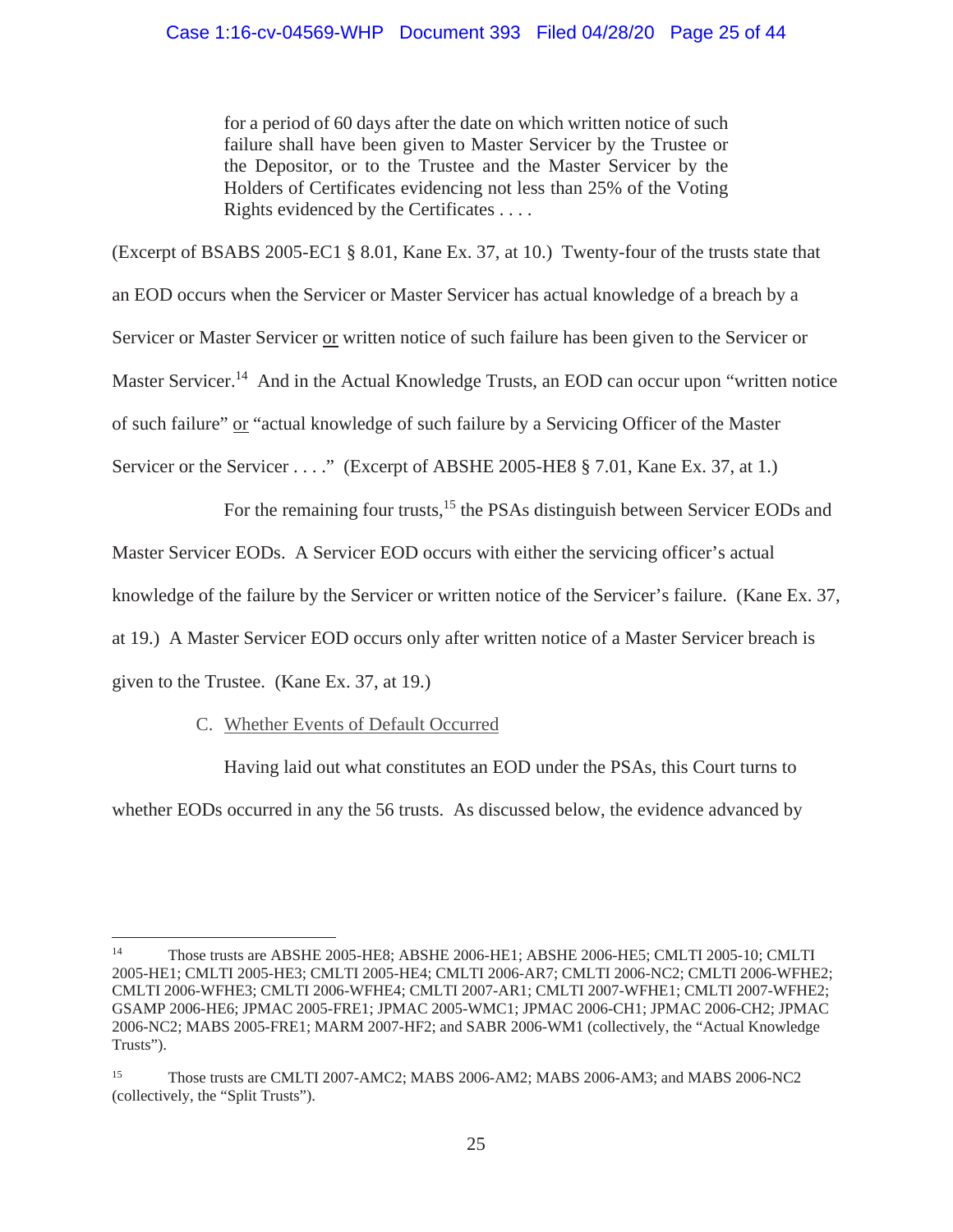## Case 1:16-cv-04569-WHP Document 393 Filed 04/28/20 Page 26 of 44

Commerzbank shows that U.S. Bank cannot demonstrate a lack of proof of EODs. Accordingly, there is a material dispute of fact, and summary judgment is not warranted on this ground.

1. Written Notice

For all of the trusts, an EOD can occur on written notice to the Servicer or Master Servicer of a breach. For the Written Notice Trusts, an EOD can only occur on written notice.

For all of the Written Notice Trusts, Commerzbank cites ample evidence in the form of Servicers or Master Servicers disclosures of noncompliance. (Kane Ex. 42.) For each of these trusts, U.S. Bank sent written notice of such noncompliance. (Kane Ex. 42.)

Commerzbank also points to 80 annual statements and attestations of compliance from Servicers and Masters Servicers disclosing noncompliance. Commerzbank demonstrates that for these 50 trusts,<sup>16</sup> written notice was provided regarding Servicer breaches.

(Commerzbank 56.1 ¶ 312; Kane Ex. 42.) These disclosures include, "[l]oss modifications not done in accordance with transaction agreements," (Kane Ex. 42, at 2), "[e]scrow accounts not paid in accordance with state laws," (Kane Ex. 42, at 10), "[f]ailure to conduct loss mitigation or recovery actions (foreclosures) within applicable timelines, insufficient procedures to monitor third-party servicing activities," (Kane Ex. 42, at 16), "[c]hanges to an obligor's loan were made without consent, loss mitigation or recovery actions not conducted within required timeframes,"

<sup>&</sup>lt;sup>16</sup> Those trusts are ABSHE 2005-HE8; ABSHE 2006-HE1; ABSHE 2006-HE5; BSABS 2005-EC1; BSARM 2006-2; CHASE 2006-A1; CMLTI 2005-10; CMLTI 2005-HE1; CMLTI 2005-HE3; CMLTI 2005-HE4; CMLTI 2006-AR7; CMLTI 2006-NC2; CMLTI 2006-WFHE2; CMLTI 2006-WFHE3; CMLTI 2006-WFHE4; CMLTI 2007-AMC2; CMLTI 2007-AR1; CMLTI 2007-WFHE1; CMLTI 2007-WFHE2; CSAB 2006-4; FFMER 2007-2; GSAA 2006-12; GSAA 2007-1; GSAMP 2006-HE5; GSAMP 2006-HE6; HEAT 2005-2; HEAT 2005-4; HEAT 2005-9; HEAT 2006-4; HEAT 2006-6; HEAT 2007-2; JPALT 2006-A6; JPALT 2007-S1; JPMAC 2005-FRE1; JPMAC 2005-WMC1; JPMAC 2006-CH1; JPMAC 2006-CH2; JPMAC 2006-CW2; JPMAC 2006-NC2; MABS 2005-FRE1; MABS 2006-AM2; MABS 2006-AM3; MABS 2006-NC2; MARM 2007-HF2; MLMI 2006-AHL1; MSM 2006-15XS; SABR 2006-WM1; SURF 2007-BC1; WAMU 2007-OA2; WAMU 2007-OA6; WMALT 2007- OA2; and WMALT 2007-OC1.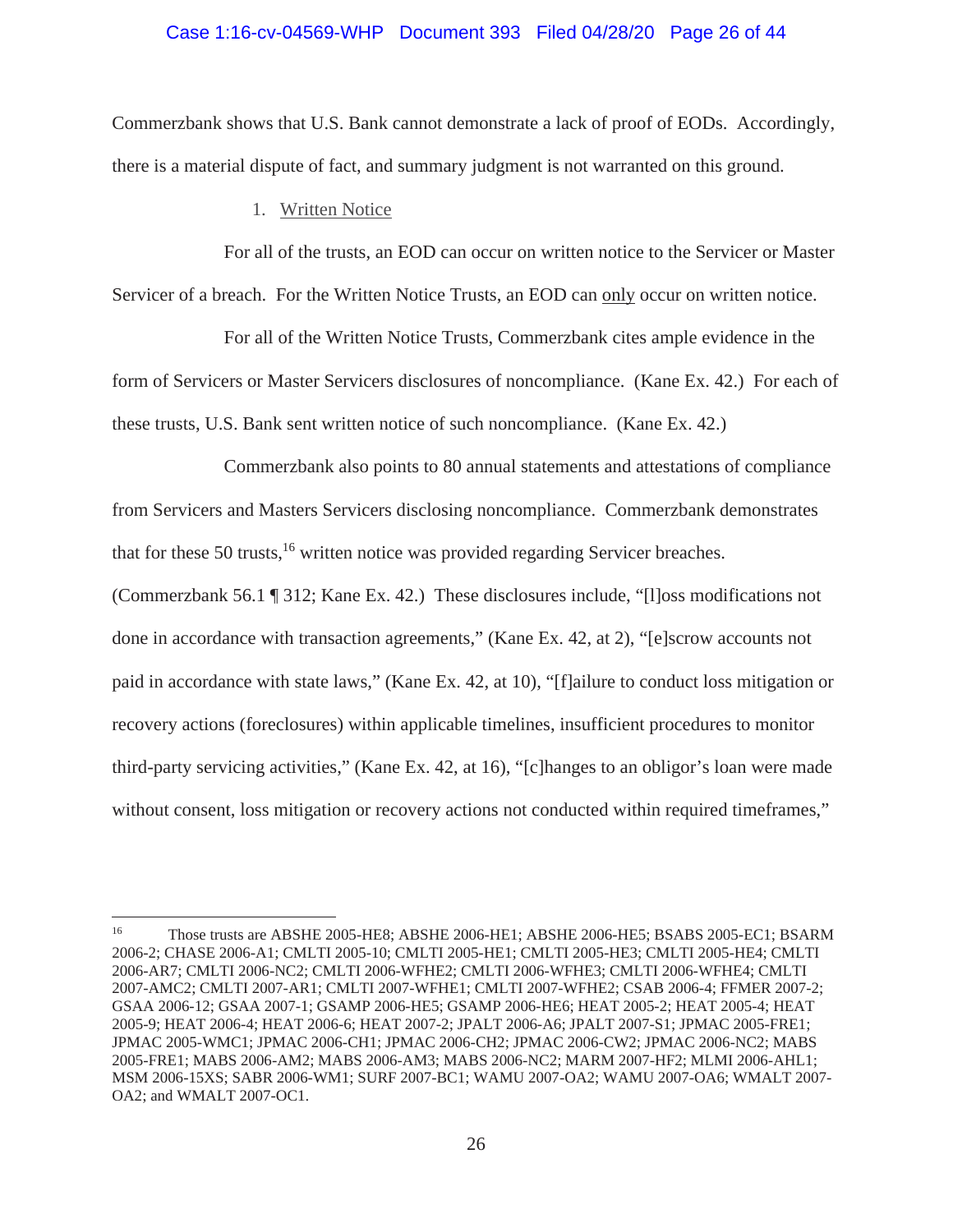#### Case 1:16-cv-04569-WHP Document 393 Filed 04/28/20 Page 27 of 44

(Kane Ex. 42, at 58), and "[f]oreclosures were not conducted in accordance with Fannie Mae timelines," (Kane Ex. 42, at 65).

The PSAs also require the Servicers and Master Servicers to ensure that properties acquired by the trust through foreclosures are properly maintained. These properties are called "real estate owned" or "REO." The REO maintenance duties generally include: "(1) effecting the payment of taxes, assessments and other items that may result in a superior lien against the mortgage loans of the transactions; (2) timely recording all documents reflecting transfers of ownership; and (3) not taking any action that would prejudice or otherwise impair the interests of the trust." (Kane Ex. 170, at 2.) Commerzbank points to letters U.S. Bank sent to the Servicers and Master Servicers detailing their failures to maintain REO properties. (See Kane Ex. 170.) Because these documents were sent to the Servicers and Master Servicers themselves, they constituted the trust-specific EOD evidence required to survive summary judgment. Commerzbank also identifies numerous instances where the City of New York imposed fines against REO properties held by seven trusts.<sup>17</sup> (See Kane Ex. 182.) And Commerzbank offers a December 9, 2009 letter from the City of Los Angeles cataloguing a number of U.S. Bank failures to maintain REO properties. (See Marcucci Ex. 165.) That letter put U.S. Bank on notice that REO properties were "in violation of California's nuisance laws," that U.S. Bank "permitted certain occupied foreclosed properties within the City [of Los Angeles] to become substandard and uninhabitable, in violation of [the California] Civil Code," and "U.S. Bank, the trusts, the servicers and the law firms have unlawfully evicted tenants from foreclosed properties within the City, in violation of the Los Angeles Rent Stabilization Ordinance." (Marcucci Ex.

<sup>17</sup> Those trusts are CMLTI 2005-HE3; CMLTI 2007-WFHE2; CSAB 2006-4; HEAT 2005-4; MABS 2005- FRE1; MABS 2006-AM2; and SABR 2006-WM1.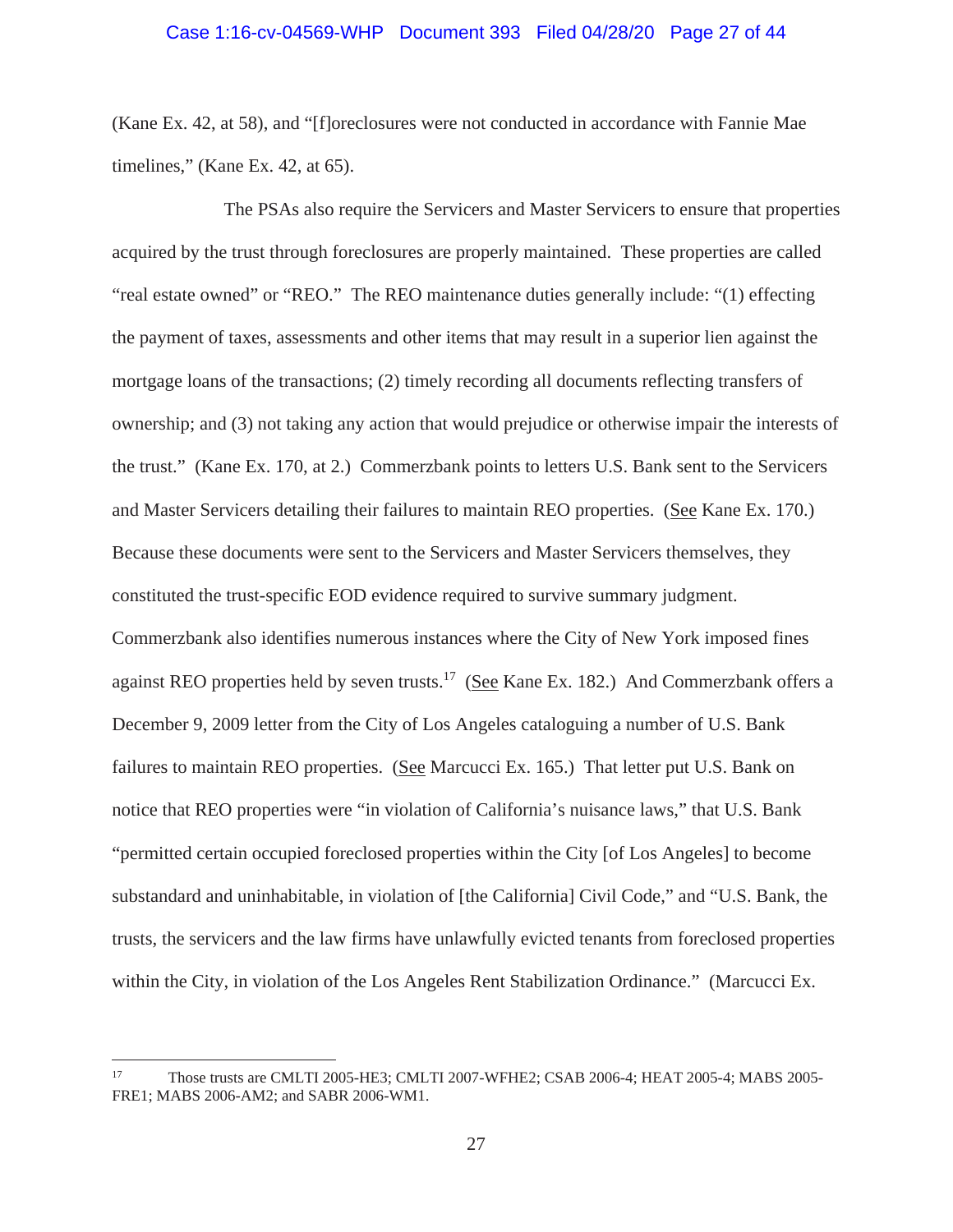#### Case 1:16-cv-04569-WHP Document 393 Filed 04/28/20 Page 28 of 44

165, at 2.) This included properties in WMALT 2007-OA2. (Commerzbank's Counter-Statement of Undisputed Fact Pursuant to Local Rule 56.1, ECF No. 323-1 ("Commerzbank 56.1"), ¶ 399.) Finally, Commerzbank notes that the City of Los Angeles sued U.S. Bank for its failure to maintain REO properties. (See Kane Ex. 320.) The REO properties at issue were held by 53 of the 56 trusts.<sup>18</sup> (Commerzbank 56.1 ¶ 400; Kane Ex. 320.) Indeed, U.S. Bank filed a cross complaint against the Servicers seeking compensation for their failure to maintain REO properties. (Kane Ex. 320, at 45.)

For eleven trusts,<sup>19</sup> the PSA's require the Servicers or Masters Servicer to provide annual certification that they have fulfilled their obligations. (Kane Ex. 21.) Failure to provide these certifications also constitutes an EOD. (Kane Ex. 21.) For three of these trusts,  $^{20}$  U.S. Bank sent letters to the Servicers regarding their deficient certifications. (Kane Ex. 176.) And for another six, $^{21}$  it did nothing even though it did not receive any compliance certificates. (Kane Ex. 42.)

The PSAs require the Depositor to deliver the mortgage files for each loan to the Trustee. (See Kane Ex. 23.) The final certifications revealed thousands of exceptions in the Mortgage Files for nearly all of the trusts. (See Decl. of Ingrid Beckles in Opp. of U.S. Bank's Mot. for Summ. J., ECF No. 326 ("Beckles Decl."), Ex. A ¶ 103.) The Depositors received written notice of those deficiencies. (Beckles Ex. A ¶ 103.) This constituted an EOD for these

<sup>&</sup>lt;sup>18</sup> Only BSARM 2006-2; CHASE 2006-A1; and CMLTI 2007-AR1 trusts did not contain loans implicated by the suit.

<sup>19</sup> Those trusts are ABSHE 2006-HE1; ABSHE 2006-HE5; CMLTI 2006-AR7; CMLTI 2007-AMC2; CMLTI 2007-AR1; CSAB 2006-4; HEAT 2006-4; HEAT 2006-6; HEAT 2007-2; MARM 2007-HF2; and GSAMP 2006-HE6.

<sup>&</sup>lt;sup>20</sup> Those trusts are ABSHE 2006-HE1; HEAT 2006-4; and HEAT 2006-6.

<sup>&</sup>lt;sup>21</sup> Those trusts are CSAB 2006-4; GSAMP 2006-HE5; HEAT 2006-4; HEAT 2006-6; HEAT 2007-2; and WAMU 2007-OA6.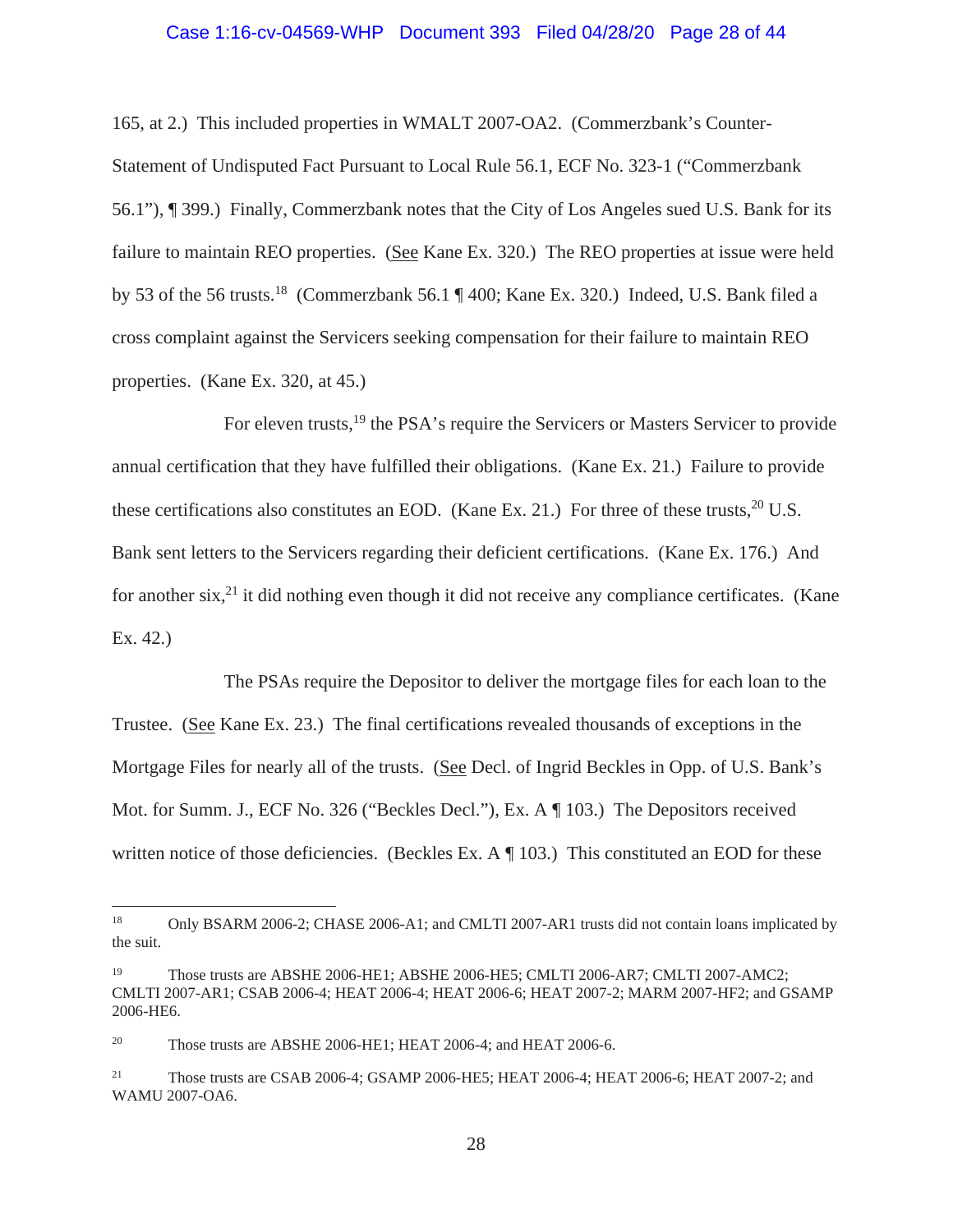#### Case 1:16-cv-04569-WHP Document 393 Filed 04/28/20 Page 29 of 44

trusts. These disclosures are representative of the voluminous written notices Commerzbank puts forward. This Court declines to delve further into this evidence as a concession to the mortality of man. Accordingly, Commerzbank has demonstrated the existence of a question of material fact as to written notice.

## 2. Actual Knowledge

While Commerzbank has established EODs based on written notice for all 56 trusts, some of the trusts also provide for EODs based on a Servicer's or Master Servicer's actual knowledge of a breach. One subset of trusts, the Actual Knowledge Trusts, provide that an EOD can occur when a Servicer or Master Servicer has actual knowledge of a breach. Another subset, the Split Trusts, allow for EODs to occur based on the Servicer's—but not Master Servicer's actual knowledge of a breach. As with written notice, Commerzbank marshals ample evidence of actual knowledge of breaches for each of these trusts.

For all of the trusts, the PSAs require the Servicers and Master Servicers to send compliance statements to the Trustee certifying compliance with applicable regulations. (See Kane Ex. 17.) EODs occurred when Servicers and Master Servicers failed to provide such compliance statements.

For each of these trusts, Commerzbank submits evidence showing that Servicers or Master Servicers were sending compliance statements disclosing noncompliance with applicable regulations. (See, e.g., Kane Ex. 42, at 1 (noting "[c]ompliance certification from Wells Fargo Bank for the 2013 reporting year did not satisfy requirements of transaction documents"); Kane Ex. 42, at 6 (noting "[c]ompliance certification from CitiMortgage, Inc. for the 2013 reporting year did not satisfy requirements of transaction documents"); Kane Ex. 42, at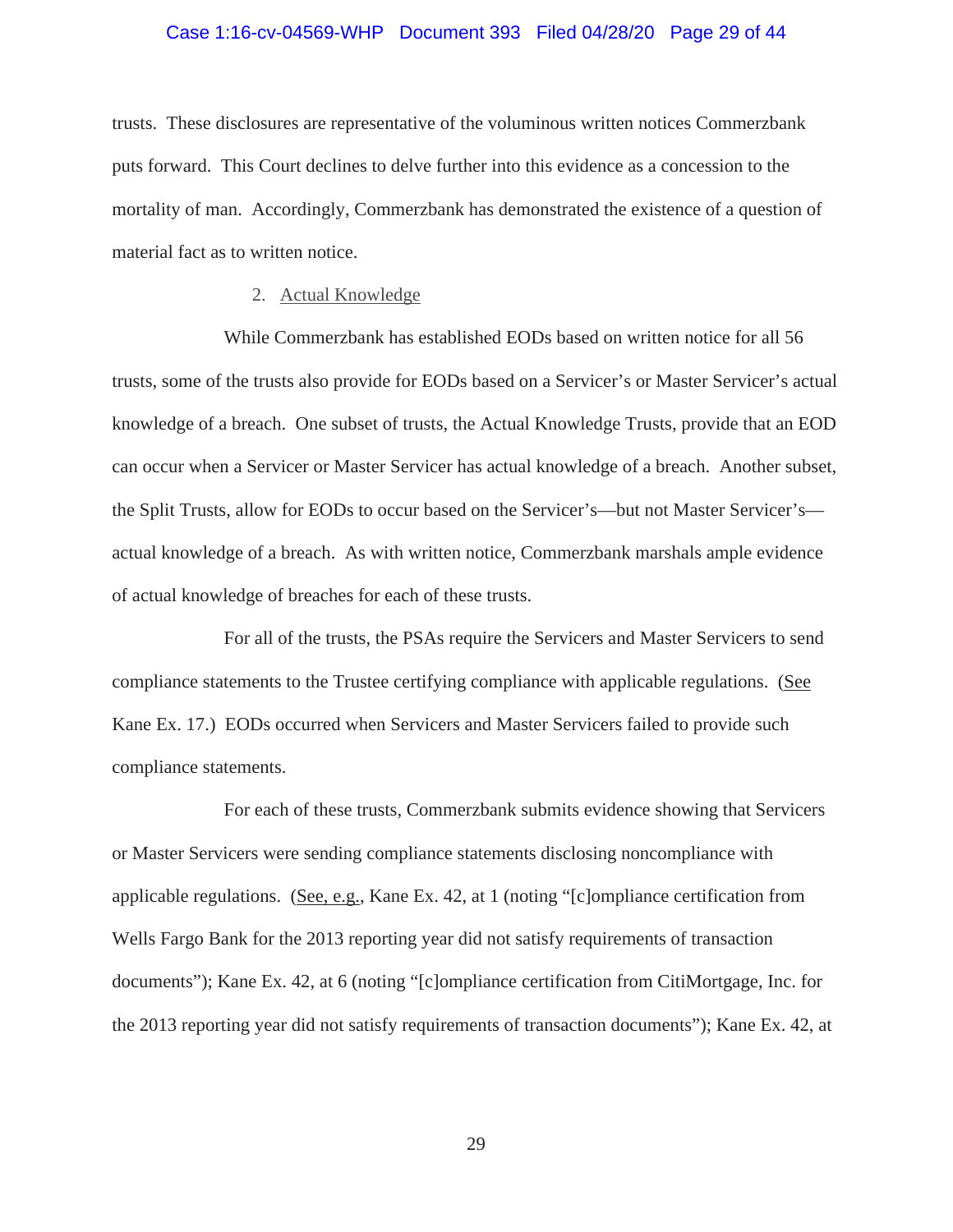## Case 1:16-cv-04569-WHP Document 393 Filed 04/28/20 Page 30 of 44

79 (noting "[c]ompliance certifications from Ocwen Loan Servicing for the 2013 reporting year did not satisfy requirements of transaction documents").)

Commerzbank also offers evidence that EODs occurred in  $44$  trusts<sup>22</sup> when Servicers or Master Servicers liquidated loans with document defects and failed to repurchase those loans. (Beckles Ex. A ¶ 103.) Moreover, Commerzbank also identifies tens of thousands of loans that were foreclosed or liquidated without repurchase. (See Beckles Ex. A ¶ 103.) This too constitutes an EOD in most of the trusts.

This Court is especially troubled by allegations that Servicers and Master Servicers falsified documents in foreclosure actions. To support those allegations of EODs based on defective foreclosures, Commerzbank points to a Congressional Oversight Panel report. (See Kane Ex. 253.) That report details troubling practices in the mortgage finance industry regarding foreclosure practices. However, it fails to enumerate trust-by-trust evidence of EODs. Nor does the report constitute written notice of a breach or demonstrate actual knowledge of the Servicer or Master Servicer.

Commerzbank also offers a consent order with the Office of the Comptroller of Currency of the United States Department of Treasury (the "OCC"). The OCC found U.S. Bank engaged in "unsafe or unsound practices in residential mortgage servicing and in [U.S.] Bank's initiation and handling of foreclosure actions." (Marcucci Ex. 195, at 1.) While the findings in

<sup>22</sup> Those trusts are ABSHE 2005-HE8; ABSHE 2006-HE1; ABSHE 2006-HE5; BSABS 2005-EC1; BSABS 2005-HE10; BSABS 2005-HE4; BSABS 2005-HE7; BSABS 2005-HE9; BSARM 2006-2; CMLTI 2005-HE3; CMLTI 2005-HE4; CMLTI 2006-NC2; CMLTI 2006-WFHE3; CMLTI 2007-AMC2; CMLTI 2007-AR1; CMLTI 2007- WFHE1; CMLTI 2007-WFHE2; CSAB 2006-4; FFMER 2007-2; GSAA 2006-12; GSAA 2007-1; GSAMP 2006-HE5; GSAMP 2006-HE6; HEAT 2005-2; HEAT 2005-4; HEAT 2005-9; HEAT 2006-4; HEAT 2006-6; HEAT 2007-2; JPALT 2006-A6; JPALT 2007-S1; JPMAC 2005- FRE1; JPMAC 2005-WMC1; JPMAC 2006- CW2; JPMAC 2006-NC2; MABS 2006-AM2; MABS 2006-AM3; MABS 2006-NC2; MARM 2007-HF2; MLMI 2006-AHL1; MSM 2005-15XS; SABR 2006-WM1; WMALT 2007-OA2; and WMALT 2007-OC1 (collectively, the "Liquidated Loans Trusts").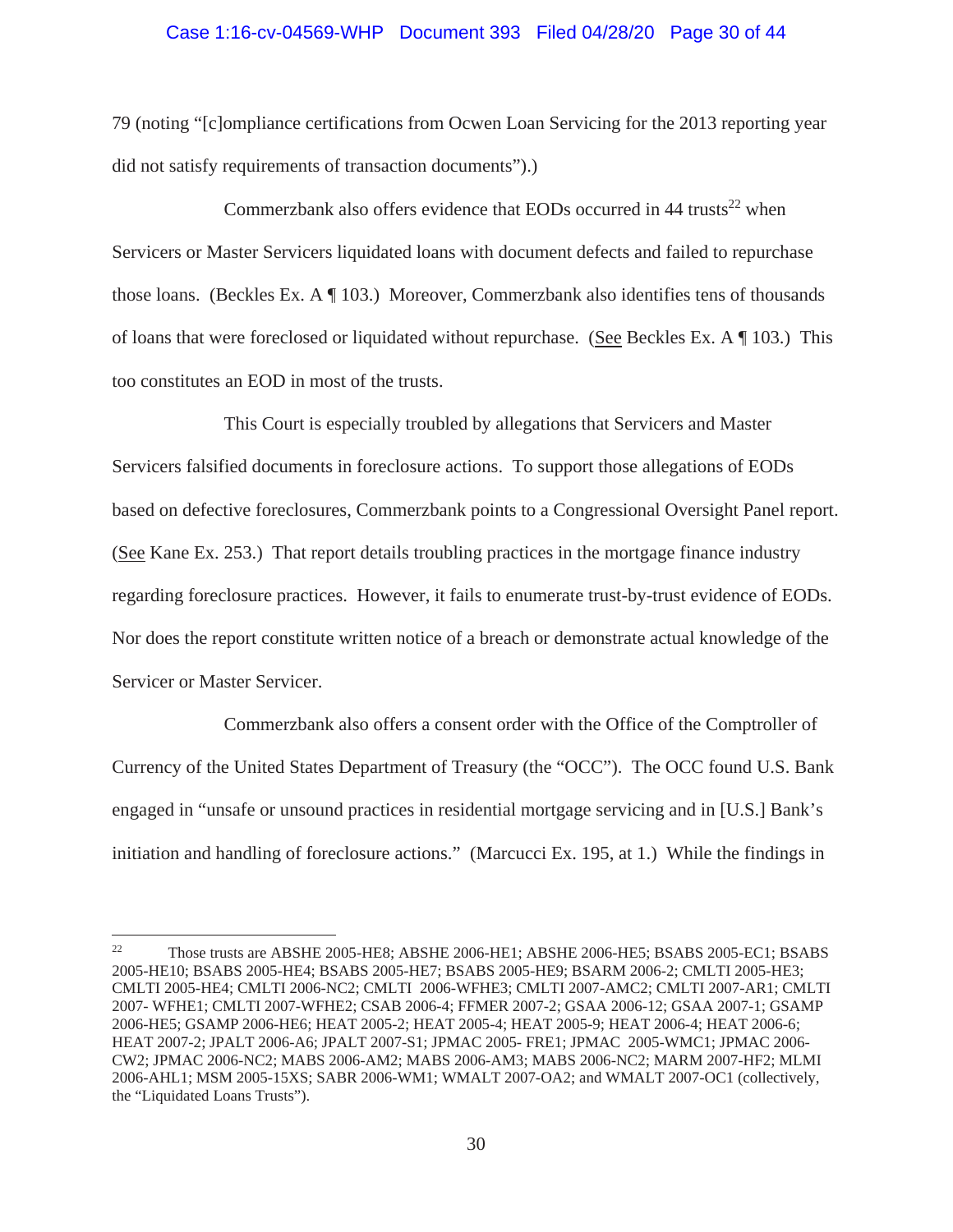# Case 1:16-cv-04569-WHP Document 393 Filed 04/28/20 Page 31 of 44

this consent order are disturbing, this fails to detail trust-by-trust EODs sufficient to survive summary judgment.

Finally, Commerzbank cites a letter from the Association of Mortgage Investors ("AMI"). (See Kane Ex. 250.) That AMI letter details "Pervasive Issues in RMBS Trusts." (Kane Ex. 250, at 1.) It walks through Servicer issues ranging from failure to report representation and warranty breaches, improper servicing of delinquencies, robosigning, and unreasonable and unnecessary expenses. (See Kane Ex. 250, at 4–13.) However, the AMI letter describes platform-level issues with U.S. Bank's trustee business, not trust-by-trust EODs. Indeed, the AMI letter does not identify a single trust. Accordingly, Commerzbank fails to show trust-by-trust EODs for defective foreclosures.

For two of the trusts,  $23$  EODs were triggered by either cumulative-loss events within the trust or Servicer downgrades. A cumulative-loss event is defined by the PSAs as a delineated percentage decline of principal balance in the underlying loans. (See Kane Ex. 20, at 3.) In September 2009, GSAMP 2006-HE6 experienced a cumulative-loss event. (Kane Ex. 328, at 5.) On September 23, 2009, U.S. Bank sent notice of that EOD. (Marcucci Ex. 68, at 2.) An EOD can also occur in these trusts when a Servicer's rating is "downgraded two or more levels . . . by one or more of the Rating Agencies . . . ." (Kane Ex. 22.) In April 2012, Moody's downgraded the Servicer's rating for CSAB 2006-4. (Kane Ex. 331.)

Commerzbank identifies EODs based on faulty certifications, including certifications disclosing material noncompliance,<sup>24</sup> certifications that fail to comply with

<sup>23</sup> Those trusts are GSAMP 2006-HE6 and CSAB 2006-4.

<sup>&</sup>lt;sup>24</sup> Those trusts are ABSHE 2005-HE8; ABSHE 2006-HE5; BSABS 2005-EC1; BSARM 2006-2; CHASE 2006-A1; CMLTI 2005-10; CMLTI 2005-HE1; CMLTI 2005-HE3; CMLTI 2005-HE4; CMLTI 2006-AR7; CMLTI 2006-NC2; CMLTI 2006-WFHE2; CMLTI 2006-WFHE3; CMLTI 2006-WFHE4; CMLTI 2007-AMC2; CMLTI 2007-AR1; CMLTI 2007-WFHE1; CMLTI 2007-WFHE2; CSAB 2006-4; FFMER 2007-2; GSAA 2006-12; GSAA 2007-1; GSAMP 2006-HE5; GSAMP 2006-HE6; HEAT 2005-2; HEAT 2005-4; HEAT 2005-9; HEAT 2006-4;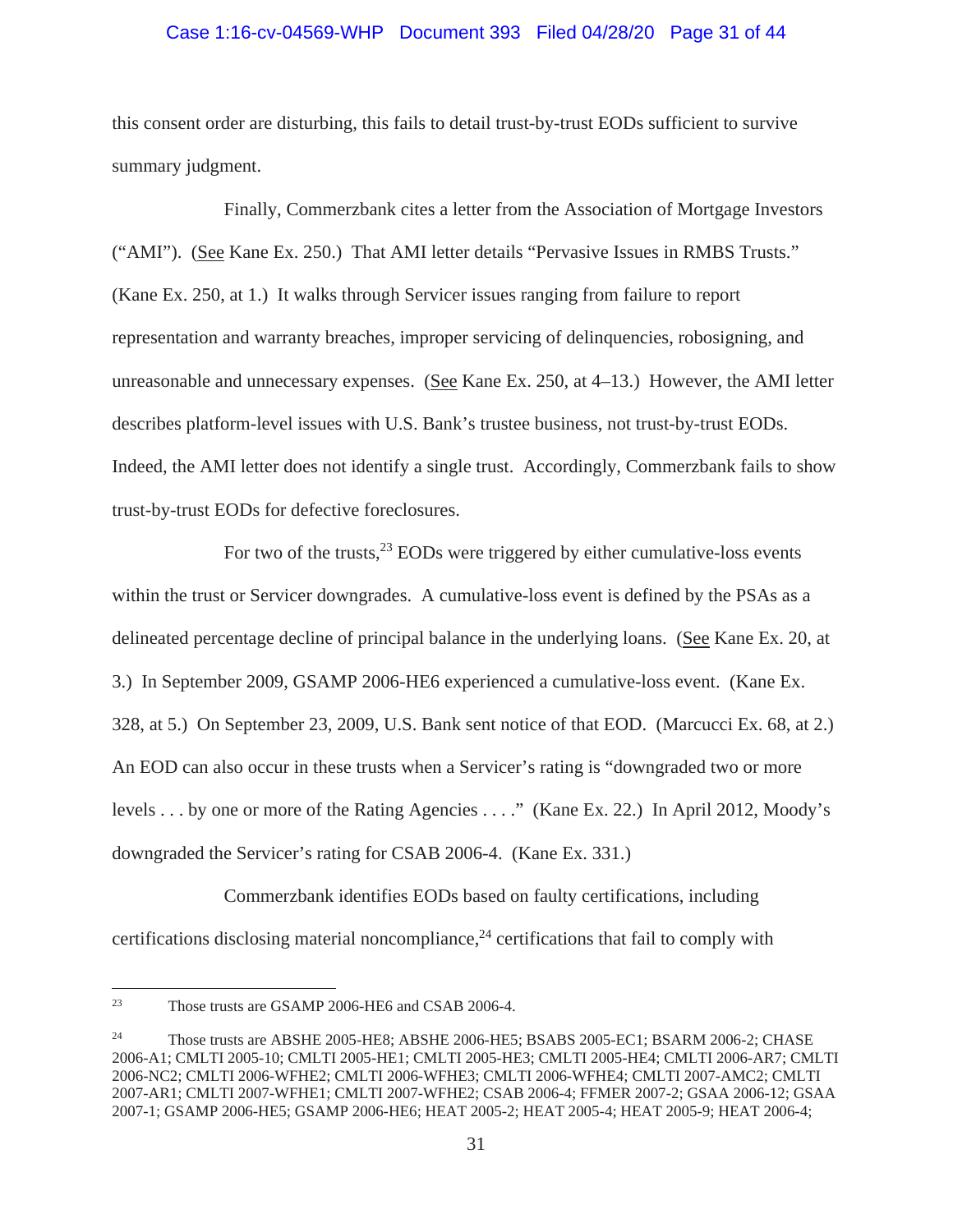## Case 1:16-cv-04569-WHP Document 393 Filed 04/28/20 Page 32 of 44

servicing regulations,<sup>25</sup> and certifications that were untimely<sup>26</sup> or undelivered.<sup>27</sup> (Kane Ex. 42.) Because the Servicers and Master Servicers sent certifications disclosing material noncompliance, defective certifications, or failed to send certifications, this Court finds that there is a genuine dispute as to whether the Servicers and Master Servicers had actual knowledge of these breaches.

For all of the Actual Knowledge and Split Trusts, EODs occurred because the Servicers or Master Servicers had actual knowledge of their failure to service the mortgage loans and failed to cure those material breaches. (Kane Ex. 42.) Accordingly, material issues of fact abound as to whether EODs occurred.

V. Pre-Event of Default Claims

Pre-EOD claims spring primarily from the Trustee's duty to receive a set of files consisting of the mortgage note, the mortgage, any assignments, and the title insurance policy (collectively, the "Mortgage File"). If the Mortgage File is defective, U.S. Bank must demand that the Sponsor cure the defect or repurchase the loan. Another source of pre-EOD claims arises from alleged breaches of representations and warranties in the PSAs. According to Commerzbank, this occurred when U.S. Bank discovered that Sponsors and Originators failed to

HEAT 2006-6; JPALT 2006-A6; JPALT 2007-S1; JPMAC 2005-FRE1; JPMAC 2005-WMC1; JPMAC 2006-CH1; JPMAC 2006-CH2; JPMAC 2006-CW2; JPMAC 2006-NC2; MABS 2005-FRE1; MABS 2006-AM2; MABS 2006- AM3; MABS 2006-NC2; MARM 2007-HF2; MLMI 2006-AHL1; MSM 2006-15XS; SABR 2006-WM1; SURF 2007-BC1; WAMU 2007-OA6; WAMU 2007-OA2; WMALT 2007-OA2; and WMALT 2007-OC1.

<sup>&</sup>lt;sup>25</sup> Those trusts are ABSHE 2005-HE8; ABSHE 2006-HE1; CMLTI 2005-10; CMLTI 2005-HE1; CMLTI 2005-HE4; HEAT 2006-4; HEAT 2006-6; JPMAC 2005-FRE1; and MABS 2005-FRE1.

<sup>&</sup>lt;sup>26</sup> Those trusts are ABSHE 2006-HE5; CMLTI 2006-AR7; CMLTI 2007-AMC2; CMLTI 2007-AR1; GSAMP 2006-HE5; GSAMP 2006-HE6; and MARM 2007-HF2.

<sup>27</sup> Those trusts are ABSHE 2006-HE1; CSAB 2006-4; GSAMP 2006-HE5; HEAT 2006-4; HEAT 2006-6; HEAT 2007-2; and WAMU 2007-OA6.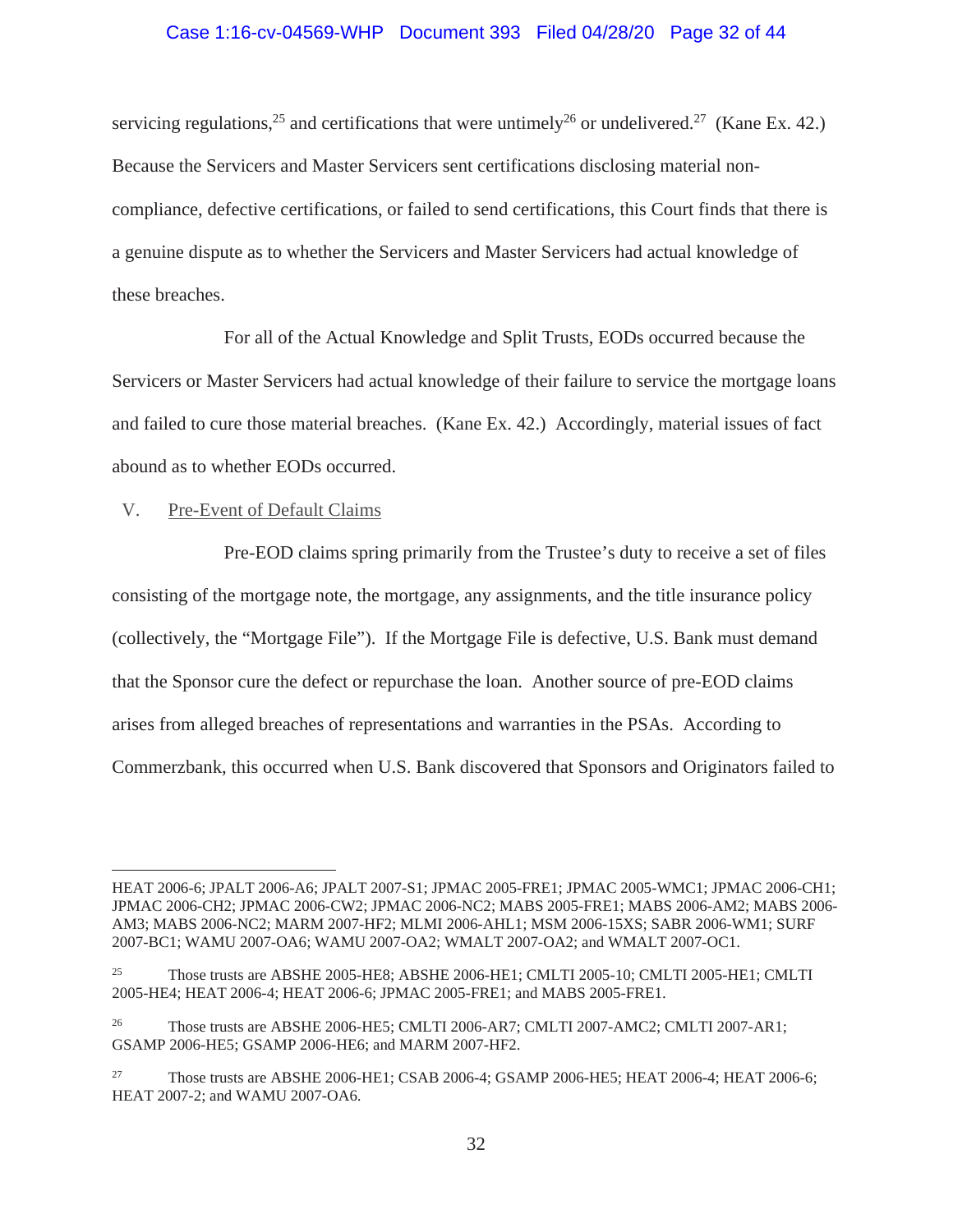## Case 1:16-cv-04569-WHP Document 393 Filed 04/28/20 Page 33 of 44

follow underwriting guidelines and U.S. Bank did not compel the Sponsor or Originator to repurchase the affected loan.

#### A. U.S. Bank's Pre-Event of Default Duties

1. Document Defect Duties

The PSAs impose a duty on the Trustees to demand documents, principally the

Mortgage File. While there is some variance regarding the documents that constitute the

Mortgage File, the PSAs all impose a duty to deliver that file. (Kane Ex. 31.) If the Originator

or Seller fails to deliver the Mortgage File or it contains some defect, the Originator or Seller is

required to repurchase the loan. The PSAs impose an obligation on U.S. Bank as Trustee to

provide notice to the Originator or Seller if the Mortgage File is incomplete or noncompliant.

(Kane Ex. 31.) And the PSAs require U.S. Bank to enforce the deal parties' obligations to

repurchase loans with defective Mortgage Files within a prescribed period.

The PSAs impose a duty on U.S. Bank to compel repurchase of a loan if the

Mortgage File is defective and the Originator fails to cure within a prescribed period. (Kane Ex.

10.) These PSAs generally require:

Upon discovery or receipt of notice by the Depositor, the Master Servicer, the Trust Administrator or the Trustee of any materially defective document in, or that a document is missing from, a Mortgage File . . . the party so discovering or receiving notice shall promptly notify the other parties to this Agreement, and the Trustee thereupon shall promptly notify the related Originator and the Seller of such defect . . . and if the Originator or Seller, as applicable, does not deliver such missing document or cure such defect or breach in all material respects during such period, the Trustee shall enforce the obligations of the Originator or Seller, as applicable, under the related Assignment Agreement (i) to repurchase such Mortgage Loan from REMIC I at the Purchase Price within 90 days after the date on which the Seller was notified (subject to Section 2.03(e)) of such missing document, defect or breach, and (ii) to indemnify the Trust Fund in respect of such missing document, defect or breach . . . .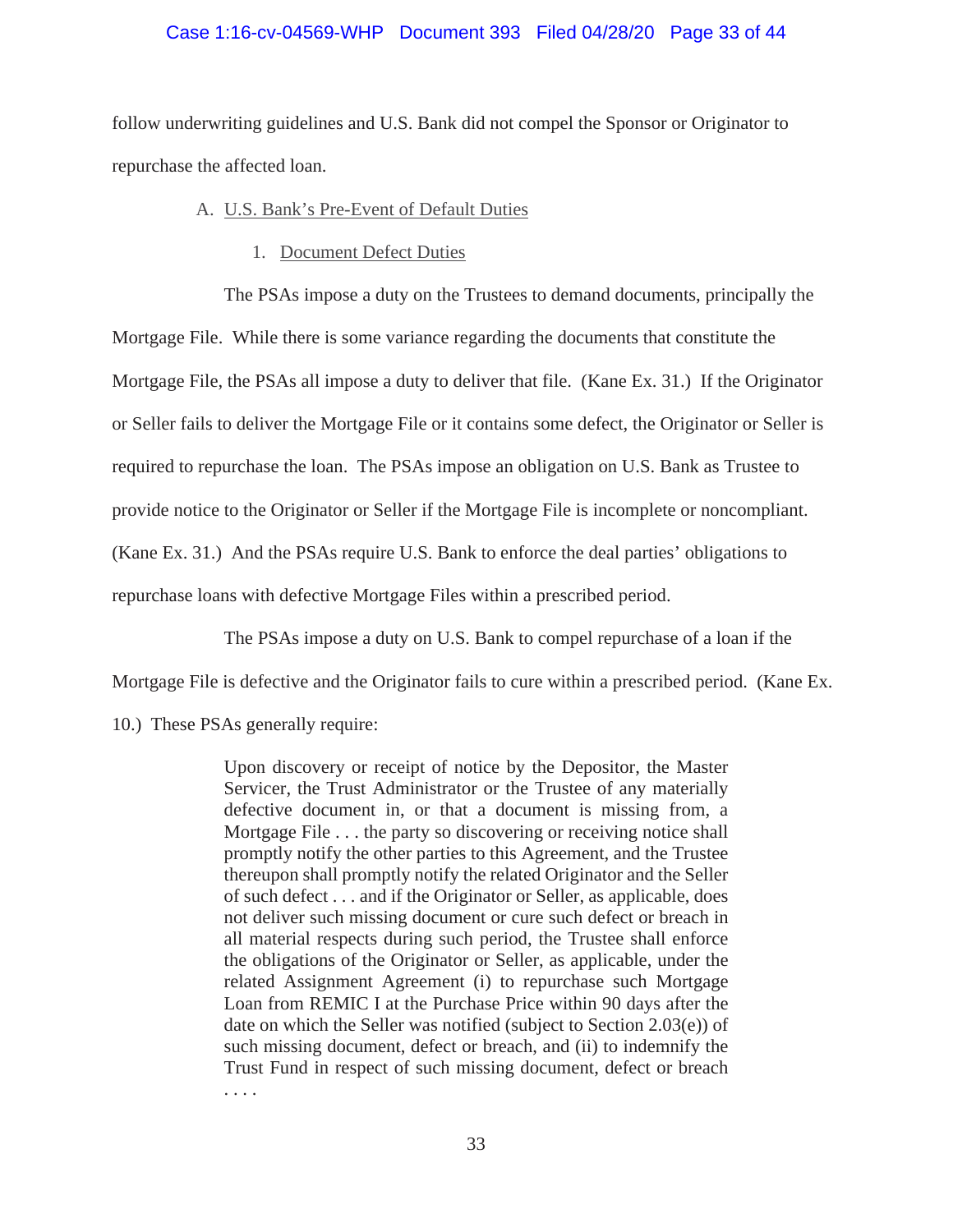(Excerpt from CMLTI 2005-HE1 § 2.03, Kane Ex. 10, at 1.) Forty-eight of the trusts impose notice and enforcement duties on U.S. Bank.<sup>28</sup> (Kane Ex. 10.) These duties are triggered by discovery or notice of Mortgage File defects,<sup>29</sup> or by notice of Mortgage File defects.<sup>30</sup> For a number of other trusts, the PSAs designate a third-party "Securities Administrator" to effectuate notice and enforcement duties on U.S. Bank's behalf.<sup>31</sup> (Marcucci Ex. 222, at 3–4.) For several other trusts,<sup>32</sup> notice and enforcement duties rest with the Servicer, (Marcucci Ex 222, at 1–2), and for a single trust,  $33$  those duties are given to the Depositor, (Marcucci Ex. 222, at 5).

For 16 of the trusts,<sup>34</sup> the PSAs do not expressly provide that U.S. Bank has an

obligation to enforce other parties' obligations to repurchase loans where a material

<sup>29</sup> Those trusts are CMLTI 2005-HE1; ABSHE 2005-HE8; ABSHE 2006-HE5; CMLTI 2005-10; CMLTI 2005-HE3; CMLTI 2005-HE4; CMLTI 2006-AR7; CMLTI 2006-NC2; CMLTI 2006-WFHE2; CMLTI 2006- WFHE3; CMLTI 2006-WFHE4; CMLTI 2007-AMC2; CMLTI 2007-AR1; CMLTI 2007-WFHE1; CMLTI 2007- WFHE2; GSAMP 2006-HE6; MABS 2005-FRE1; BSABS 2005-EC1; BSABS 2005-HE10; 2005-HE4; BSABS 2005-HE7; BSABS 2005-HE9; FFMER 2007-2; HEAT 2005-2; HEAT 2005-4; HEAT 2005-9; HEAT 2006-4; HEAT 2006-6; HEAT 2007-2; MARM 2007-HF2; MLMI 2006-AHL1; SURF 2007-BC1; and BSARM 2006-2.

<sup>30</sup> Those trusts are MSM 2006-15XS; MABS 2006-AM2; MABS 2006-AM3; MABS 2006-NC2; JPALT 2006-A6; JPALT 2007-S1; GSAA 2006-12; and GSAA 2007-1.

<sup>31</sup> Those trusts are JPMAC 2005-FRE1; JPMAC 2005-WMC1; JPMAC 2006-CH1; JPMAC 2006-CH2; JPMAC 2006-CW2; and JPMAC 2006-NC2.

<sup>32</sup> Those trusts are WAMU 2007-OA2; WAMU 2007-OA6; WMALT 2007-OA2; and WMALT 2007-OC1.

<sup>33</sup> That trust is FFMER 2007-2.

<sup>28</sup> Those trusts are CMLTI 2005-HE1; ABSHE 2005-HE8; ABSHE 2006-HE5; CMLTI 2005-10; CMLTI 2005-HE3; CMLTI 2005-HE4; CMLTI 2006-AR7; CMLTI 2006-NC2; CMLTI 2006-WFHE2; CMLTI 2006- WFHE3; CMLTI 2006-WFHE4; CMLTI 2007-AMC2; CMLTI 2007-AR1; CMLTI 2007-WFHE1; CMLTI 2007- WFHE2; GSAMP 2006-HE6; MABS 2005-FRE1; MSM 2006-15XS; MABS 2006-AM2; MABS 2006-AM3; MABS 2006-NC2; JPALT 2006-A6; JPALT 2007-S1; JPMAC 2005-FRE1; JPMAC 2005-WMC1; JPMAC 2006- CH1; JPMAC 2006-CH2; JPMAC 2006-CW2; JPMAC 2006-NC2; GSAA 2006-12; GSAA 2007-1; BSABS 2005- EC1; BSABS 2005-HE10; BSABS 2005-HE4; BSABS 2005-HE7; BSABS 2005-HE9; FFMER 2007-2; HEAT 2005-2; HEAT 2005-4; HEAT 2005-9; HEAT 2006-4; HEAT 2006-6; HEAT 2007-2; MARM 2007-HF2; MLMI 2006-AHL1; SURF 2007-BC1; BSARM 2006-2; and GSAMP 2006-HE (collectively, the "Notice and Enforcement Trusts").

<sup>34</sup> Those trusts are ABSHE 2006-HE1; BSABS 2005-EC1; BSABS 2005-HE4; BSABS 2005-HE7; BSABS 2005-HE9; BSABS 2005-HE10; BSARM 2006-2; CHASE 2006-A1; HEAT 2005-2; HEAT 2005-4; HEAT 2005-9; HEAT 2006-4; HEAT 2006-6; HEAT 2007-2; MLMI 2006-AHL1; and SABR 2006-WM1 (collectively, the "Benefit Trusts").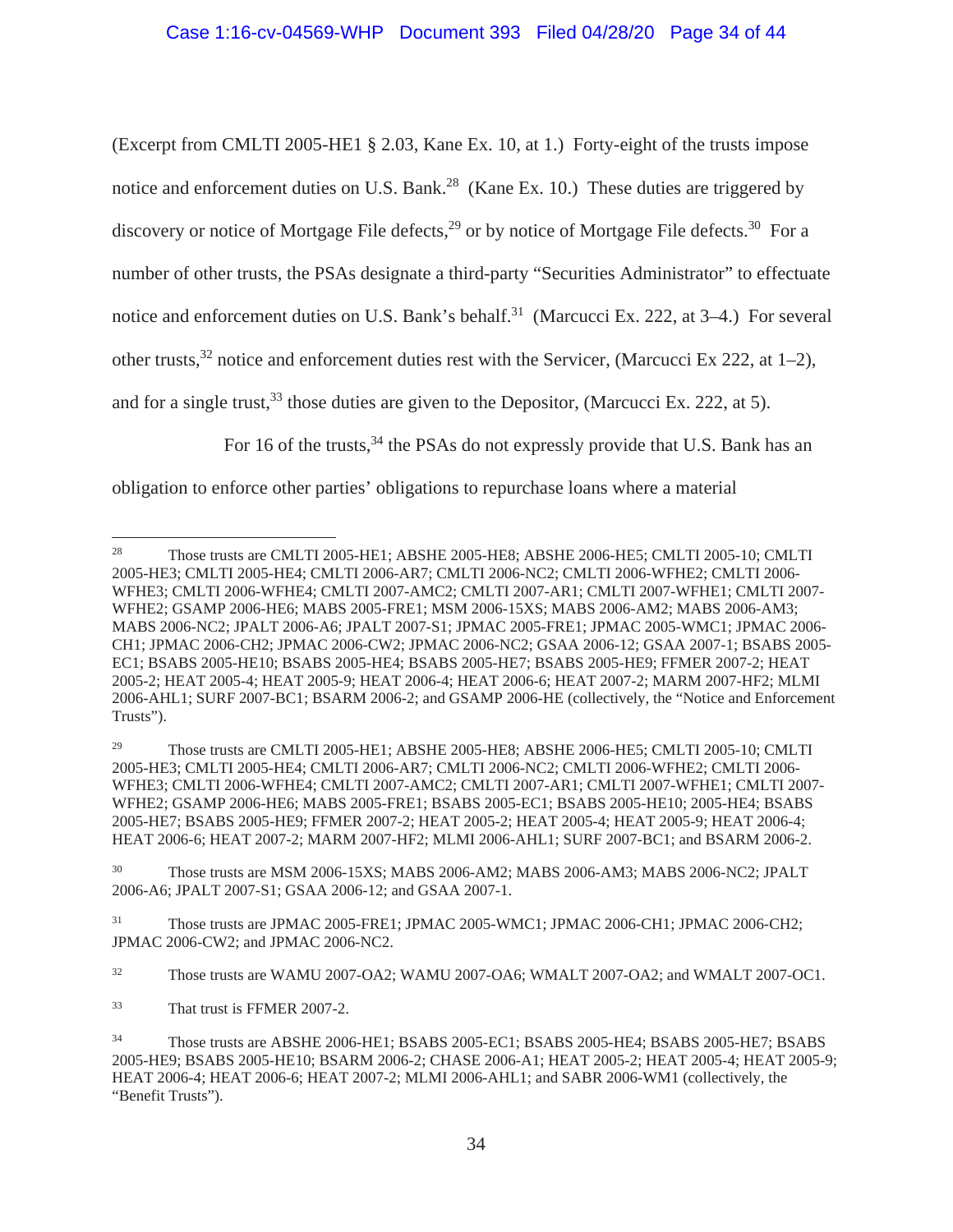## Case 1:16-cv-04569-WHP Document 393 Filed 04/28/20 Page 35 of 44

representation and warranty breach occurred. (Marcucci Ex. 224, at 1–2.) Rather, these PSAs require that "[t]he Trustee agree[] to hold the Trust Fund and exercise the [certificateholders' rights] for the benefit of all present and future [certificateholders] . . . ." (Excerpt of HEAT 2005-2 § 2.06, Marcucci Ex. 224, at 1.) This provision does not require U.S. Bank to enforce the obligations of other deal parties to repurchase loans. Commerzbank argues that the implied duty of good faith imposes a duty on U.S. Bank to enforce other deal parties' obligations. But the argument that good faith imposes additional contractual obligations on a party is not persuasive. See, e.g., W. & S. Life Ins. Co. v. Bank of N.Y. Mellon, 129 N.E.3d 1085, 1093–94 (Ct. App. Ohio 2019) (holding that PSAs requiring a Trustee to "exercise the rights referred to above for the benefit of all present and future Holders of the Certificates" is distinct from PSAs which contain express enforcement obligations). The PSAs are complicated and intricate agreements that impose numerous obligations. Engrafting a generalized good faith obligation that creates additional undefined duties is a bridge too far. Moreover, the PSAs expressly limit the duties of the Trustee. (See, e.g., excerpt of ABSHE 2006-HE1 § 8.01, Kane Ex. 25, at 3 ("Any permissive right of the Trustee enumerated in [the PSA] shall not be construed as a duty.").) Accordingly, U.S. Bank did not have enforcement obligations for the Benefit Trusts. As such, Commerzbank only has actionable claims for a select group of trusts.35

## 2. Representation and Warranty Duties

Commerzbank asserts that U.S. Bank failed to enforce other deal parties'

repurchase obligations for representation and warranty breaches. These duties arise from the

<sup>35</sup> Those trusts are ABSHE 2005-HE8; ABSHE 2006-HE5; BSABS 2005-HE9; CMLTI 2005-10; CMLTI 2005-HE1; CMLTI 2005-HE3; CMLTI 2005-HE4; CMLTI 2006-AR7; CMLTI 2006-NC2; CMLTI 2006-WFHE2; CMLTI 2006-WFHE3; CMLTI 2006-WFHE4; CMLTI 2007-AMC2; CMLTI 2007-AR1; CMLTI 2007-WFHE1; CMLTI 2007-WFHE2; CSAB 2006-4; GSAA 2006-12; GSAA 2007-1; GSAMP 2006-HE5; GSAMP 2006-HE6; JPALT 2006-A6; JPALT 2007-S1; MABS 2005-FRE1; MABS 2006-AM2; MABS 2006-AM3; MABS 2006-NC2; MARM 2007-HF2; MSM 2006-15XS; and SURF 2007-BC1; (collectively, the "Pre-EOD Duty Trusts").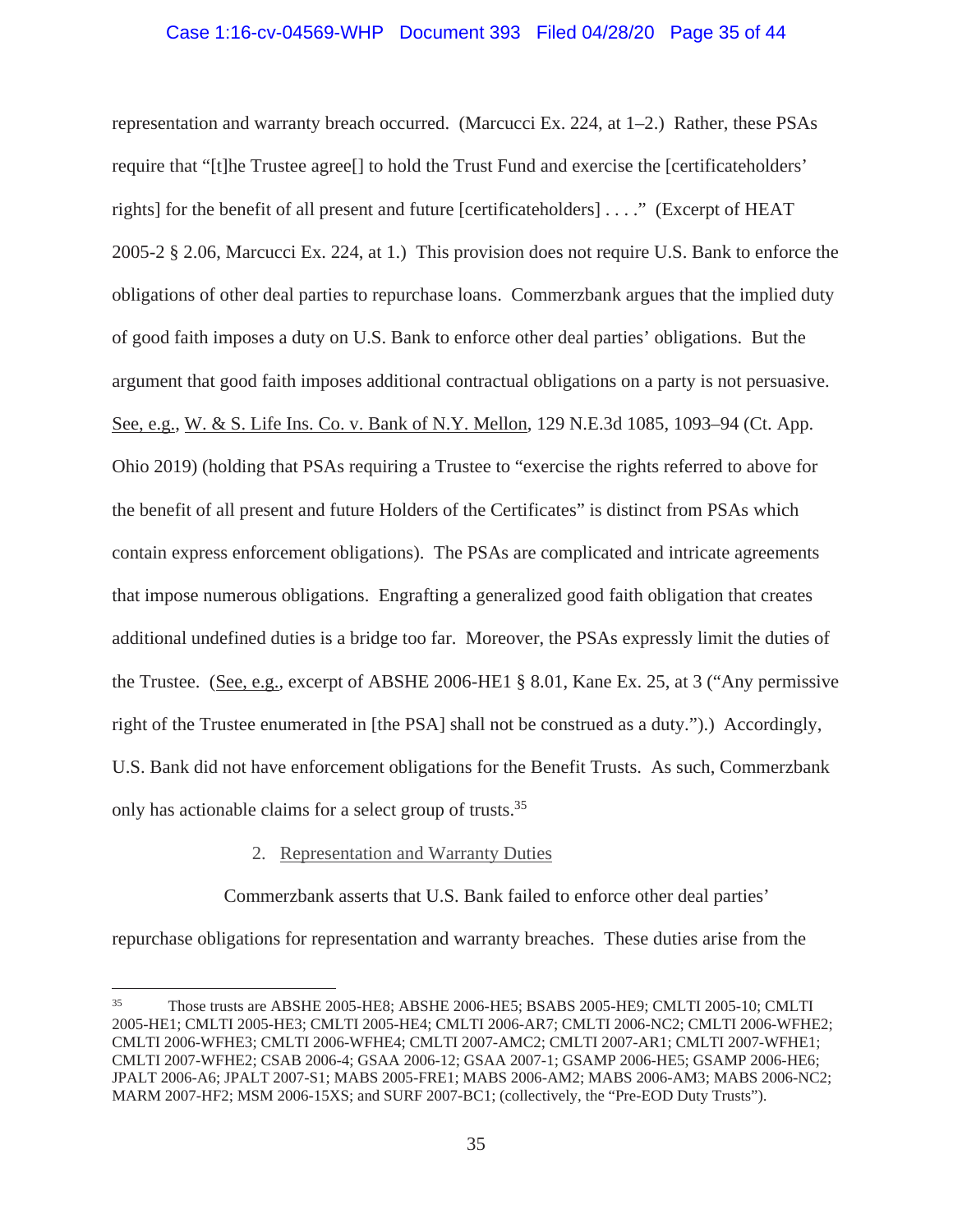# Case 1:16-cv-04569-WHP Document 393 Filed 04/28/20 Page 36 of 44

same clauses that prescribe U.S. Bank's Mortgage File pre-EOD duties. These clauses generally

read:

Upon . . . discovery by the Trustee, the Depositor, the Seller or the related Originator of the breach by such Originator or Seller of any representation or warranty under the related Purchase and Servicing Agreement . . . which materially adversely affects the value of that Mortgage Loan or the interest therein of the Certificateholders . . . the Trustee, or its designee, shall promptly notify the Depositor, the Certificate Insurer and the Seller or the related Originator . . . and if the Seller or related Originator, as applicable, does not deliver such missing document or cure such defect or breach in all material respects during such period, the Trustee, shall enforce the obligations of the related Originator under the related Purchase and Servicing Agreement, as modified by the Acknowledgement, or the Seller under this Agreement, as applicable, and cause the related Originator or the Seller, as the case may be, to repurchase that Mortgage Loan . . . .

(Excerpt of MSM 2006-15XS § 2.05, Kane Ex. 10, at 3.) Since these representation and

warranty duties track the Mortgage File duties described earlier, and the PSAs do not impose a

duty for the Benefit trusts, Commerzbank cannot proceed with its claims on those trusts.<sup>36</sup>

B. Pre-Event of Default Breaches

Commerzbank marshals evidence of pre-EOD breaches in all 56 of the trusts

regardless of whether a trust imposes pre-EOD duties. In that regard, Commerzbank identified

112,028 loans out of the 253,033 loans in 53 trusts that contain material Mortgage File defects.<sup>37</sup>

(Beckles Ex. A ¶ 103.) Commerzbank was able to identify Mortgage File representation and

<sup>36</sup> Those trusts are the Pre-EOD Duty Trusts.

<sup>&</sup>lt;sup>37</sup> Those trusts include all 56 trusts, except for CHASE 2006-A1; JPMAC 2006-CH1; and JPMAC 2006-CH2. Commerzbank asserts that U.S. Bank failed to produce any documents for CHASE 2006-A1; JPMAC 2006- CH1; and JPMAC 2006-CH2 relating to their Mortgage Files.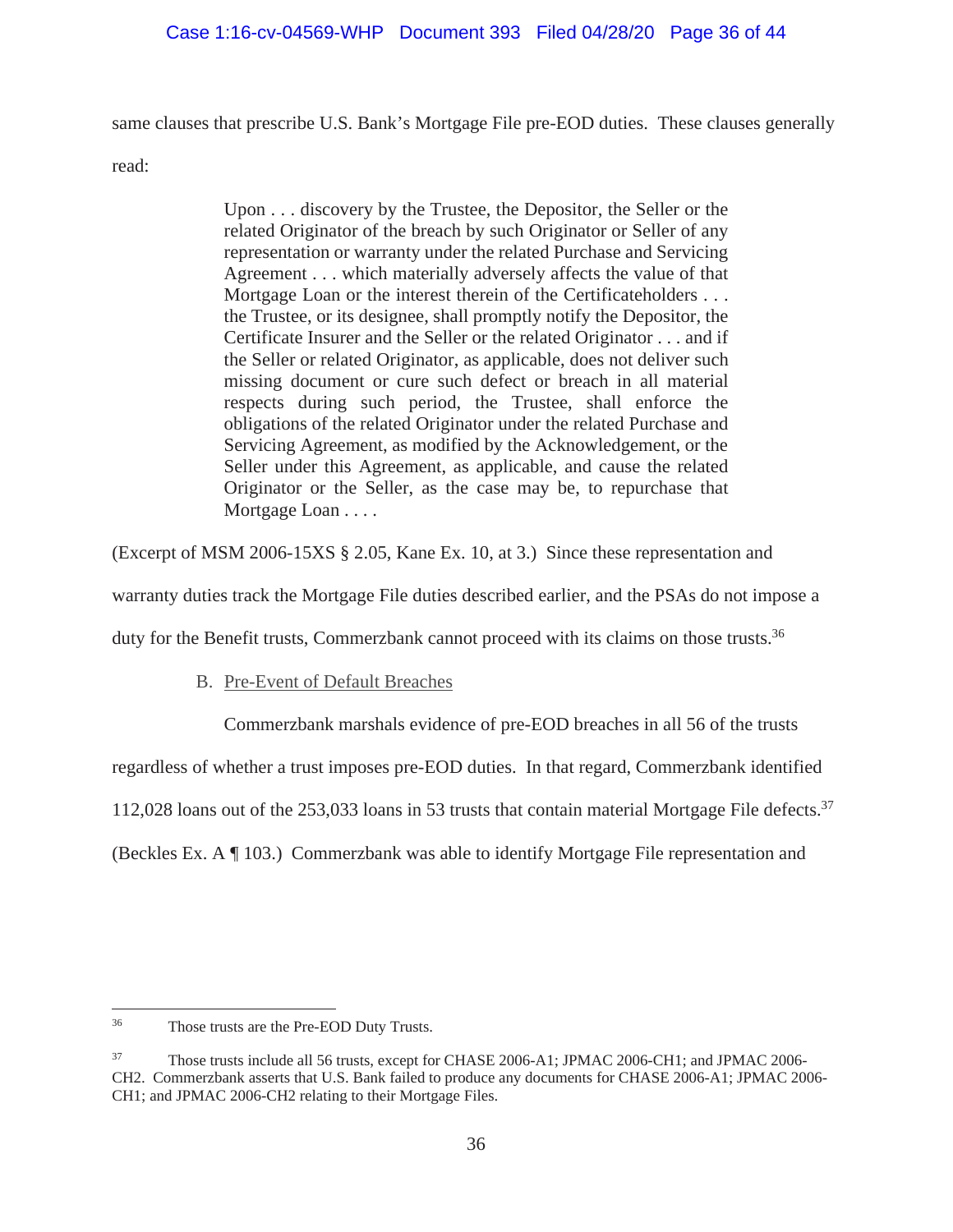## Case 1:16-cv-04569-WHP Document 393 Filed 04/28/20 Page 37 of 44

warranty breaches for nearly all of the trusts.<sup>38</sup> These breaches include incomplete or defective Mortgage Files consisting primarily of missing or deficient title insurance policies mortgage notes. (Kane Ex. 14.)

Commerzbank also discovered that U.S. Bank received written notice of material representation and warranty breaches for 4,245 loans underlying 31 trusts.<sup>39</sup> (See Kane Ex. 38.) For five of the trusts, <sup>40</sup> U.S. Bank received nearly 1,000 letters from deal parties identifying thousands of loans with material Mortgage File representation and warranty breaches. (Beckles Ex. A ¶ 103.)

# C. U.S. Bank's Failure to Cure

Commerzbank submits significant evidence that U.S. Bank failed to cure

Mortgage File deficiencies and representation and warranty breaches. U.S. Bank attempted to

enforce repurchase of defective loans in only two trusts.<sup>41</sup> (Kane Ex. 222, at 2–3.) And even

there, Commerzbank takes issue with U.S. Bank's to cause those loans to be repurchased.

Whether U.S. Bank fulfilled its obligations is a question of fact to be decided by a jury.

Accordingly, Commerzbank's Mortgage File and representation and warranty claims for the Pre-

EOD Duty Trusts may proceed to trial.

<sup>38</sup> Those trusts are all 56 trusts, except for CMLTI 2006-WFHE2; CMLTI 2006-WFHE3; CMLTI 2006- WFHE4; CMLTI 2007-WFHE1; CMLTI 2007-WFHE2; JPMAC 2006-CH1; JPMAC 2006-CH2; JPMAC 2006- NC2; and MLMI 2006-AHL1.

<sup>39</sup> Those trusts are ABSHE 2005-HE8; ABSHE 2006-HE5; BSABS 2005-HE9; BSABS 2005-HE10; CMLTI 2005-10; CMLTI 2005-HE1; CMLTI 2006-AR7; CMLTI 2007-AR1; GSAA 2006-12; GSAA 2007-1; GSAMP 2006-HE5; GSAMP 2006-HE6; HEAT 2005-2; HEAT 2005-4; HEAT 2005-9; HEAT 2006-4; HEAT 2006-6; JPALT 2006-A6; JPALT 2007-S1; MABS 2005-FRE1; MABS 2006-AM2; MABS 2006-AM3; MABS 2006-NC2; MLMI 2006-AHL1; MSM 2006-15XS; SABR 2006-WM1; SURF 2007-BC1; WAMU 2007-OA2; WAMU 2007- OA6; WMALT 2007-OA2; and WMALT 2007-OC1.

<sup>40</sup> Those trusts are JPALT 2006-A6; JPALT 2007-S1; MABS 2006-AM2; MABS 2006-AM3; and MABS 2006-NC2.

<sup>41</sup> Those trusts are HEAT 2006-6 and SURF 2007-BC1.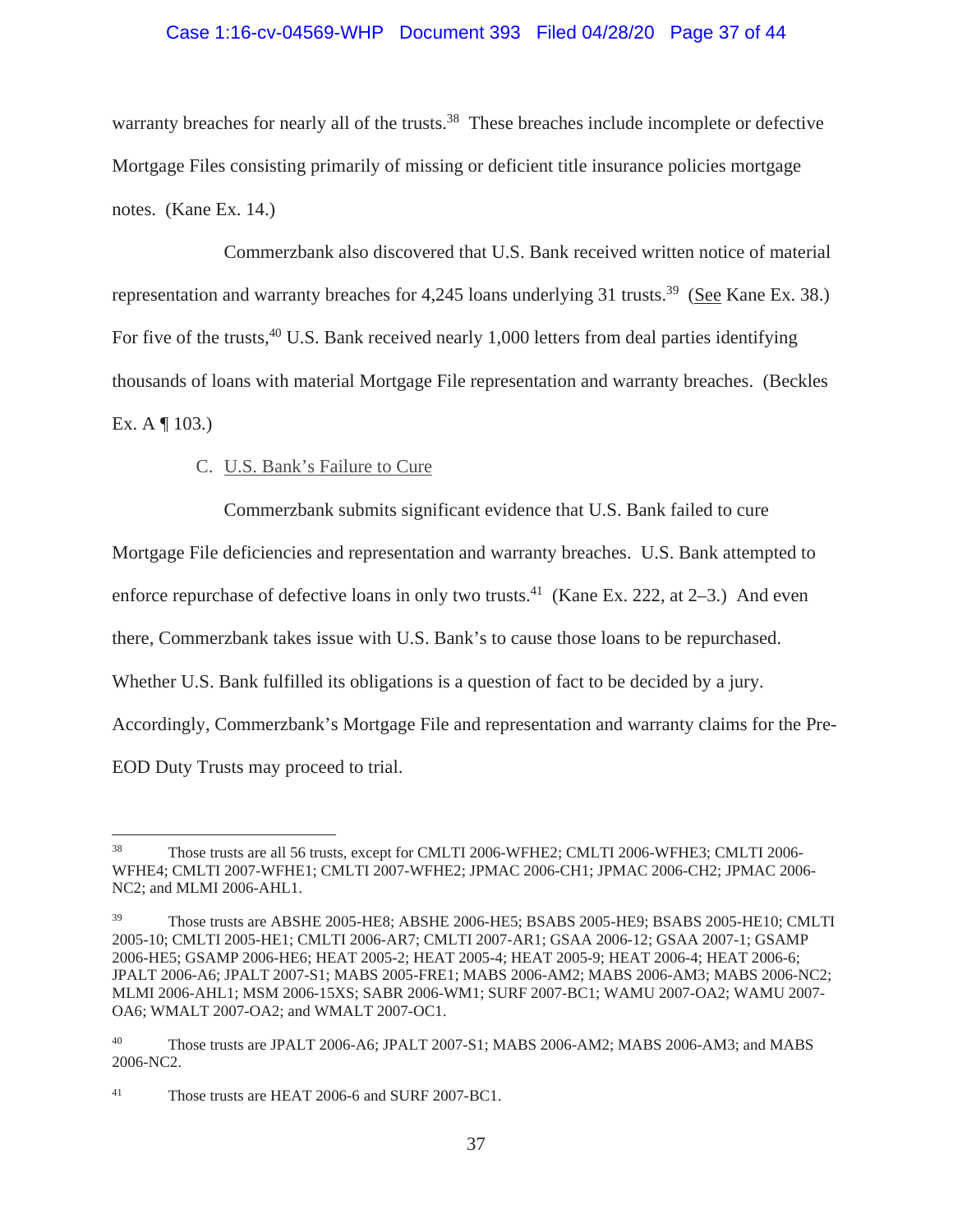## VI. Tort Claims

In addition to its contract claims, Commerzbank also brings tort claims. First, Commerzbank alleges that U.S. Bank breached its fiduciary duties to certificateholders. Commerzbank asserts that U.S. Bank has "a fiduciary duty to act in good faith, avoid conflicts of interest when performing [its] obligations [under] in the PSAs, and to exercise all powers . . . prudently to protect certificateholders' rights once an Event of Default occurred or payments to certificateholders became impaired." (Compl. ¶ 166.) To discharge these duties, U.S. Bank must "protect the interests of the beneficiaries of the Covered Trusts, make prudent decisions concerning the exercise of appropriate remedies following Events of Default, and enforce the repurchase obligations of the Sponsors and/or Originators." (Compl. ¶ 166.) Commerzbank alleges U.S. Bank "breached their fiduciary obligations by failing to perform these obligations and by failing to exercise due care and avoid conflicts of interest." (Compl. ¶ 167.)

Commerzbank also alleges that U.S. Bank negligently failed to avoid conflicts of interest and perform ministerial acts with due care. Commerzbank argues that U.S. Bank owed Commerzbank "extra-contractual duties to perform ministerial acts with due care and avoid conflicts of interests" and that U.S. Bank "performed or failed to perform their responsibilities in a grossly inadequate and negligent manner." (Compl. ¶ 170.) Commerzbank asserts that U.S. Bank "negligently performed [its] ministerial acts by failing to provide notices of the numerous defaults that [it was] aware of under the PSAs," (Compl. ¶ 13), and negligently failed to fulfill its "obligation under the PSAs to review each of the mortgage files for the mortgage loans and certify that the documentation for each of the loans was accurate and complete," (Compl. ¶ 43).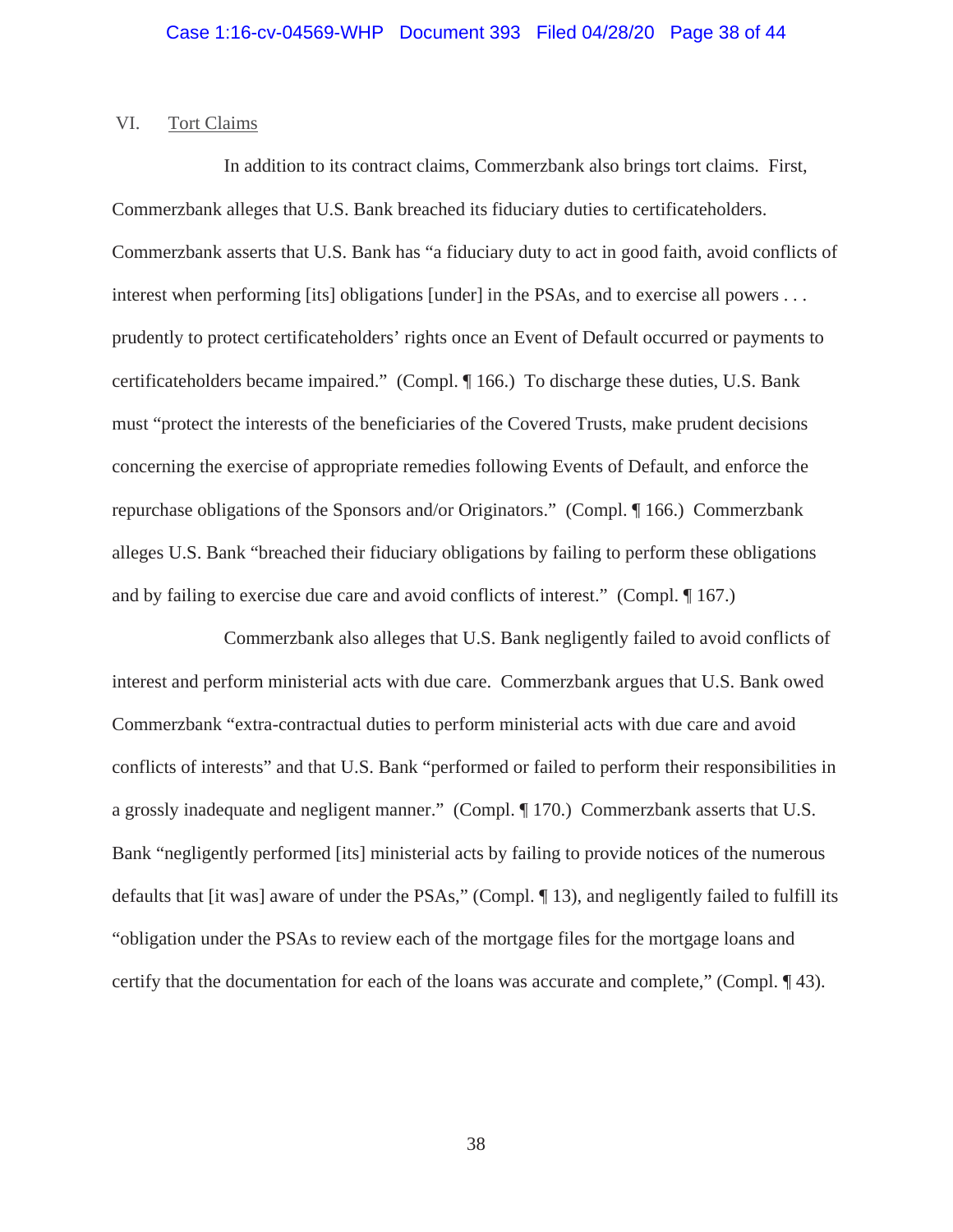# A. No-Action Clauses

The PSAs governing 17 trusts contain no-action clauses.<sup>42</sup> These no-action

clauses generally read:

No Certificateholder shall have any right by virtue of any provision of this Agreement to institute any suit, action or proceeding in equity or at law upon or under or with respect to this Agreement, unless (i) such Holder previously shall have given to the Trustee and Trust Administrator a written notice of default and of the continuance thereof, as hereinbefore provided, and (ii) the Holders of Certificates entitled to at least 25% of the Voting Rights shall have made written request upon the Trustee and the Trust Administrator to institute such action, suit or proceeding in its own name as Trustee or Trust Administrator hereunder and shall have offered to the Trustee or the Trust Administrator, as applicable, such indemnity satisfactory to it against the costs, expenses and liabilities to be incurred therein or thereby, and the Trustee or the Trust Administrator, for 15 days after its receipt of such notice, request and offer of indemnity, shall have neglected or refused to institute any such action, suit or proceeding.

(Excerpt of CMLTI 2005-HE3 § 11.03, Marcucci Ex 255, at 1.) These clauses limit legal action

arising from the PSA absent such notice. Generally, no-action clauses may not be read to bar

investor claims against an RMBS Trustee because it would be "absurd to require the debenture

holders to ask the trustee to sue itself." Cruden v. Bank of N.Y., 957 F.2d 961, 968 (2d Cir.

1992). But here, the no-action clauses in the 17 trusts do not require a demand on the Trustee—

rather, they only require a party to approach a different party, the Trust Administrator. Such

clauses are regularly found enforceable to bar tort claims "absent bad faith." Eaton Vance

Mgmt. v. Wilmington Sav. Fund Soc'y, FSB, 99 N.Y.S.3d 28, 30 (App. Div. 2019).

<sup>&</sup>lt;sup>42</sup> Those trusts are CMLTI 2005-HE3; CMLTI 2005-HE4; CMLTI 2006-NC2; CMLTI 2006-WFHE2; CMLTI 2006-WFHE3; CMLTI 2006-WFHE4; CMLTI 2007-AMC2; CMLTI 2007-WFHE1; CMLTI 2007- WFHE2; CSAB 2006-4; JPMAC 2005-FRE1; JPMAC 2005-WMC1; JPMAC 2006-CH1; JPMAC 2006-CH2; JPMAC 2006-CW2; JPMAC 2006-NC2; and MARM 2007-HF2 (collectively, the "No-Action Trusts").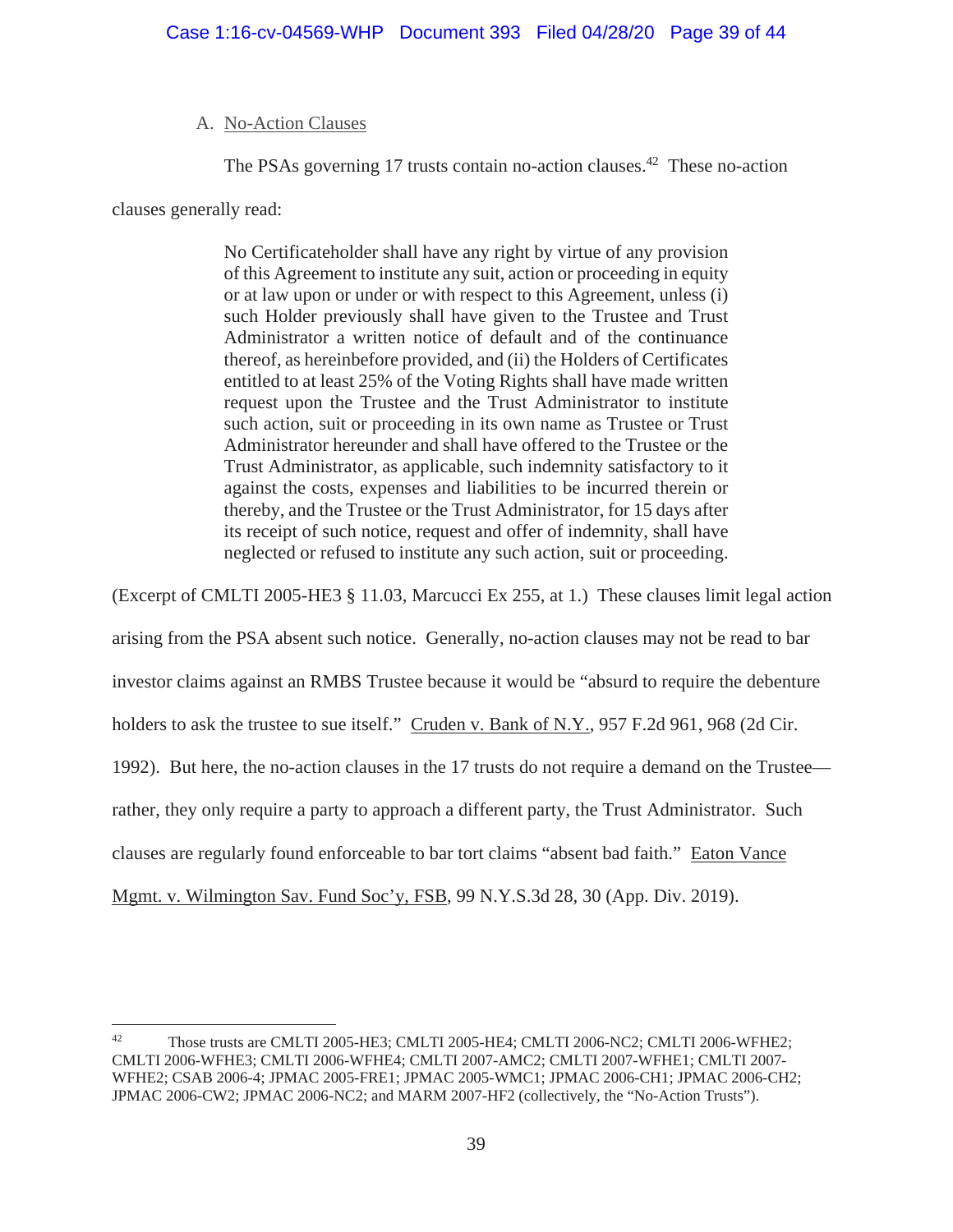#### Case 1:16-cv-04569-WHP Document 393 Filed 04/28/20 Page 40 of 44

Notably, this Court previously dismissed all of Commerzbank's contract claims arising under the No-Action Trusts. See Commerzbank, 277 F. Supp. 3d at 495–96. Following that decision, U.S. Bank sought to clarify whether the dismissal of all claims arising under these 17 trusts included tort claims. (ECF Nos. 278, 287.) Because U.S. Bank only moved to dismiss the contract claims, this Court ruled that the non-contract claims survived. (ECF No. 288.) However, the same arguments this Court relied on in dismissing the contract claims apply with equal force to the tort claims.

Commerzbank argues that no-action clauses should be narrowly construed and clauses which reference EODs should not bar tort claims. But a narrow reading of these noaction clauses does not dispense with the requirement that a demand be made on Trust Administrators. Of note, one of the PSA's no-action clause expressly mentions EODs. Specifically, the no-action clause in CSAB 2006-4 states, in part, "unless such Holder previously shall have given to the Trust Administrator a written notice of an Event of Default and . . ." a demand is made upon the Trust Administrator. (Marcucci Ex. 255, at 3.) The express language in this no-action clause requiring a plaintiff to provide EOD notice cabins this no-action clause to post-EOD claims. Accordingly, U.S. Bank's motion for summary judgment on the No-Action Trusts is granted, except for CSAB 2006-4.

## B. Economic Loss Doctrine

U.S. Bank moves for dismissal of all of Commerzbank's tort claims on the basis that they are precluded by the economic loss doctrine. The economic loss doctrine provides that "a tort action for economic loss will not lie where the parties' relationship is governed by an express contract." Ambac Assurance Corp. v. U.S. Bank Nat'l Ass'n, 328 F. Supp. 3d 141, 157– 58 (S.D.N.Y. 2018) (quotation marks omitted). Notably—as with the prevention doctrine—this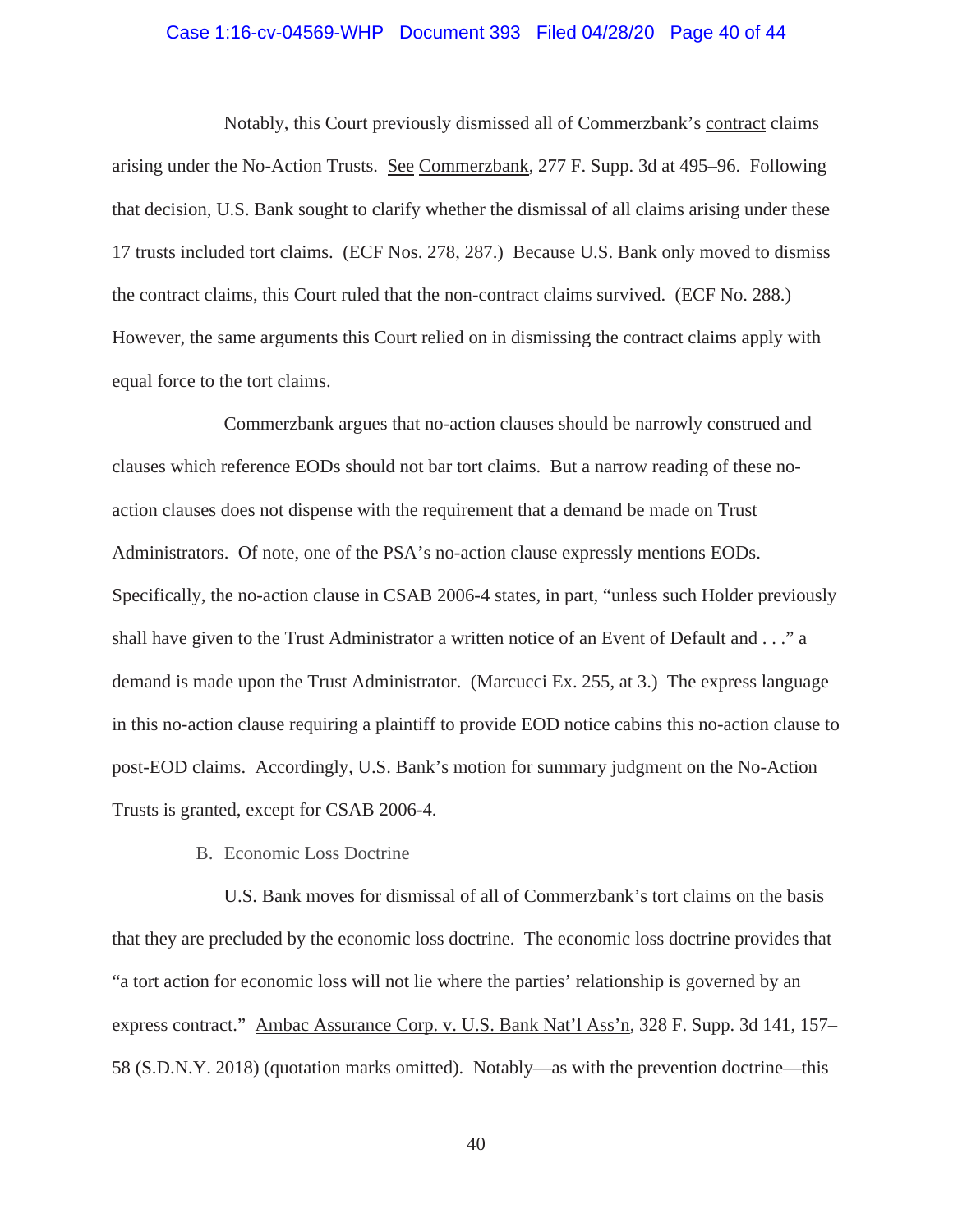#### Case 1:16-cv-04569-WHP Document 393 Filed 04/28/20 Page 41 of 44

Court already ruled on application of the economic loss doctrine at the motion to dismiss stage. Commerzbank, 277 F. Supp. 3d at 496–97. There, Commerzbank survived by pleading a "'nonwaivable duty to exercise due care in the performance of ministerial acts required . . . in the course of the administration of the trust.'" Commerzbank, 277 F. Supp. 3d at 496 (quoting Compl. ¶ 67). This Court found that Commerzbank's negligence claims arising from conflicts of interest and failure to perform ministerial acts with due care arise independently from the contractual duties imposed by the PSAs. Commerzbank, 277 F. Supp. at 496–97.

On summary judgment, U.S. Bank recycles its earlier arguments. It reiterates that the PSAs provide specific contractually-based remedies and Commerzbank's tort claims are unvarnished contract claims. U.S. Bank attempts to bolster its argument with an intervening decision by the New York Court of Appeals. Dormitory Auth. v. Samson Constr. Co., 94 N.E.3d 456, 460 (N.Y. 2018). There, the Court of Appeals dismissed tort claims for failure to exercise reasonable care, characterizing them as "merely a restatement, albeit in slightly different language, of the 'implied' contractual obligations asserted in the cause of action for breach of contract." Dormitory Auth., 94 N.E.3d at 461 (quotation marks omitted). Notably, the court found that "the factual allegations set forth in each cause of action are identical, except that the negligence claim is framed in terms of [defendant]'s failure to comply with professional standards of care." Dormitory Auth., 94 N.E.3d at 461 (emphasis in original). None of Commerzbank's tort claims are identical to its contract claims, as discussed in this Court's earlier decision on the motion to dismiss. See Commerzbank, 277 F. Supp. 3d at 496–99. Contrary to U.S. Bank's assertion, Dormitory Authority does not alter the economic loss doctrine. New York courts have routinely dismissed tort claims that are identical to contract claims. See, e.g., Clark-Fitzpatrick, Inc. v. Long Island R. Co., 516 N.E.2d 190, 194 (N.Y.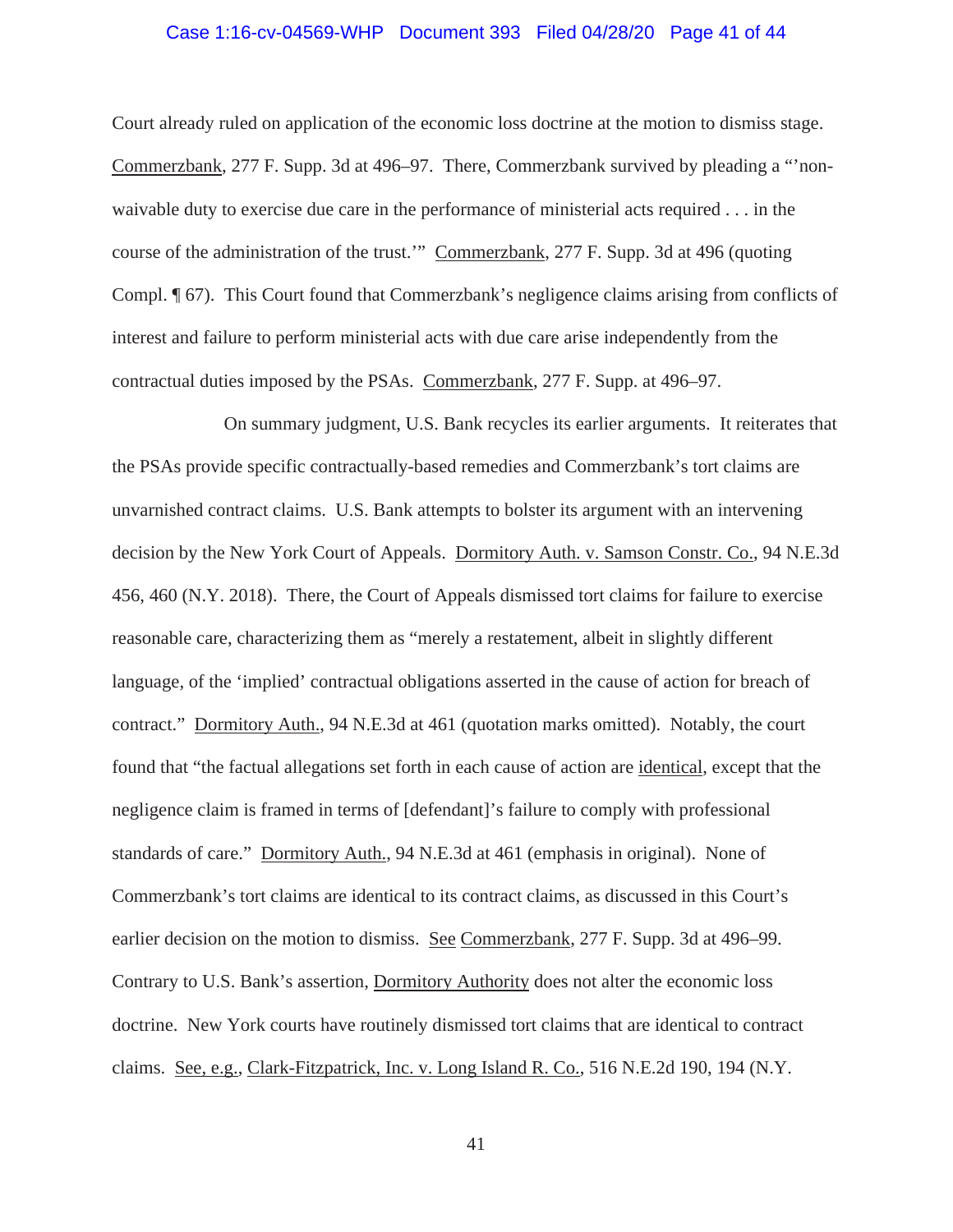#### Case 1:16-cv-04569-WHP Document 393 Filed 04/28/20 Page 42 of 44

1987). Because Commerzbank's tort claims differ from its contract claims, they are not barred by the economic loss doctrine.

#### C. Merits of Commerzbank's Tort Claims

Commerzbank offers ample evidence of U.S. Bank's misconduct.

1. Fiduciary Duty Claims

Commerzbank argues that when an EOD occurred, U.S. Bank violated its duty of loyalty to Commerzbank and other certificateholders. Specifically, Commerzbank claims that conflicts of interest compromised U.S. Bank and disincentivized it from taking actions adverse to the interests U.S. Bank shared with Servicers. (Compl. ¶¶ 7, 13, 35, 126–37.) As discussed earlier in this opinion, the sheer number of Servicer and Master Servicer breaches stands in stark contrast to U.S. Bank's inaction. Servicers and Master Servicers breached their obligations at almost every stage through the financial crisis, including failure to provide annual certification, (see Kane Ex. 42), faulty maintenance of REO properties, (see Kane Ex. 320), defective Mortgage Files, (see Beckles Ex. A ¶ 103), and improper servicing of delinquencies, robosigning, and unreasonable and unnecessary expenses, (see Kane Ex. 250). Accordingly, Commerzbank may proceed on its fiduciary duty claims.

## 2. Negligence or Gross Negligence Claims—Conflicts of Interest and Performance of Ministerial Acts with Due Care

Commerzbank asserts negligence and gross negligence claims based on alleged breaches of two extra-contractual pre-EOD duties: (1) to avoid conflicts of interest, and (2) to perform ministerial tasks with due care. To prove a conflict-of-interest claim, Commerzbank must show "specific acts of self-dealing." Ellington Credit Fund, Ltd. v. Select Portfolio Servicing, Inc., 837 F. Supp. 2d 162, 193 (S.D.N.Y. 2011). U.S. Bank argues that Commerzbank has not put forward evidence of such specific acts. But, as discussed above, this Court is struck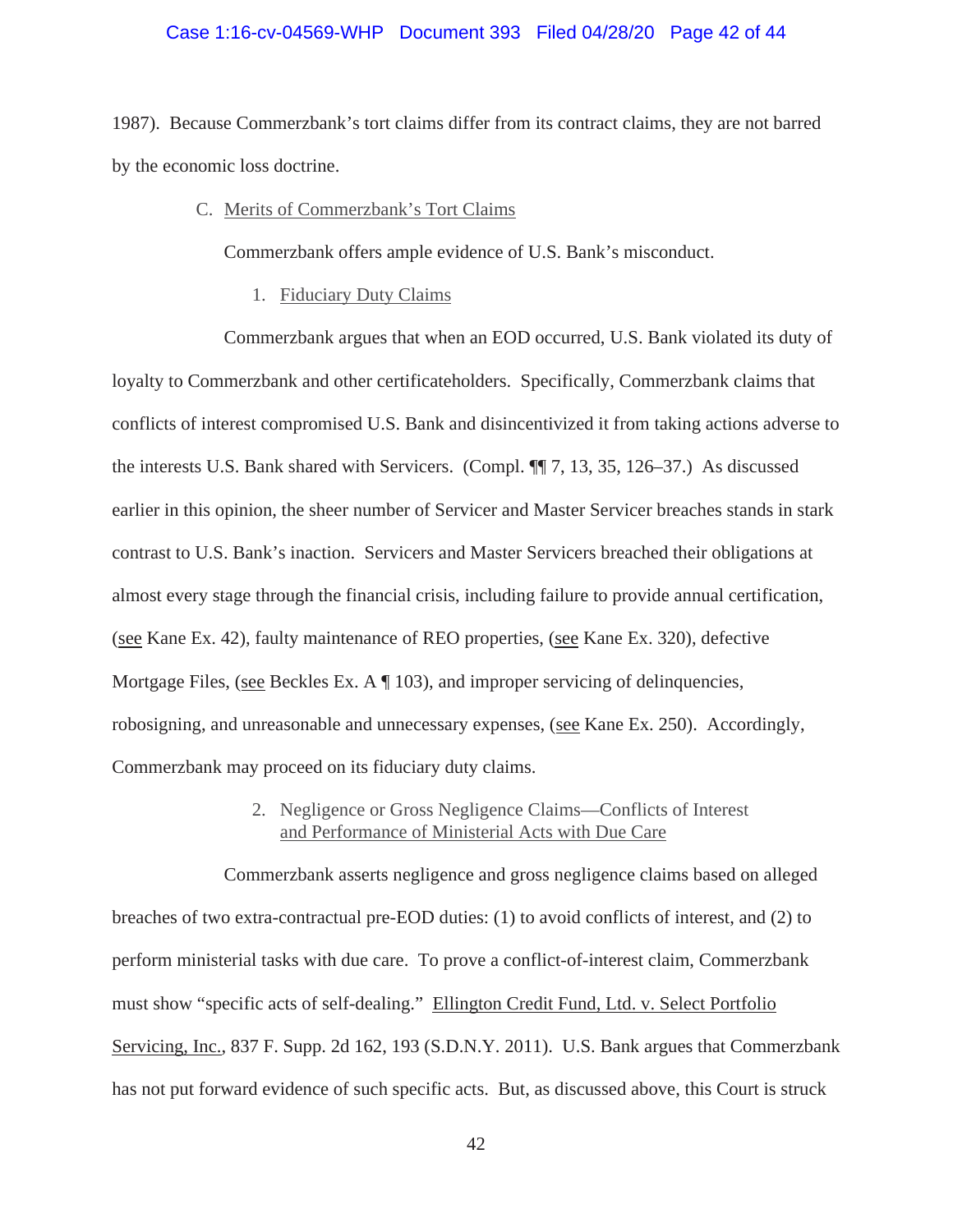#### Case 1:16-cv-04569-WHP Document 393 Filed 04/28/20 Page 43 of 44

by the frequency and breadth of Servicer breaches that came to U.S. Bank's attention. U.S. Bank's paralysis in the face of such evidence is telling. It raises a material question of fact about self-dealing that precludes summary judgment.

Commerzbank even provides evidence of U.S. Bank employees consciously avoiding Trustee obligations because of the potential adverse impact on U.S. Bank's business. (See, e.g., Commerzbank 56.1 ¶ 495 (citing deposition testimony where a U.S. Bank employee discusses the fact that U.S. Bank considered that its actions would set a precedent for future actions); Kane Ex. 92 (email discussing not taking action to address servicing issues); Kane Ex. 338 (emails discussing public perception that U.S. Bank is acting more aggressive than other Trustees).)

Finally, U.S. Bank argues that reviewing Mortgage Files and sending notice of breaches are discretionary and not ministerial. Therefore, breaching those duties cannot raise the specter tort liability. This Court is constrained to agree. While the record appears to support Commerzbank's contention that U.S. Bank's failure to monitor Servicers was tantamount to negligence, at a minimum, monitoring other deal parties is not a ministerial task. See Commerce Bank v. Bank of N.Y. Mellon, 35 N.Y.S.3d 63, 65 (App. Div. 2016) ("A failure to monitor other parties 'plainly do[es] not involve the performance of basic non-discretionary ministerial tasks.'" (quoting Ellington, 837 F. Supp. 2d at 193) (alteration in original)). U.S. Bank's duty to review the Mortgage File is analogous to the duty the New York Court of Appeals analyzed in Racepoint Partners, LLC v. JPMorgan Chase Bank, N.A., 928 N.E.2d 396 (N.Y. 2010). There, the New York Court of Appeals held that the trustee's duty to "assure the filing of accurate reports or risk default" was not "consistent with the limited, 'ministerial' functions of indenture trustees." Racepoint Partners, 928 N.E.2d at 399. Here, U.S. Bank is charged to review the